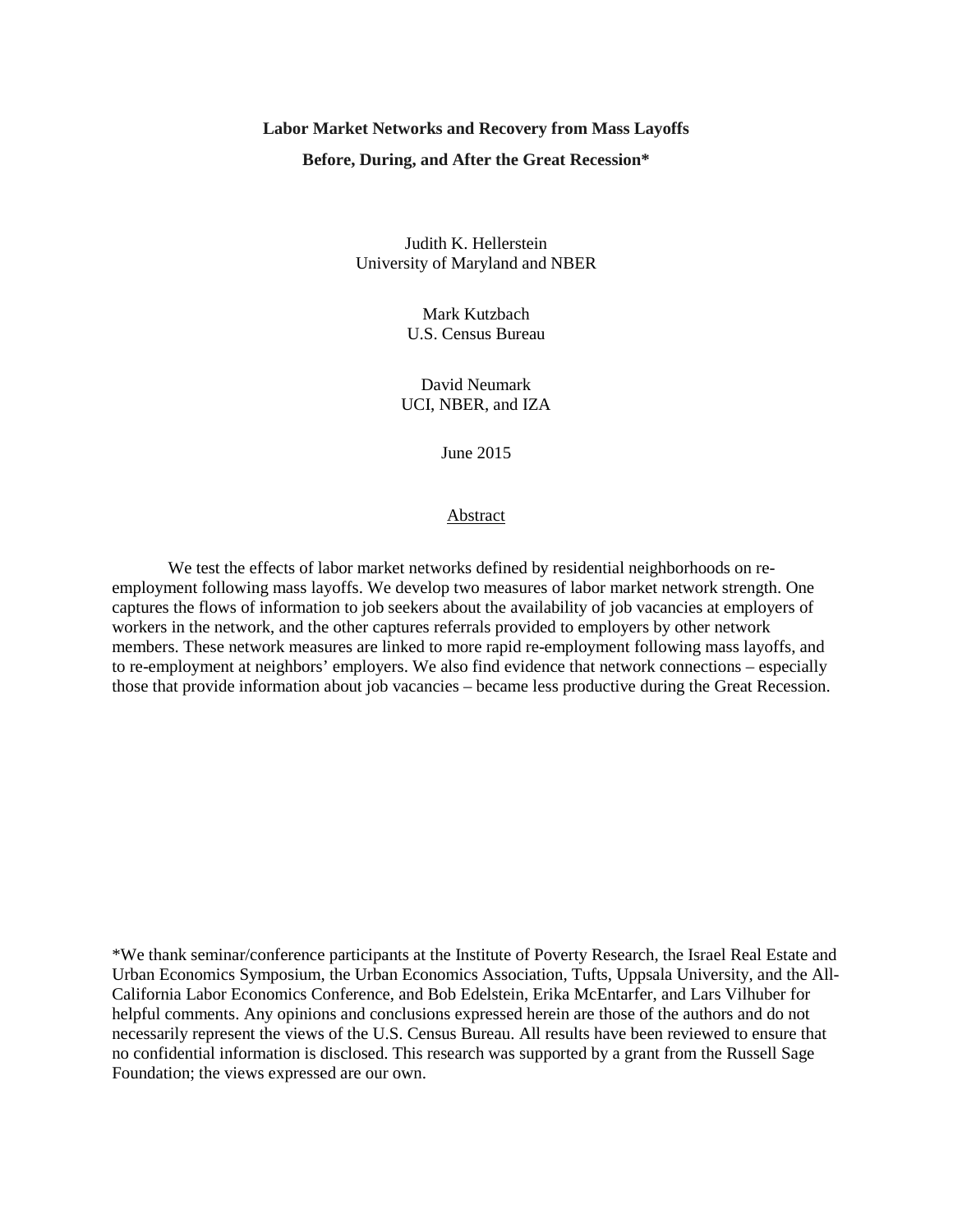#### *Introduction*

During the Great Recession and its immediate aftermath, the U.S. labor market experienced massive job losses not seen in at least three decades. We know that job displacement of this type has longterm adverse consequences on employment and earnings (e.g. Jacobsen et al., 1993, hereafter JLS; Davis and von Wachter, 2011), and even on mortality (Sullivan and von Wachter, 2009). As a result, it is important to identify factors that might help facilitate the re-employment of displaced workers.

In this paper, we explore the role of labor market networks in the re-employment process. We focus on labor market networks defined by residential neighborhoods, based on prior research indicating that such networks play an important role in matching workers to employers (Bayer et al., 2008; Hellerstein et al., 2011 (HNM) and 2014 (HKN)). In particular, we test the hypothesis that the labor market networks formed by residential neighbors help in the labor market recovery of displaced workers.

We examine two types of questions about labor market networks. First, we explore differences in the effects of network strength on the employment recovery of displaced workers in the period prior to, during, and coming out of the Great Recession, asking whether positive effects of network strength, if they exist, are stronger or weaker during the recession.<sup>[1](#page-1-0),[2](#page-1-1)</sup> It is not clear that economic theory makes any strong prediction about the answer to this question. But the press was replete with anecdotal evidence (and advice) on the importance of network connections in finding jobs during the Great Recession.[3](#page-1-2) Of course such anecdotes prove nothing. Networks may be more productive for displaced workers when the economy is not in recession (or its aftermath), but the media are less likely to focus on how workers found jobs in such periods. Moreover, media stories tell a contradictory story, sometimes claiming that network hiring has become more important as the economy has recovered, while suggesting that networks were less important

<span id="page-1-0"></span><sup>&</sup>lt;sup>1</sup> For the purposes of this paper we treat Great Recession period as extending into 2010 when the recession had formally ended but unemployment was still extremely high.

<span id="page-1-1"></span><sup>&</sup>lt;sup>2</sup> As we make clear below, our measure of network strength not only captures how many members are in a displaced worker's network, but also the potential connections these members have to existing vacancies.

<span id="page-1-2"></span><sup>&</sup>lt;sup>3</sup> For example:

http://money.cnn.com/2009/03/27/news/economy/yang\_jobhunters.fortune/index.htm?utm\_source=feedburner&utm\_ medium=feed&utm\_campaign=Feed%3A+rss%2Fmoney\_latest+(Latest+News);

http://abcnews.go.com/Business/jobs-outlook-college-graduates/story?id=16345862;

http://www.jibberjobber.com/blog/2008/10/07/how-to-find-a-job-in-a-recession/ (all viewed May 30, 2014).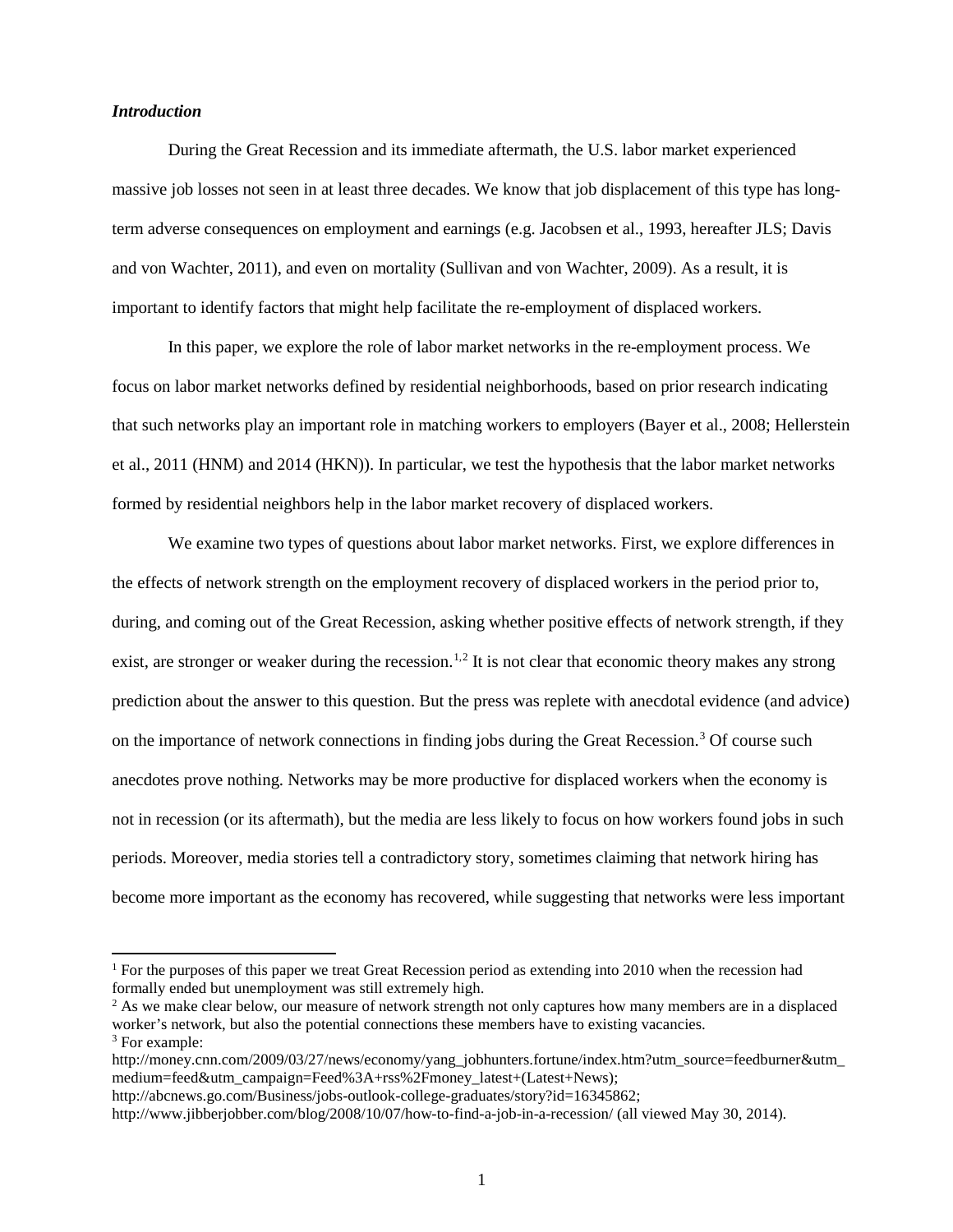during the recession, because network connections were "severed."<sup>[4](#page-2-0)</sup>

Second, we use the context of job displacement to garner evidence on the two main theoretical frameworks in which labor market networks have been analyzed. The first emphasizes the role of networks in providing information about job vacancies to job searchers (Calvó-Armengol and Jackson, 2007; Ioannides and Soetevent, 2006). The second emphasizes the role of networks in providing information about workers to firms (Montgomery, 1991). We construct measures of residential labor market network strength intended to capture these two different dimensions of labor market networks, and estimate and compare the effects of both of them on recovery from job displacement before, during, and coming out of the Great Recession.

In the network literature, it is a challenge to identify exogenous sources of variation in networks, because individual-level unobservables may be correlated with both the outcomes studied (e.g., employment generally) and with sorting into networks. In our view, we get particularly compelling evidence on the roles of labor market networks for three reasons. First, we study workers who lost jobs because of mass layoffs, which are quite likely exogenous with respect to other characteristics of workers that might be correlated with network measures. Second, we estimate highly-saturated models that include layoff-specific fixed effects. This allows us to identify the effects of networks using only variation within a given mass layoff in the strength of networks in the neighborhoods in which laid off workers live. This within-mass layoff variation in network strength is very unlikely to be correlated with unobserved determinants of re-employment probabilities of the workers themselves. And third, we observe whether reemployment occurred at the employer of a neighbor, even conditional on re-employment, which further rules out a role for unobservables that both determine re-employment and are correlated with the sorting of workers across neighborhoods with varying network strength.

To briefly summarize our evidence, we find that our first measure of residence-based labor market network strength – which is intended to capture the flows of information to job seekers about the availability of vacancies at neighbors' employers – is linked to more rapid re-employment generally, and

<span id="page-2-0"></span> <sup>4</sup> For example: http://www.nytimes.com/2013/01/28/business/employers-increasingly-rely-on-internal-referrals-inhiring.html?  $r=0$  (viewed May 14, 2014).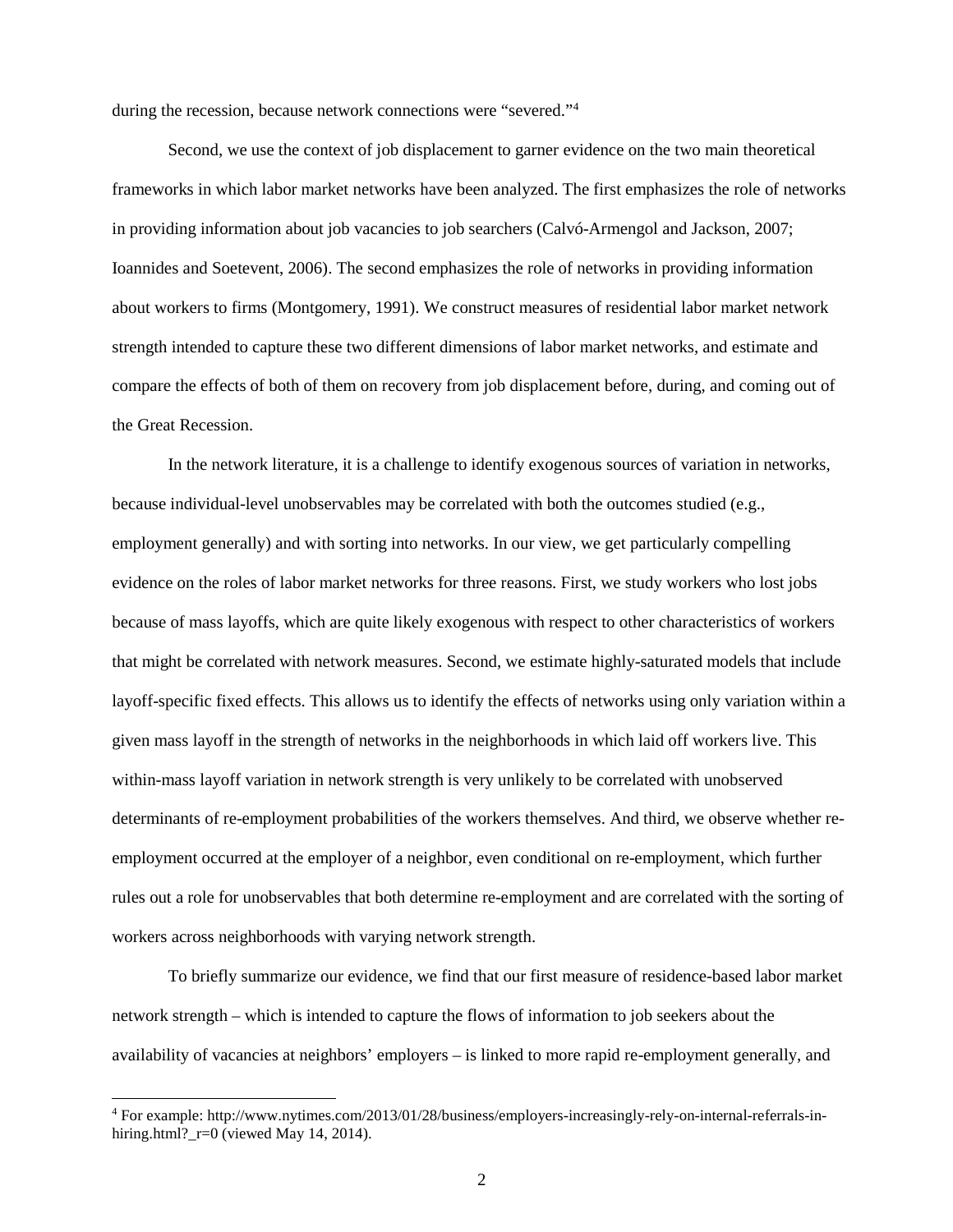especially in re-employment at neighbors' employers. These effects are substantially larger for low earners than for high earners. However, it appears that this type of network connection proved to be less useful in the recovery of employment during the Great Recession, when re-employment rates were lower (and hence earnings losses larger). The evidence of the importance to re-employment of our second measure of residence-based network strength – which is intended to capture referrals provided by neighbors to hiring employers – is somewhat less robust. Nonetheless, we find that this measure consistently aids in the reemployment of displaced workers at the workplaces of neighbors, again more so for low earners.

#### *Motivation and Previous Research*

Standard approaches to the search behavior of unemployed individuals (e.g., Ham and Rhea, 1987) generally model the probability that an unemployed worker becomes re-employed as a function of the unemployment rate, the vacancy rate, the worker's reservation wage, and the worker's preferences for nonwork activity. In models of spatial mismatch such as Kain (1968) (or more nuanced versions, such as Hellerstein et al., 2008), the probability of finding employment is also a function of job accessibility, which itself is related to factors such as commuting costs and information about vacancies in very local labor markets such as neighborhoods.

Theoretical models of labor market networks expand on these standard models by assuming that there is imperfect information that hinders the search behavior of unemployed workers and/or firms, and that information flows through networks. These models generally fall into one of two categories that describe the information imperfections and how they are mitigated by networks. In models such as Calvó-Armengol and Jackson (2007) and Ioannides and Soetevent (2006), unemployed workers do not have full information about job vacancies. These job searchers can learn about job vacancies either directly from employers or indirectly via employed individuals among their network contacts. The probability that an unemployed worker learns of a job vacancy is generally positively related to the size of his/her network, and negatively related to the unemployment rate. In equilibrium, better connected job searchers are more likely to find employment and to have higher wages.

In the other class of network models, the information imperfection is on the employer side, where

3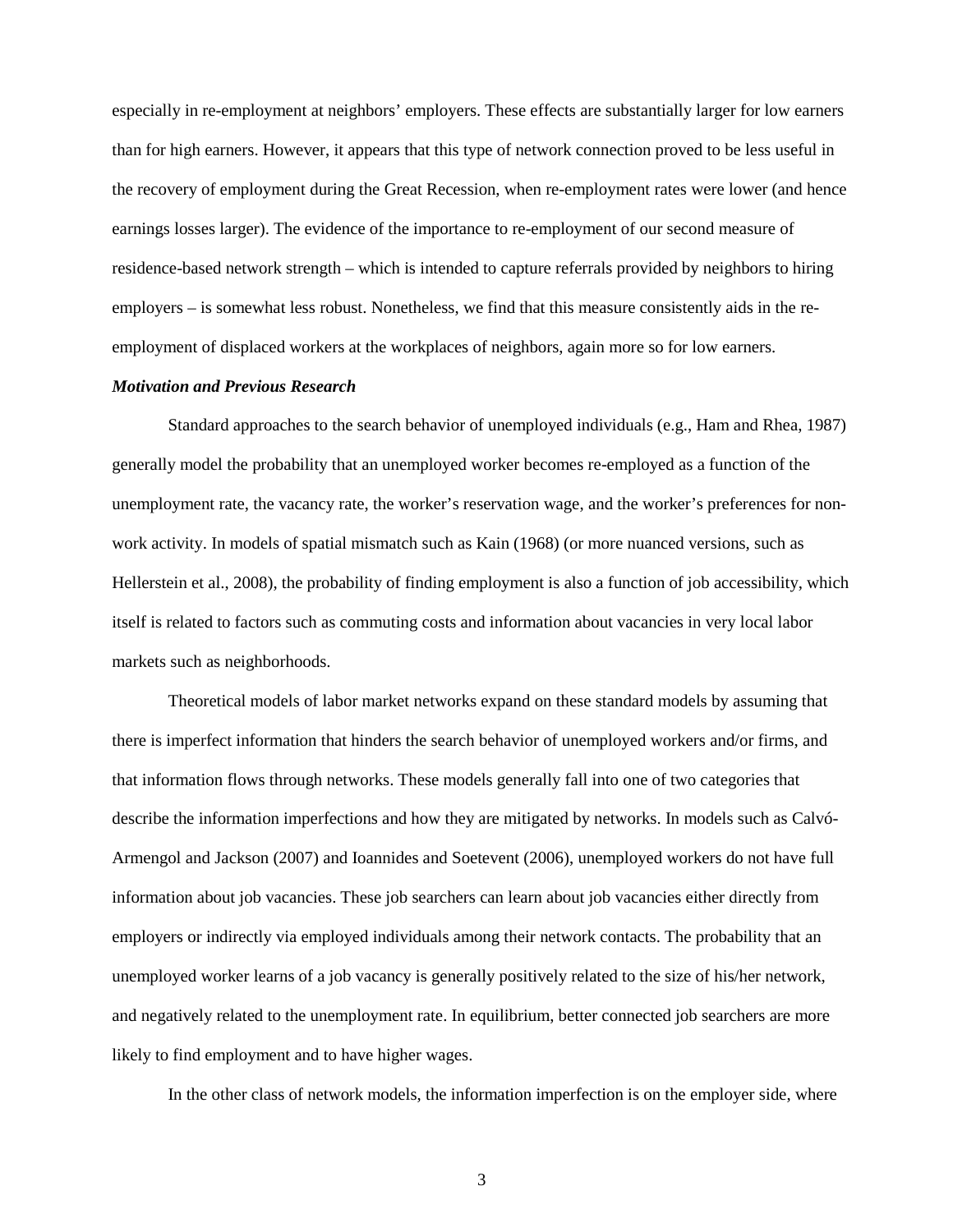employers do not have full information about the quality of job applicants or the job match that would arise if the applicant were hired. Specifically, in Montgomery (1991), firms learn about a potential worker's ability if the firm employs individuals from the potential worker's network. In equilibrium, individuals are more likely to receive and accept wage offers from businesses that employ others in their network, creating stratification across employers on the basis of these networks.<sup>[5](#page-4-0)</sup>

These two classes of models both imply that an unemployed individual will have better labor market outcomes if he or she searches for work in a local labor market (or markets) with a high vacancy rate(s) and a low unemployment rate(s), and if he or she has many network contacts that can pass along information on specific job vacancies to the unemployed individual, as well as network contacts that can potentially pass along information to an employer about the productivity of the unemployed individual. Estimating models of job search behavior that incorporate all of these features is challenging due to data constraints in measuring key variables such as the strength and nature of labor market networks, the size and scope of local labor markets, characteristics of individuals that affect their reservation wage, and the availability and accessibility of job vacancies.

Partially as a result, when it comes to research on the importance of labor market networks, there is a large, earlier body of empirical research that documents the importance of informal contacts in finding jobs, but which does not identify with whom workers are networked (Ioannides and Datcher Loury, 2004). However, recent empirical research suggests that labor market networks based on residential communities or neighborhoods are important. Using confidential Long-Form 2000 Census data (in Boston), Bayer et al. (2008) show that two individuals who live on the same Census block are about one-third more likely to work on the same block than are two individuals who live in the same block group but not on the same block. (The latter may be alike, but are less likely to be networked.)

Taking this further, HNM test whether neighbors are more likely to work at the same business establishment, consistent with the hypothesis that labor market networks mitigate employers' lack of information about workers or that these networks provide job searchers with information on vacancies at

<span id="page-4-0"></span> <sup>5</sup> Jackson (2008, Chapter 10) provides a transparent discussion and comparison of these models.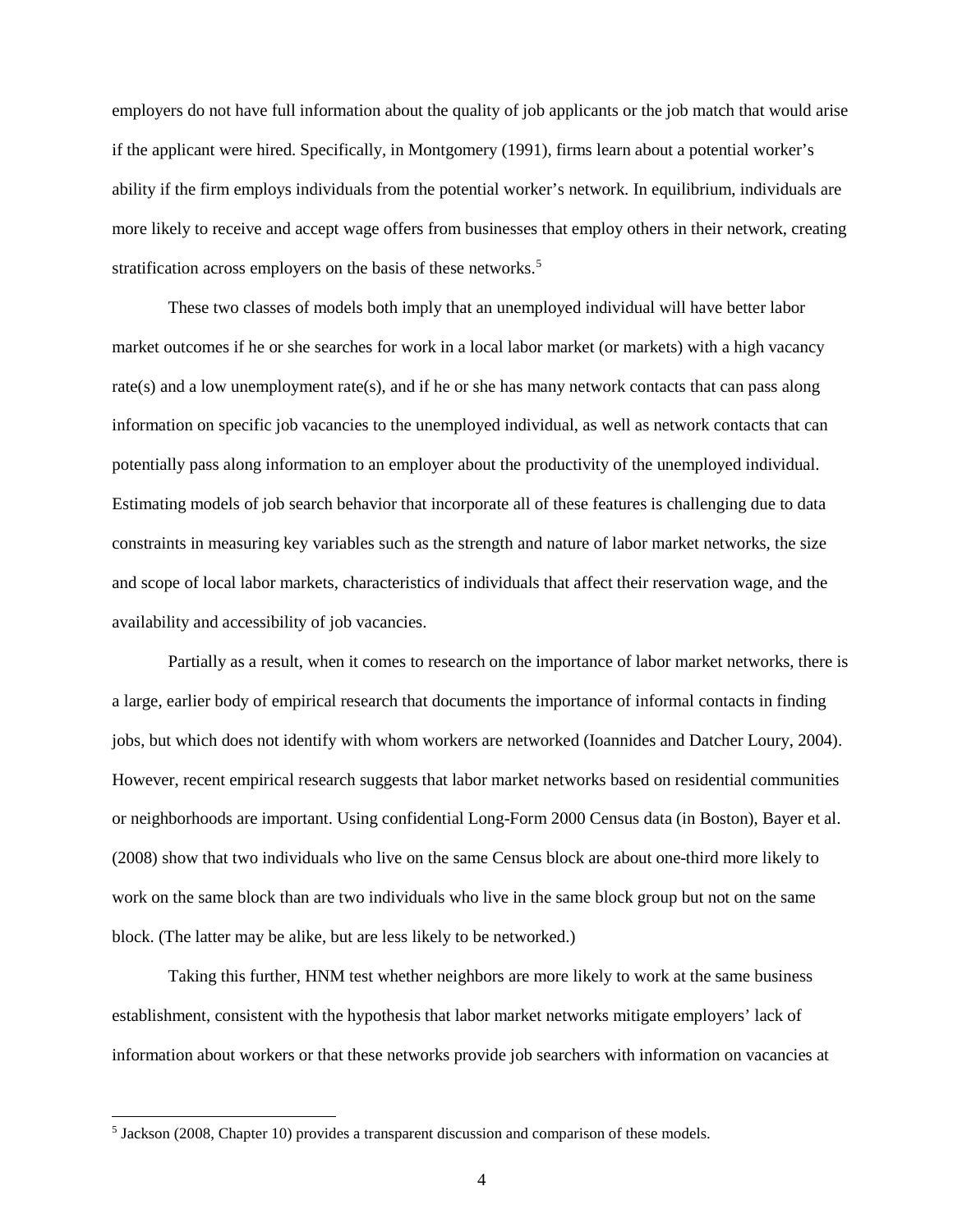those businesses. We provide a bit of detail on the measure of labor market networks used in HNM to help understand the measures used in this paper – one of which is closely related.

The idea in HNM is to capture the extent to which employees of a business establishment come disproportionately from people who live in the same neighborhood (defined as a Census tract), relative to the residential locations of other employees working in the same Census tract but in different establishments. This concept parallels the well-known and influential work by Granovetter (1974), extending beyond a very narrow (and by now old) case study to a very large national sample. To construct the network measure, HNM first identify all establishments within each Census tract, and the workers in these establishments. They then compute for each worker in the sample the percentage of his or her coworkers who come from the same residential neighborhood. For worker *i* this observed network index is:

$$
NI_i = \frac{\sum_{j \neq i} I^{R}(i, j) \cdot I^{E}(i, j)}{\sum_{j \neq i} I^{E}(i, j)},
$$

where  $I^R(i, j)$  is an indicator for whether co-worker *j* of worker *i* also lives in the same residential neighborhood as *i*, and  $I^E(i, j)$  is an indicator for whether *i* and *j* work in the same establishment. The sums in the numerator and denominator are taken over all workers (other than the worker *i*) who work in worker *i*'s establishment. Their ratio is the share of co-workers with whom each worker is co-resident. The index requires a definition of residential neighbors; Census tracts are used, as the tract is a reasonable definition of a neighborhood in which co-residents are likely to interact, more so because most Census tracts are relatively small, facilitating contact at schools, churches, community organizations, etc. The observed network index for an individual, *NIi*, is averaged over all workers in the establishment, to characterize the level of residential network connectedness that characterizes each employer.<sup>[6](#page-5-0)</sup>

As described in HNM, two other adjustments are made to this index. The first corrects for the fact that some clustering of residential neighbors by establishment can occur even if workers are assigned

<span id="page-5-0"></span> <sup>6</sup> As explained below, in the present paper one of our network measures (*ADE*) is a function of this network index aggregated at the level of the residential neighborhood, intended to characterize the extent to which neighbors are clustered at the employers who are hiring.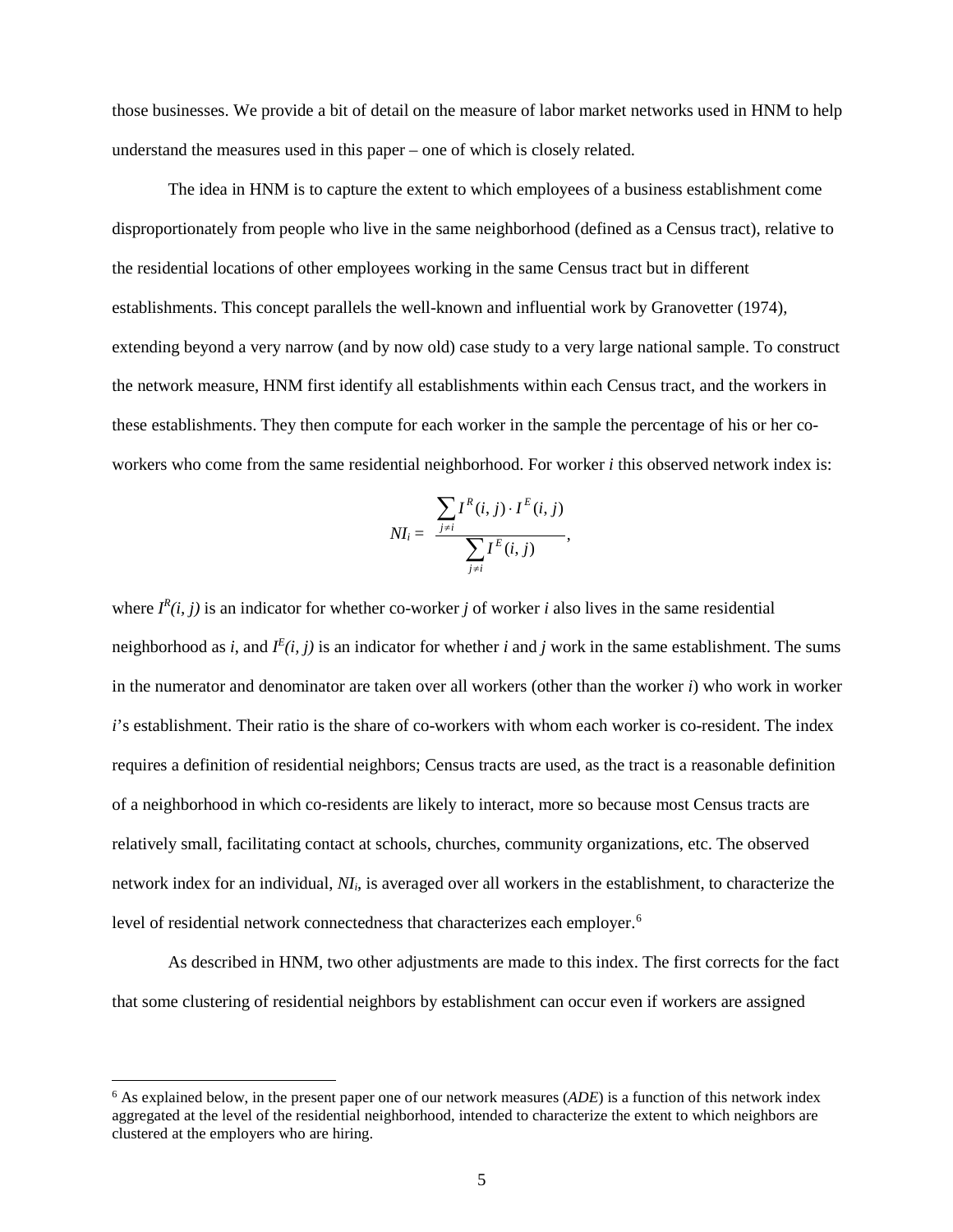randomly to establishments, because people often work close to home or near transportation infrastructure that connects to their place of residence. Second, there is a maximum value that *NI* can take on, which can only be approximated, but which then permits the calculation of how much clustering of neighbors in the same establishments occurs relative to the maximum amount of clustering that could occur, so that the network measure is ultimately reported in percentage terms.

HNM calculate the network isolation measures using the 2000 DEED, a dataset that matches workers reporting to the 2000 Decennial Census Long Form to administrative information on establishments at the U.S. Census Bureau. The results indicate that community-based labor market networks at the level of a Census tract appear to be quite important in influencing where people work, especially for less-educated workers, likely because residence-based networks are bound to be more important for local than national labor markets, and labor markets for less-skilled workers are more local. Residence-based labor market networks are even more important for Hispanics than for whites, and especially for Hispanic immigrants and those with poor language skills, likely because informal labor market networks are particularly important for workers who are not as well-integrated into the labor market, and for whom employers may have less reliable information.<sup>[7](#page-6-0)</sup>

Although the Bayer et al. (2008) and HNM papers are similar in focusing on residence-based networks, one key difference is that the measure that Bayer et al. implicitly use may mainly captures information about jobs in the locations where one's neighbors work, whereas the HNM measure captures connections between neighbors who work at the same business establishment. The "clustering" of neighbors in work locations or business establishments that both papers document could reflect something similar – specifically the transmission to job searchers of information about job vacancies either near where employed neighbors work or specifically at neighbors' employers. However, the HNM measure, by linking

<span id="page-6-0"></span> $<sup>7</sup>$  The paper also tries to rule out alternative explanations of the findings. Neighbors may tend to work in the same</sup> establishments because they share the same skills, reflecting residential sorting. But HNM get similar values for *NI*  when looking *within* schooling or occupation groups, focusing only on the network connections between those at a particular schooling level or in a particular occupation. They also rule out reverse causality, where co-workers choose to move to the same residential neighborhoods. When restricting attention to residents who have *not* moved in the past five years who work in establishments that are fewer than five years old – for whom residential location was determined prior to workplace location – the analysis yields very similar results.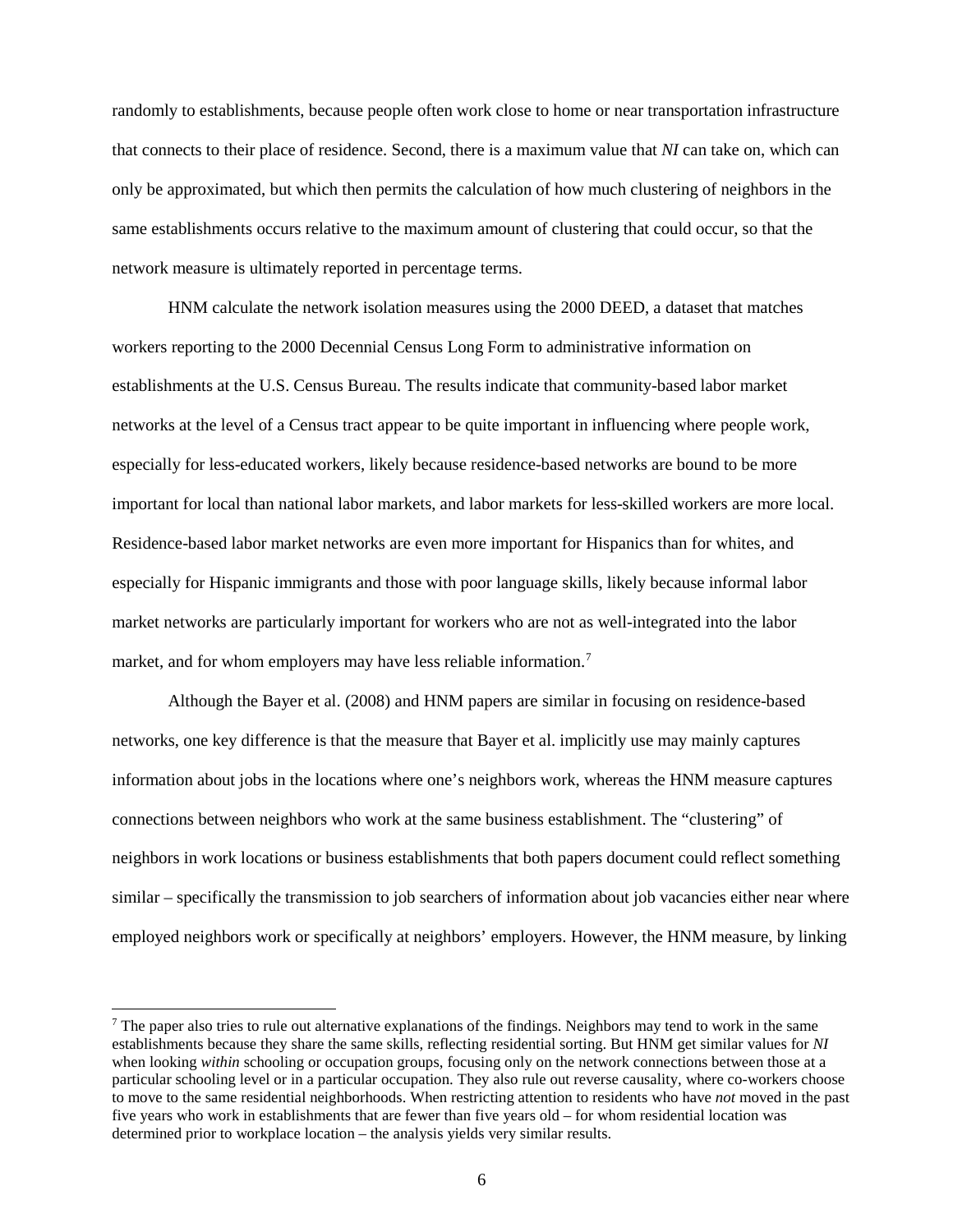neighbors to employment at the same establishment, may also or instead reflect network connections associated with referrals of neighbors to one's employer – which is why neighbors end up working in the same establishment.

In general it is hard to distinguish empirically between these two channels of network connections, because explicit referrals are generally unobserved. One exception is a recent paper by Brown et al. (2014) that uses a company-level dataset with explicit information on which job candidates were referred by an employee, and finds important referral effects on early wages and on job tenure, especially for workers at lower skill levels (in particular, support staff).

These findings are related to our most recent work (HKN), in which we first revisit the strength of residential networks using data on essentially the universe of workers from a different data set, and also the one we will use in this paper – the Longitudinal Employer Household Dynamics (LEHD) database – finding similar evidence that workers are substantially more likely to work at the same employer as their residential neighbors than what would be expected by random assignment of workers to an employer within a Census tract. [8](#page-7-0) More important, paralleling Brown et al. (although without explicit information on referrals), we test theoretical predictions about the effects of labor market networks that act by providing employers with information about the quality of job applicants (Simon and Warner, 1992; Dustmann et al., 2011). If networks facilitate good job matches, wages should be higher and turnover should be lower (particularly at low levels of tenure) for workers who are better networked at the time they are hired. We find robust evidence that workers who are more residentially networked to their co-workers at the time of hire have lower rates of turnover.<sup>[9](#page-7-1)</sup> When we use wages as an outcome, we find evidence for blacks, Hispanics, and Asians that wages are higher when workers are more networked to neighbors, although the

<span id="page-7-0"></span> <sup>8</sup> Something approximating the random assignment of workers to employers in the Census tract could arise if networks serve to give job seekers information about vacancies in the Census tract where neighbors work. In the present paper, in which we focus on the effect of labor market networks connecting workers to the establishments where their neighbors work rather than measuring such networks, we account for this potential "tract-level" network effect differently – through the introduction of a control variable to isolate the effect of networks operating at the establishment level.

<span id="page-7-1"></span><sup>&</sup>lt;sup>9</sup> Reflecting the difficulty of distinguishing between the different models or hypotheses regarding networks, it is possible that better matches result simply from potential workers having information about more job matches, enabling them to choose a better one.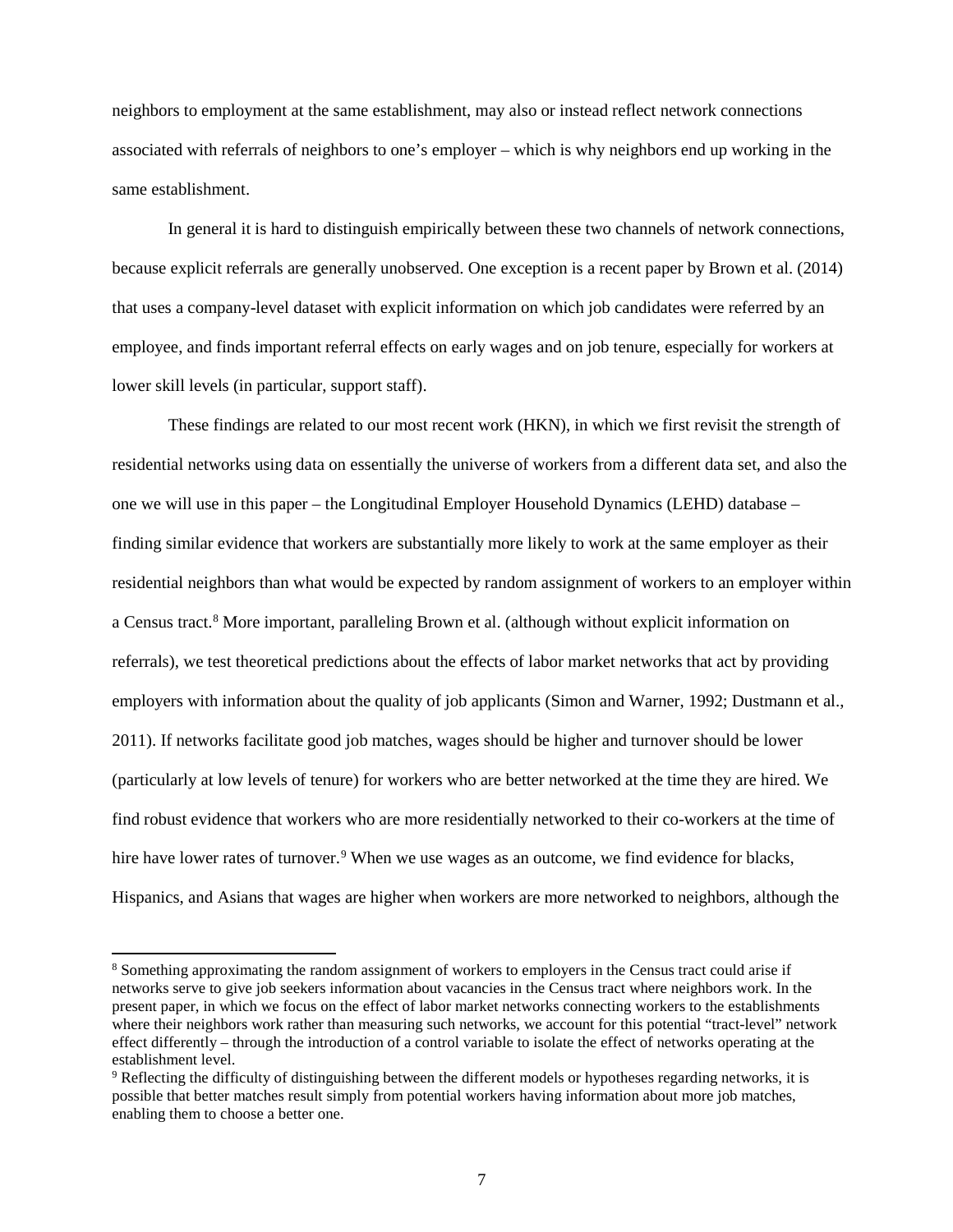result is less clear for whites. [10](#page-8-0)

In this paper we focus more explicitly on trying to distinguish between the potential effects of labor market networks identified in the theoretical literature, as explained more fully in the next section of the paper. In addition, while HNM and HNK focused on the matches of employed individuals, in this paper we turn our attention to the effects of residence-based labor market networks in helping non-employed workers in general, and displaced workers in particular, find work. This issue is especially important within the context of the large job losses that accompanied the Great Recession and the ensuing high rates of unemployment and low rates of labor force participation, so our analysis estimates network effects on reemployment for workers displaced right before, during, and just after the Great Recession.

There is some related work on labor market networks and recovery from displacement. This work uses other dimensions of labor market networks, emphasizing that network connections that may be productive in the labor market – whether or not in the context of displacement – need not arise only through connections between neighbors. Glitz (2014) suggests that network connections to co-workers (or former co-workers) may be more important because those co-workers should know more about a person's work abilities, and also should be likely to know each other (although that may not be true in larger firms). Using German data, he finds that displaced workers within the same "origin" establishment have a higher probability of re-employment when the employment rate among former co-workers is higher, using exogenous variation (as an instrumental variable) in that employment rate driven by mass layoffs among those co-workers. Saygin et al. (2014) report similar results for Austria, although without the advantage of the mass layoff instrumental variable. They also find some evidence that displaced workers are more likely to become re-employed at a firm that employs former co-workers of the displaced worker.<sup>[11](#page-8-1)</sup> And Cingano and Rosolia (2012) present related evidence for Italy, finding that for networks defined by "co-displaced" workers, employment (re-employment) of other co-displaced workers in the network reduces

<span id="page-8-0"></span> $10$  Schmutte (2015) finds a different kind of evidence of a matching role of networks – finding that workers are more likely to move to a higher-paying job when their neighbors are employed in high-paying firms, and that these local networks match high-ability workers to high-paying firms.<br><sup>11</sup> Saygin et al. (2014) suggest that this implies that these former co-workers are referring the displaced worker to their

<span id="page-8-1"></span>employer, à la Montgomery (1991) and Simon and Warner (1992), but this evidence is equally consistent with former co-workers simply providing information about the availability of jobs at their firm.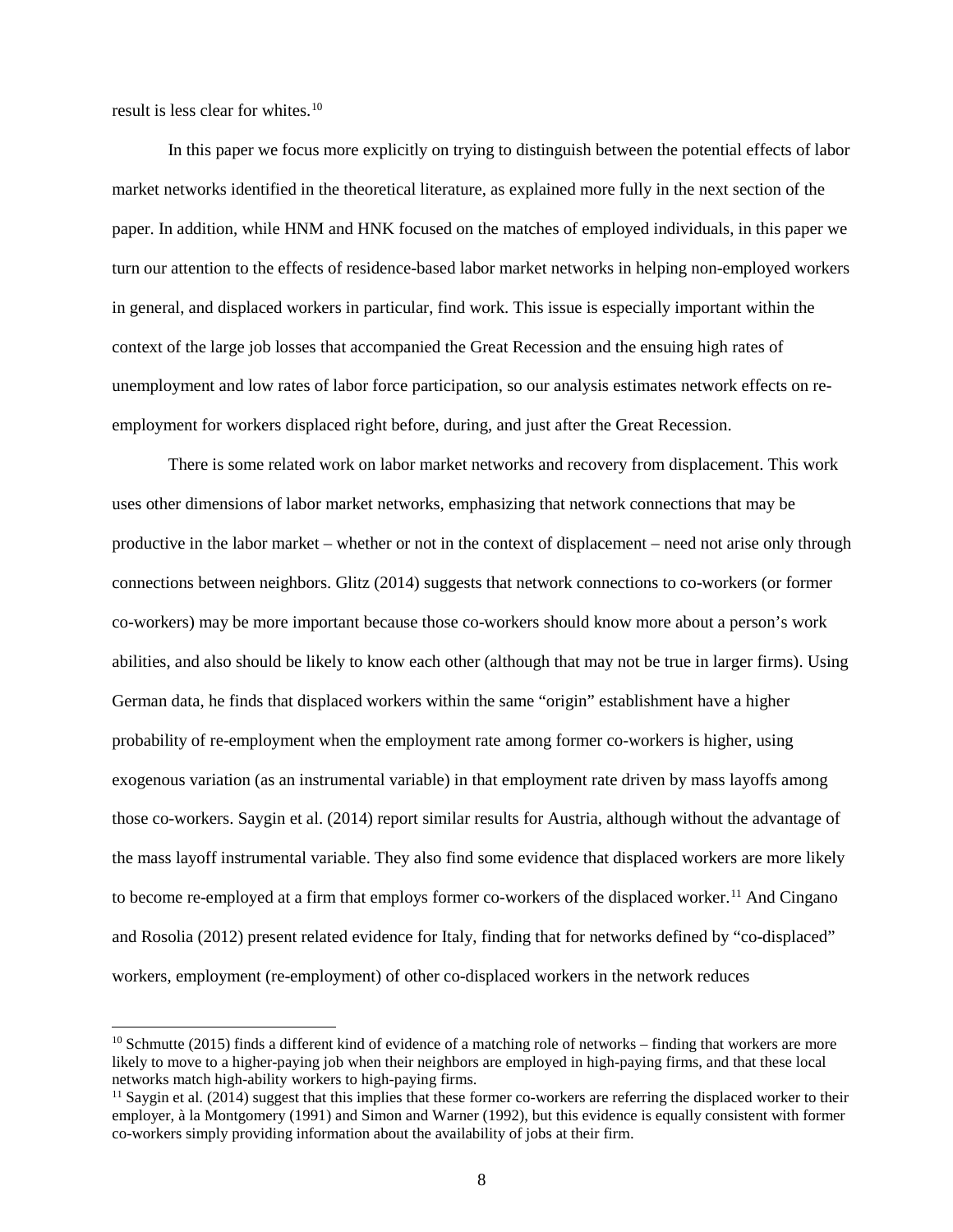unemployment duration.

However, these other recent papers focus on network links to former co-workers, whereas we study residential labor market networks. Without in any way implying that network links among co-workers are not operative or important, the "urban" flavor of residence-based labor markets is potentially important for a few reasons. First, if there are network links among neighborhood residents, policymakers may be able to exploit the "multipliers" that networks can generate to enhance the impact of place-based policies, but conversely it is also possible that place-based policies that fail to generate jobs among residents of those places can, for the same reason, cause those policies to underperform in generating employment among local residents (see the discussion in Neumark and Simpson, 2014). And second, residence-based labor markets can help explain concentrations of low employment and poverty in particular local areas, and can also – if these networks are racially- or ethnically-stratified – help explain pockets of poor economic performance in minority, segregated neighborhoods. At the same time, paralleling the argument with respect to place-based policies, such networks may provide scope for enhanced efforts to increase employment in these areas.<sup>[12](#page-9-0)</sup>

#### *Network Measures and Analysis*

Consider a sample of workers who lose their jobs as part of the huge number of layoffs that accompanied the Great Recession. How quickly are these displaced workers able to find jobs? And how does the strength of their neighborhood networks affect post-layoff re-employment?

Thinking back to the theoretical work summarized above, a displaced worker's probability of finding work in a given period of time will be a positive function of the vacancy rate in her local labor market, a negative function of the unemployment rate in her local labor market, a negative function of her reservation wage, a negative function of the length of time she has been unemployed (assuming there is negative duration dependence, as suggested in recent work by Kroft et al., 2013), and of course will also be related to her preferences for non-work activities like leisure. In addition, depending on the nature of imperfect information in the labor market, a displaced worker's probability of finding work may well be a

<span id="page-9-0"></span> $12$  Hellerstein and Neumark (2012) discuss this in the context of the Jobs-Plus experiment.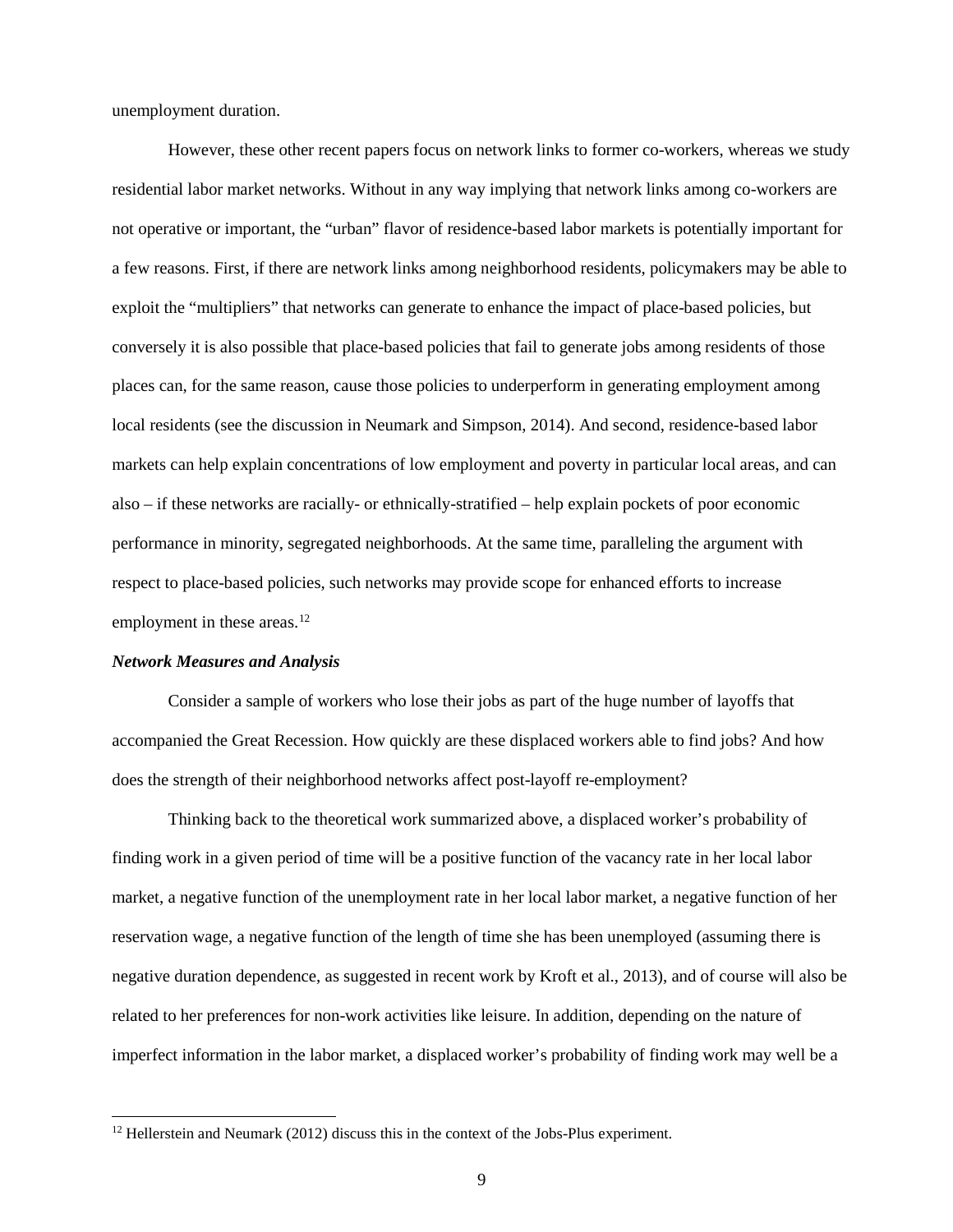function of how many network contacts she has that will pass along to her information on vacancies, and alternatively (or in addition) may be a function of how "deep" those network contacts are in the sense of transmitting information via multiple network contacts employed at the same business, which could convey more reliable information to the employer about the quality of the job searcher.

We consider how the re-employment probability of a displaced worker is affected by the strength of his or her residential labor market network, examining both re-employment generally and reemployment specifically at a neighbor's workplace.<sup>13</sup> We limit our analysis to examining outcomes in the quarter following displacement, partially for simplicity and also because the frequency of unemployment durations lasting past one quarter were at more "historically normal" levels prior to the Great Recession, so that this window probably gives us the best comparison to the pre-recession period. [14](#page-10-1)

We operationalize the strength of an unemployed worker's network by developing multiple measures of community-based networks at the level of the Census tract of residence. We then empirically examine whether and how these measures of network strength affect post-displacement employment, conditional on an extremely large set of worker, employer, neighborhood, and job-related covariates that we are able to use given the considerable detail and size of the LEHD dataset.

In order to explain our specific network strength measures and the data in the LEHD from which they come, consider the hypothetical case of John Jones, who is displaced from his employer in a mass layoff in the first quarter of a sample year. Given the detailed longitudinal nature of the LEHD, we observe John's pre-displacement earnings, as well as his post-displacement earnings (if any). We also have an

<span id="page-10-0"></span><sup>&</sup>lt;sup>13</sup> We do not report results for earnings as an outcome in our network analysis for a number of reasons. First, as noted above, in HKN we found strong positive effects of networks on reducing turnover for employed workers in our sample, but less robust results for wages. Although network models predict better job matches that should lead to higher wages, the effect could go in the other direction either because people prefer to work with their neighbors, or because worker reliance on networks may signal high search costs enabling employers to offer lower wages. Second, in the context of the Great Recession's historically high unemployment rates and low labor force participation, reemployment for displaced workers is the first-order outcome of interest. Third, and relatedly, as we show below, the recovery of earnings in our sample is itself driven primarily by re-employment. As a result, although we did explore the impact of networks on the post-displacement earnings of displaced workers, these results are also driven primarily by re-employment, and results for earnings conditional on re-employment are very noisy. These results are available upon request.

<span id="page-10-1"></span> $14$  For example, in the first quarter of 2005, 36.6 percent of unemployed workers had been unemployed for more than 15 weeks. In 2010 that number was 59.2 percent. See

<sup>(</sup>http://research.stlouisfed.org/fred2/graph/?id=LNU03008276,LNS13008517 (viewed June 3, 2014).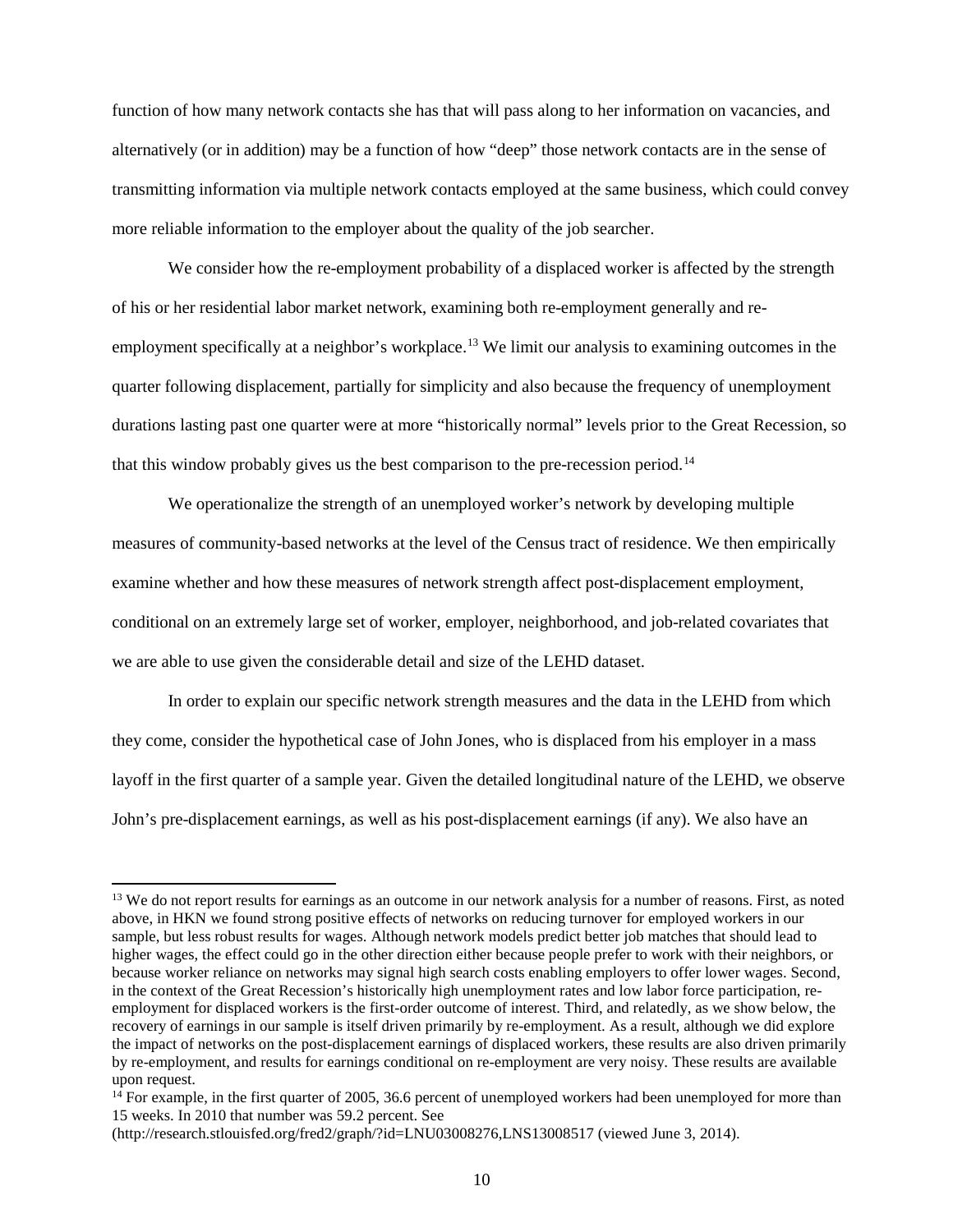indicator for the establishment from which John is displaced, as well as some demographic information about him. Critically, we observe the Census tract in which John lives. We also can observe various characteristics of that Census tract, most importantly the number of adult neighbors that John has (defined as residents of that Census tract). For the each of the neighbors, we know whether he/she is employed in the quarter following John's displacement. In addition, for each of John's employed neighbors, we observe the establishment in which they work, as well as important characteristics of those establishments, including whether they are observed to make any gross hires in that post-displacement quarter.

To the extent that we are considering networks defined by residential proximity, the size of John's network is the number of (adult) residents of his network. But size is not necessarily synonymous with the strength of John's network – that is, with its ability to be productive in aiding John's job search. First, the productivity of John's network depends crucially on how much information his neighbors have to transmit to him about the existence of vacancies. Second, and just as important at least conceptually, the productivity of John's network may also depend on how "deep" the network connections are, providing more valuable or reliable information about John to employers at which many neighbors work. Indeed, we think that these two ways of characterizing networks can be usefully thought of as corresponding to the two types of models of labor market networks discussed above – one in which network members transmit information about the existence of vacancies to searching workers, and one in which network members convey information about searching workers to employers.

If John's network is productive because employed neighbors provide him with information on vacancies, we might expect that the network is more productive the more employers John is connected to through his network, which we characterize as the "breadth" of his network.[15](#page-11-0) One way to think about this is that when two (or more) neighbors who are employed in the same establishment give John information on a vacancy in the establishment, they are transmitting redundant information (as in Ioannides and Soetevent, 2006), whereas two (or more) neighbors who are employed in separate establishments have

<span id="page-11-0"></span> $15$  The breadth of the network may also matter because it is likely to be related to greater diversity in job vacancies John learns about through his network (for example, by industry), and hence a broader network may be more likely to lead to a good match for John.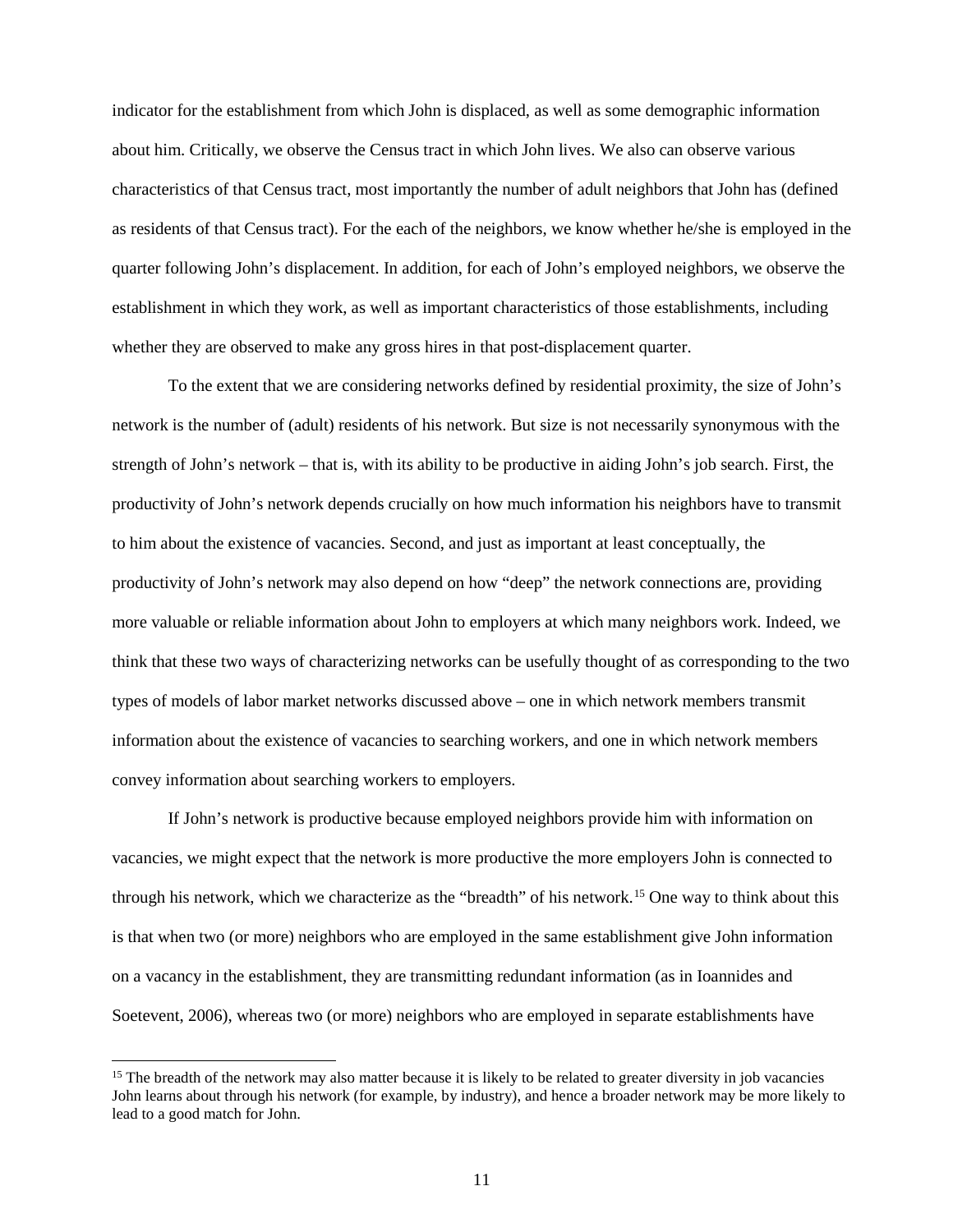unique vacancy information to transmit.<sup>[16](#page-12-0)</sup> It is more complicated than that, of course. First, unemployed neighbors will not contribute to the strength of John's network; indeed, his unemployed neighbors would be expected to compete with him for jobs and even for information on vacancies to the extent that they are passed as private information. In addition, John's employed neighbors can only provide him with information on the existence of vacancies in their establishments if there are, in fact, vacancies. If there is no hiring occurring where John's neighbors work, his network will not be productive in helping him secure employment. We take account of these issues in our broad establishment-level network measure described below.

Alternatively, suppose that John's network is productive because John's employed neighbors give their employers information about John's quality (or the quality of a potential match between John and the firm). As before, it is only John's employed neighbors who can do that productively, and again, this is likely to affect John's job search only if their employers are hiring. In this case, however, it seems more likely that having multiple neighbors work for the same employer is more productive for John than having neighbors work for separate employers. In particular, multiple neighbors who provide a signal to the same employer about John's (match) quality serve to increase the signal of the quality of a potential match between John and their shared employer than the signals provided by multiple workers each to unique employers.

Because these two mechanisms for information transmission in networks operate along different (and in some ways opposing) dimensions, we construct two distinct types of network measures in order to try to distinguish between them in the empirical work. In contrast, the network measures used in previous research, described above, do not try to distinguish these two dimensions.

The first network measure we construct is one we term the "active broad employer network" measure, denoted *ABE.* [17](#page-12-1) *ABE* is meant to capture networks that provide information on the existence of vacancies through employed workers to job seekers, where (we hypothesize) the breadth of the network

<span id="page-12-0"></span><sup>&</sup>lt;sup>16</sup> We recognize, however, that this does not necessarily have to be true. Since some of John's neighbors may not actually be in his network, the likelihood that his network passes on information about a vacancy may be increasing in

<span id="page-12-1"></span> $17$  "Employer" throughout refers to the establishment of employment.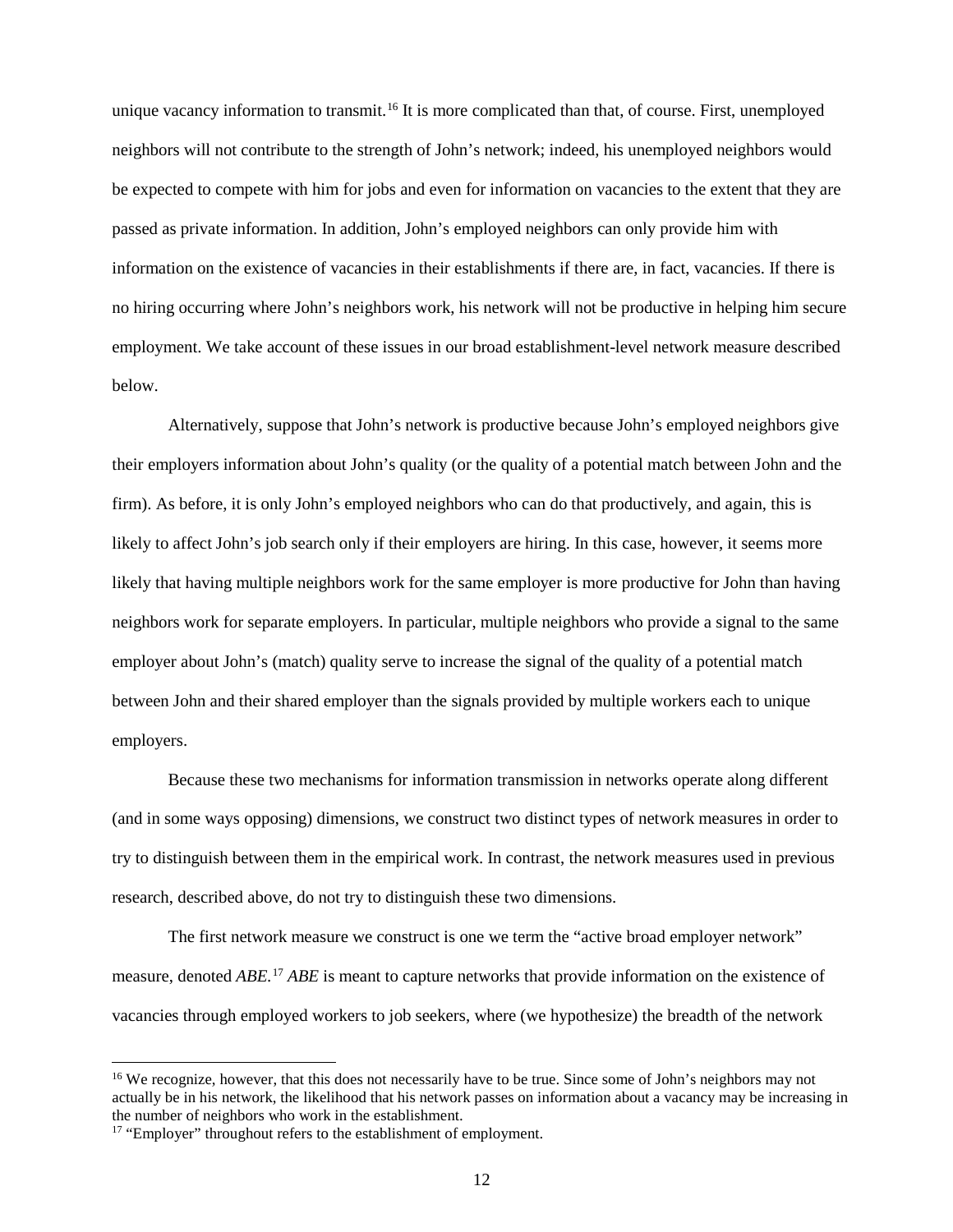across multiple potential employers increases John's probability of employment. Recall that for each of John's neighbors (that is, for each member of his network as we define it), we observe not only whether the neighbor works, but also where he or she works (if employed). Therefore, we know from how many unique employers John may receive information on vacancies.

Moreover, we know the identity of the employers at which John's neighbors work. To capture the fact that John will not receive information from his neighbors on vacancies if there is no hiring going on at their employers, we construct measures of the extent to which hiring is occurring in the establishments of John's neighbors. In particular, for each unique employer for which one of John's neighbors works, we calculate the gross hiring rate of that establishment in the quarter following John's displacement, defined as the gross number of new hires divided by the number of employees in the quarter. Using a measure of the gross hiring rate rather than the absolute number of gross hires is a scaling measure that is meant to capture competition among job seekers for vacancies. That is, John's neighbor may have information on vacancies at his or her establishment to transmit to John, but that information is also transmitted by employees who are not John's neighbors back to the job searchers in their own Census tracts. In other words, a large number of gross hires at a neighbor's employer does not necessarily imply that John learns about more potentially productive vacancies than from a small number of gross hires at a small employer.

The "active broad employer" network measure (*ABE*) for our displaced worker John (and, of course, all other displaced workers as well – we just continue to use John as an example for simplicity), then becomes just the average of the hiring rates for all John's neighbors' employers, giving an equal weight to each employer. Neighbors who are not employed effectively contribute zero to the measure, and neighbors who work in the same establishment only contribute once to the measure:

$$
ABE = \frac{1}{N} \sum_{e}^{E} \frac{H_e}{L_e}
$$

where *N* is the number of neighbors in John's Census tract at the time of his displacement, *E* is the number of unique employers for whom John's neighbors work,  $\frac{He}{L_e}$  is the ratio of new hires at the employer *e* in the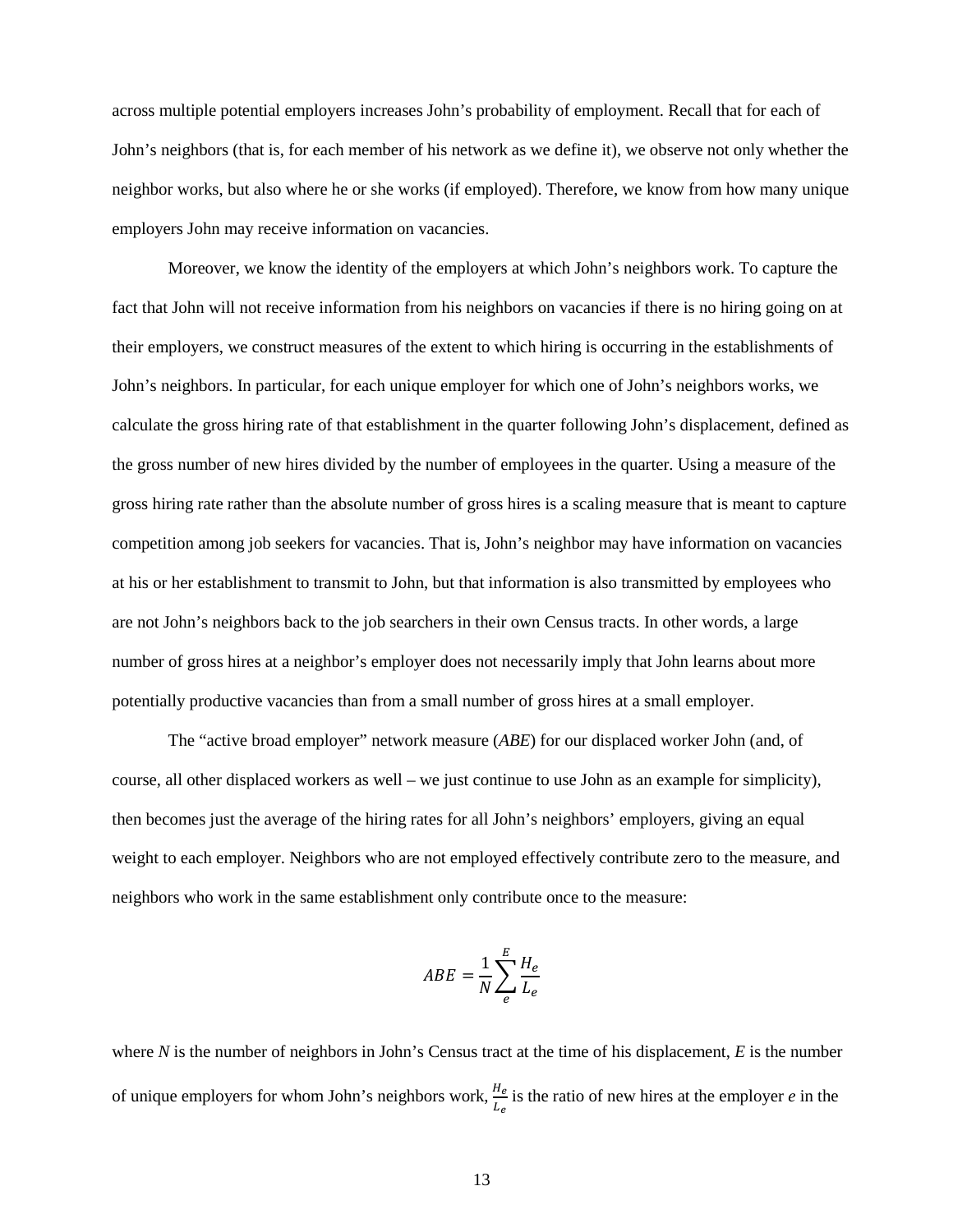quarter following John's displacement, divided by the count of employees at that employer in the beginning of the post-displacement quarter. We take the average across all of John's neighbors, *N*, rather than just across employers (or just across John's employed neighbors), to reflect the fact that the more of John's neighbors who are not employed, the less likely it is that any given neighbor he speaks with will have job information. In addition, the more neighbors who are job searchers like he is, the lower is the probability that he will obtain productive information on vacancies from his neighbors, either because vacancy information is like a private good passed along by employed workers to only a subset (of perhaps one) of the job searchers in their network, or because John will have to compete with his neighbors if he applies to job vacancies that he accesses through his network.<sup>[18](#page-14-0)</sup>

The network strength measure *ABE* captures the notion that John's employed neighbors have information about vacancies in their establishments that can be transmitted to him. But John's neighbors may also have more general information about vacancies in establishments near to their own, rather than just in their establishment. (This is the conceptualization of networks implicitly used in Bayer et al., 2008.) We therefore construct a parallel network measure to account for information on vacancies in a geographic area (denoted *ABT*, where the *T* stands for "tract," and referred to as our "active broad tract" network measure) as:

$$
ABT = \frac{1}{N} \sum_{c}^{C} \frac{H_c}{L_c}
$$

where the hiring rates are summed across unique Census tracts (indexed by *c*) in which any of John's *N* neighbors are employed.

Although *ABT* can be interpreted as an alternative network measure wherein one's neighbors may provide information on the existence of vacancies generally in the locations where they work, this is not the

<span id="page-14-0"></span><sup>&</sup>lt;sup>18</sup> Because the magnitude of *ABE* is affected both by the number of its members that are employed and by the hiring rate at establishments of employed members, *ABE* is a really a measure of the strength of the network, rather than its size per se; nonetheless, as a shorthand we sometimes refer to *ABE* and our other measures of network strength as simply "network measures."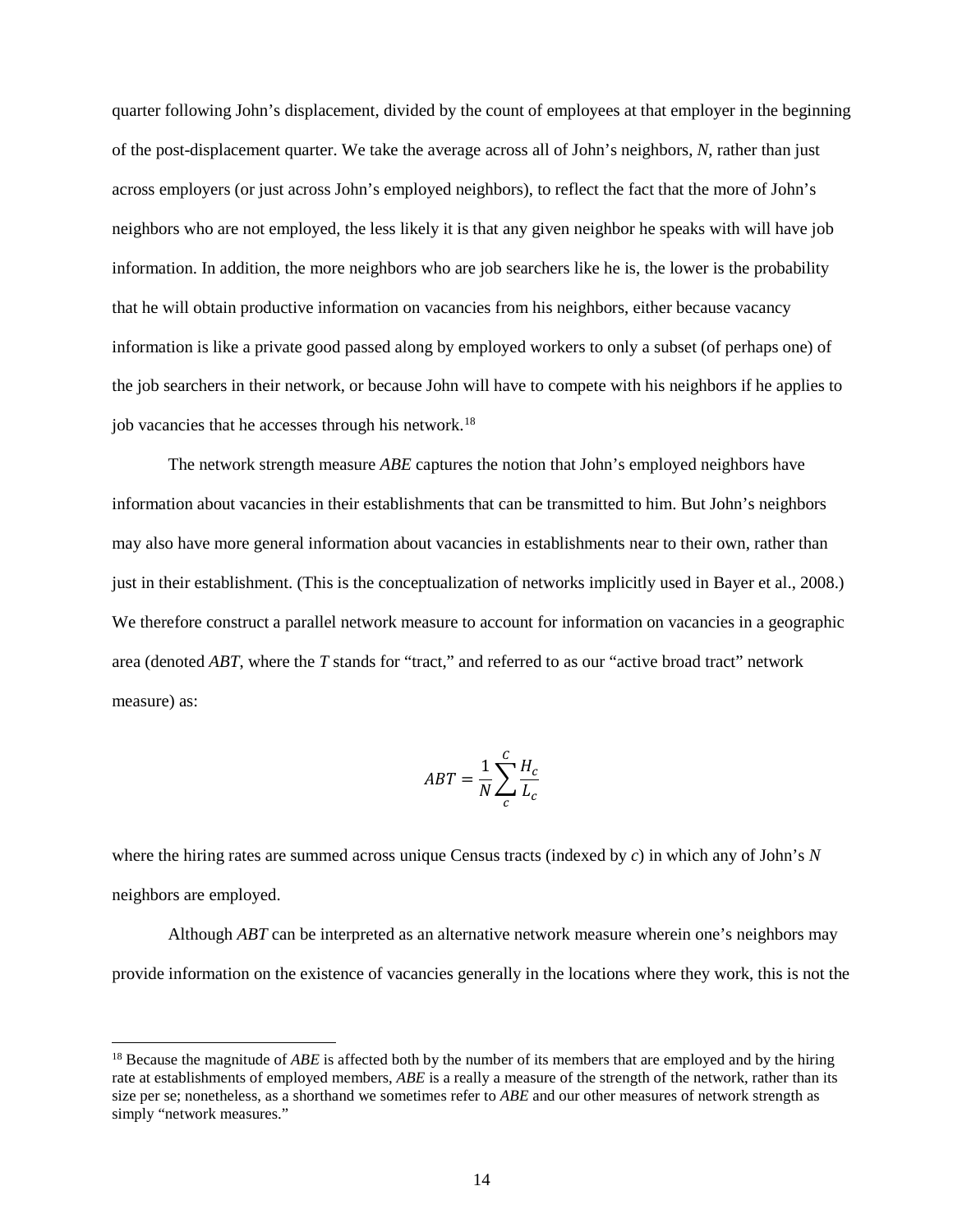only interpretation of its role in job finding. Because we cannot control completely for the strength of the local labor market generally in which a displaced worker is searching for work using standard observable measures, [19](#page-15-0) a high *ABT* may also simply capture more employment and hiring in John's local labor market (that is, in the tracts where John's neighbors work, which are likely to be nearby or easily accessible by public transportation). Viewed that way, *ABT* may more appropriately be interpreted as a control variable for unobserved local labor market strength that, by its inclusion in the regressions, can sharpen the interpretation of the estimated effect of *ABE* as capturing a more specific form of residence-based networks connecting people to the employers where their neighbors work. We do not take a strong stand on these two interpretations of *ABT*, nor on the interpretation of the related measure discussed below, but we do think that *ABE* more reliably identifies a network effect when we condition on *ABT*.

The alternative network measure we construct accounts for the "depth" of networks that John's neighbors have with employers – which we hypothesize is related to the strength or quality of information that can be transmitted from John's neighbors to a potential employer about match productivity. This measure is most closely related to the previous work (HNM, HKN) examining the importance of networks and their role in increasing tenure and wages for working individuals. We construct a measure of what we term "active deep employer" network strength (*ADE*) for John by building up from the observed network index *NI<sub>i</sub>* (defined in the previous section) for each of John's neighbors. For individuals living in John's Census tract who are not employed (including those who have been recently displaced), *NIi* is, by definition, equal to zero since they have no network contacts at their place of employment.<sup>20</sup> We define John's active deep employer network measure as a weighted average of the observed network indexes for his neighbors:

$$
ADE = \frac{1}{N} \sum_{i}^{N} NI_i \frac{H_{ie}}{L_{ie}} \cdot I_i.
$$

<span id="page-15-0"></span> $19$  In contrast, Bayer et al., (2008) are able to control for the strength of the local labor market by treating neighbors as those who live only on the same Census block in measuring network ties, and treating correlated outcomes among<br>those who live in the same Census tract as (potentially) measuring local labor demand, job access, etc. <sup>20</sup> We also define workers at single-employee firms (who have no co-workers) as having an *NI<sub>i</sub>* of zero.

<span id="page-15-1"></span>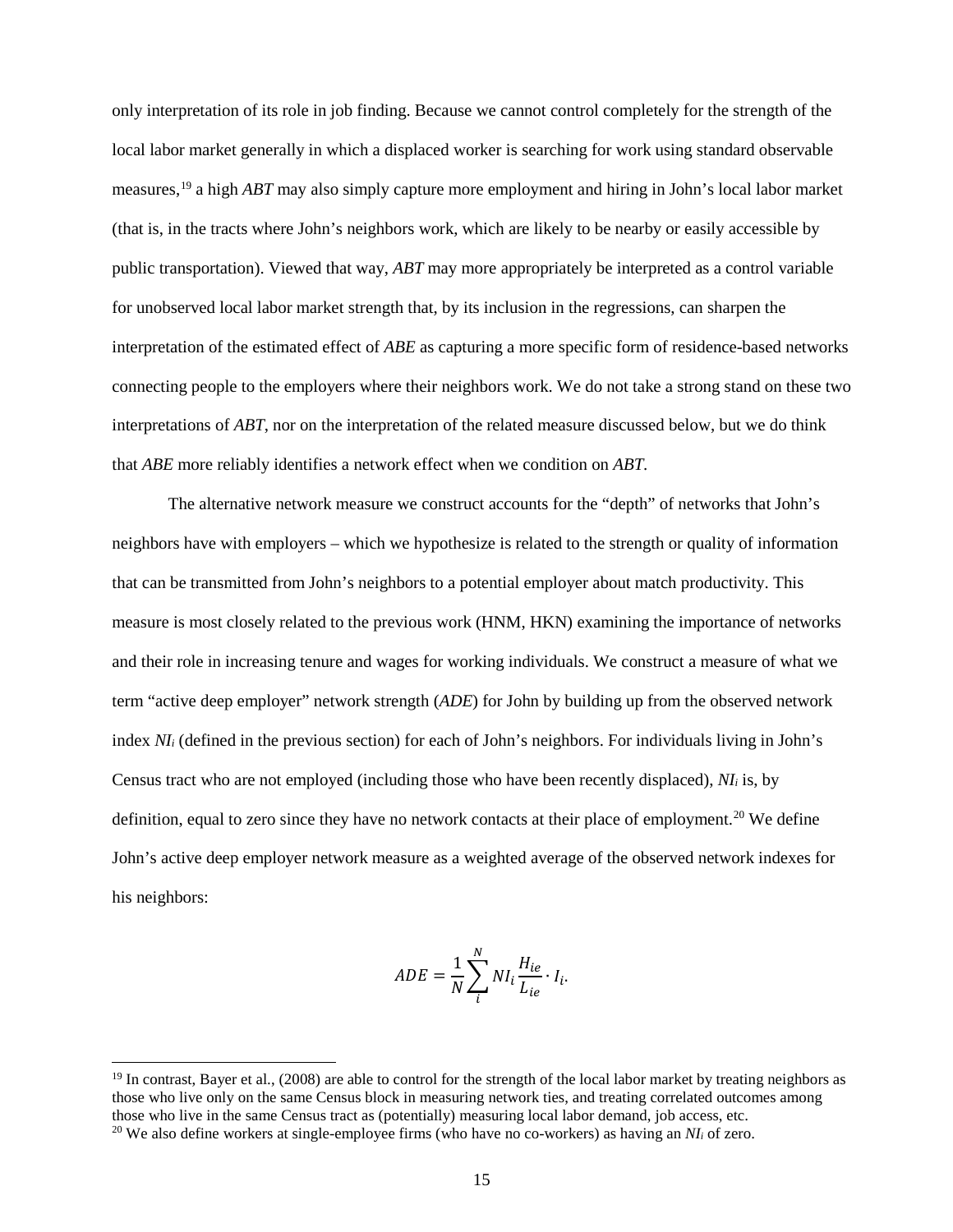Here, we sum across all of John's neighbors, rather than across employers. *Ii* is an indicator for whether neighbor *i* is employed, and  $\frac{H_{ie}}{L_{ie}}$  is the ratio of new hires at the employer *e* of neighbor *i* in the quarter immediately following John's displacement, divided by the count of employees at that employer in the beginning of the quarter. John's neighbors who are not employed contribute zeroes to the measure;  $\frac{H_i}{L_i}$ is undefined for these cases, but we have not introduced additional notation since this expression is multiplied by zero in these cases. If the individual has many neighbors who are not employed, or who are employed but in establishments where no other neighbors are employed, *ADE* will be low. Conversely, if the individual has many neighbors who are employed in workplaces that are doing a lot of hiring, *and* whose co-workers consist largely of other neighbors, *ADE* will be high.

Finally, we build a parallel measure of the depth of the network at the level of the workplace Census tract, which we term the "active deep tract" network measure, as follows:

$$
ADT = \frac{1}{N} \sum_{i}^{N} T I_{ic} \frac{H_{ic}}{L_{ic}} \cdot I_{i}.
$$

This measure is a weighted average of what in HKN we termed each neighbor's observed Transport Isolation index (*TI*, which is the same for all neighbors working in the same workplace Census tract), where the weights are the hiring rate in that Census tract of employment. For each worker, *TI* gives the share of total workers in a workplace Census tract who reside in the same tract as that worker – i.e., having the same origin and destination tracts in their commute. It is constructed in an identical manner as *NI* (which is why we use a similar notation), except that we use the workplace Census tract rather than the establishment. Neighbors with no employment effectively contribute zero to the deep tract measure, as do neighbors working in Census tracts that are doing no gross hiring.

The name "Transportation Isolation index" is so coined because of the possibility, as discussed in HKN, that residential neighbors may work in the same Census tract because shared transportation opportunities lead to shared access to jobs in that Census tract, rather than a mechanism by which shared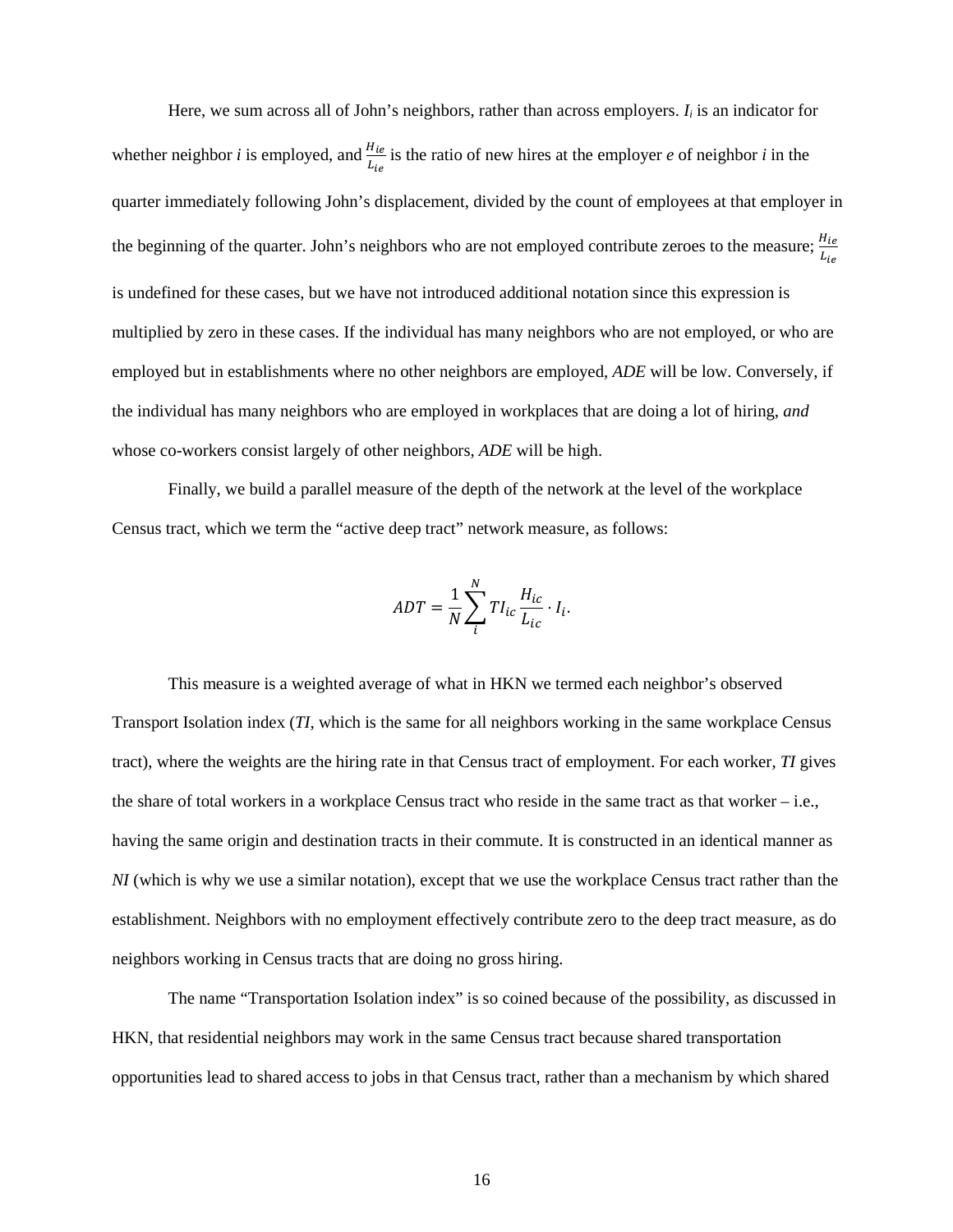information via networks leads to shared access to jobs in that Census tract. [21](#page-17-0) Under this interpretation, paralleling the discussion of *ABT* above, *ADT* serves as a control variable for estimating the effect of *ADE*; it could also reflect network contacts that connect a worker to other employers in the tracts where their neighbors work, although this interpretation seems less tenable with regard to a network mechanism whereby workers refer neighbors to their employers.

Thus, to summarize, we view the employer-level (establishment-level) network measures – *ABE*  and *ADE* – as the cleanest measures of the importance of residence-based network strength in reemployment outcomes of displaced workers, especially when we control for other potential confounders (including the other tract-level network measures), because *ABE* and *ADE* measure the distribution and concentration of neighbors at specific establishments, conditional (given our data) on an extremely rich set of other determinants of labor market outcomes.

#### *Data*

The core dataset from which the samples we study are extracted is the Census Bureau's LEHD Infrastructure files.[22](#page-17-1) The files consist of a frame of jobs produced from state unemployment insurance reporting systems, augmented with information on worker and employer characteristics. The state data cover the universe of wage and salary workers in the private sector as well as state and local government workers, but do not include federal workers or earnings through self-employment. States provide the Census Bureau with two quarterly files. The earnings history file lists the quarterly earnings accruing to a worker from an employer. The employer file includes information on industry, ownership, size, and location of employer establishments. In order to disaggregate employment statistics by worker characteristics including age, sex, race, and ethnicity, and by home location, LEHD supplements the jobs data with demographic variables derived from the Social Security Administration's NUMIDENT file and the 2000 Census, as well as place-of-residence from federal administrative records. The LEHD Infrastructure files use unique person and employer identifiers to merge worker and employer data.

<span id="page-17-0"></span> <sup>21</sup> As explained in HKN, the inclusion of *ADT* along with *ADE* parallels the adjustment of *NI* in HNM for the clustering that can occur randomly.

<span id="page-17-1"></span> $22$  See (Abowd et al., 2009) for a summary of the various components of the LEHD Infrastructure files.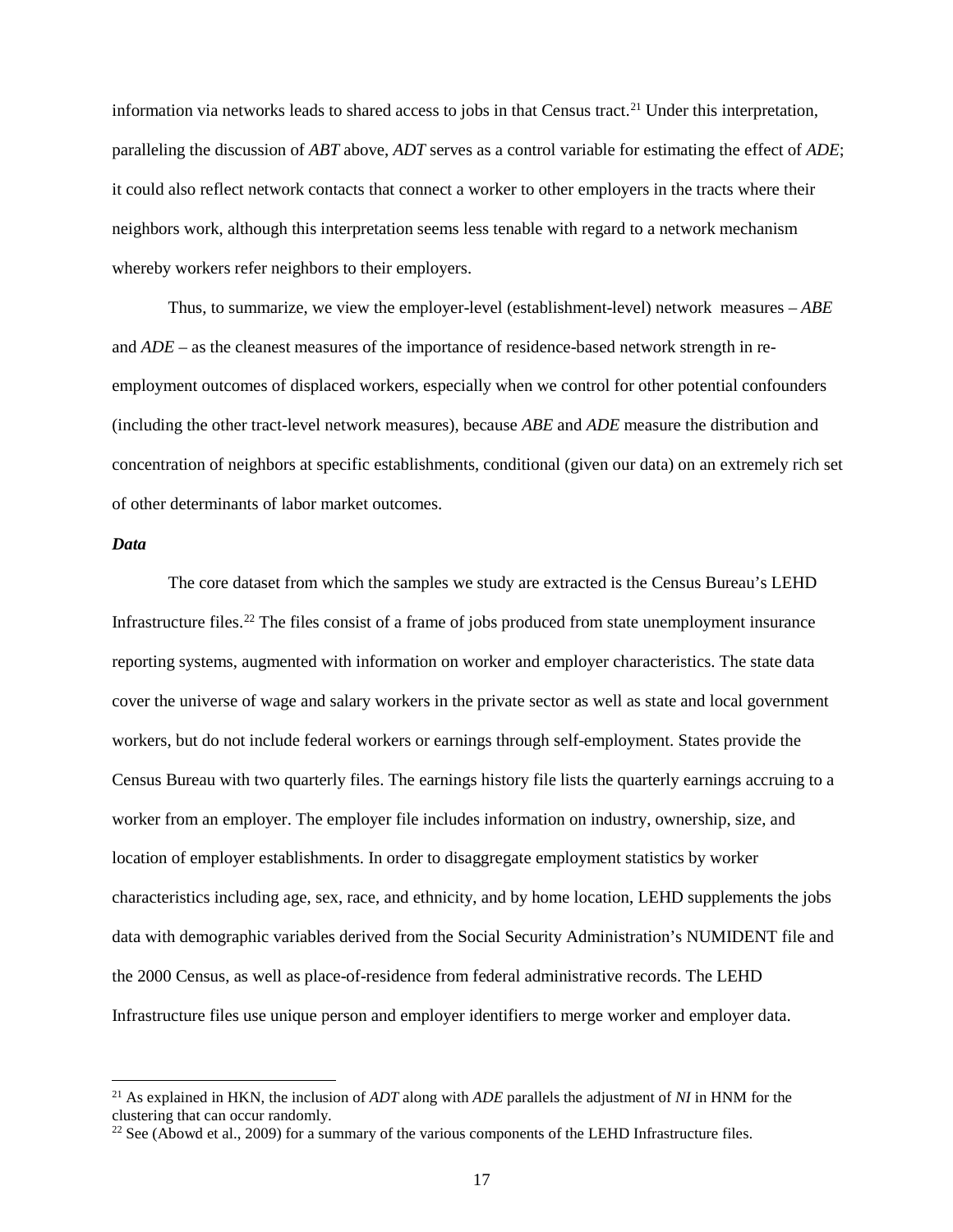We use the LEHD Infrastructure files to identify a set of workers separating from jobs in mass displacement events, to measure the workers' pre-displacement characteristics and post-displacement labor market outcomes, and to characterize labor market networks in the neighborhood in which a displaced worker resides. We begin with an extract of 1.4 billion jobs, or spells of earnings from an employer, held from 2004 through 2013 at employers located in 49 states.<sup>[23](#page-18-0)</sup>

From these data, we identify 106 million workers separated from their highest earning (dominant) job from 2005 through 2011, as defined here. We observe a job separation in the LEHD as the end of a stream of quarterly earnings of a worker from an employer, and assume that the separation occurred at some time in the final quarter of earnings. Our definition is parallel to the Quarterly Workforce Indicators variable "Separations, Beginning-of-Quarter Employed," except that we also restrict attention to a set of attached workers, defined as having been employed at a firm for four consecutive quarters before the separation, and we further require that the separated worker not return to the employer in the two years following the separation.<sup>[24](#page-18-1)</sup> Last, we require that the separation was from the worker's main (i.e., highestearning) job, with the idea that the loss of a main job is likely to lead the worker to search for a new job. Note that some of the separated workers may hold a secondary job, and maintain that job following the separation.

We want to restrict attention to workers who experience mass layoffs in order to focus on workers who are exogenously displaced from their jobs due to labor force contractions (and thus not due to individual-specific unobservables that may affect post-displacement labor market outcomes and also may be correlated with our network measures). This is standard in the literature on displaced workers (e.g., JLS, 1993; Davis and Von Wachter, 2011). Consistent with past work on displaced workers, we define mass layoffs based on whether establishments had a certain initial employment size that subsequently dropped by a minimum percentage. In particular, we define a mass layoff based on an initial employment level of at

<span id="page-18-0"></span><sup>&</sup>lt;sup>23</sup> We include all states except for Massachusetts, which (along with the District of Columbia) did not begin submitting data to the Census Bureau until after 2005.

<span id="page-18-1"></span><sup>&</sup>lt;sup>24</sup> We require that displaced workers have no earnings at the downsizing employer for eight subsequent quarters. Included in that definition of employer are any other employers that the LEHD has linked to the downsizing employer using the Successor Predecessor File. For more on the QWI variable definitions, see: http://lehd.ces.census.gov/doc/QWI\_101.pdf.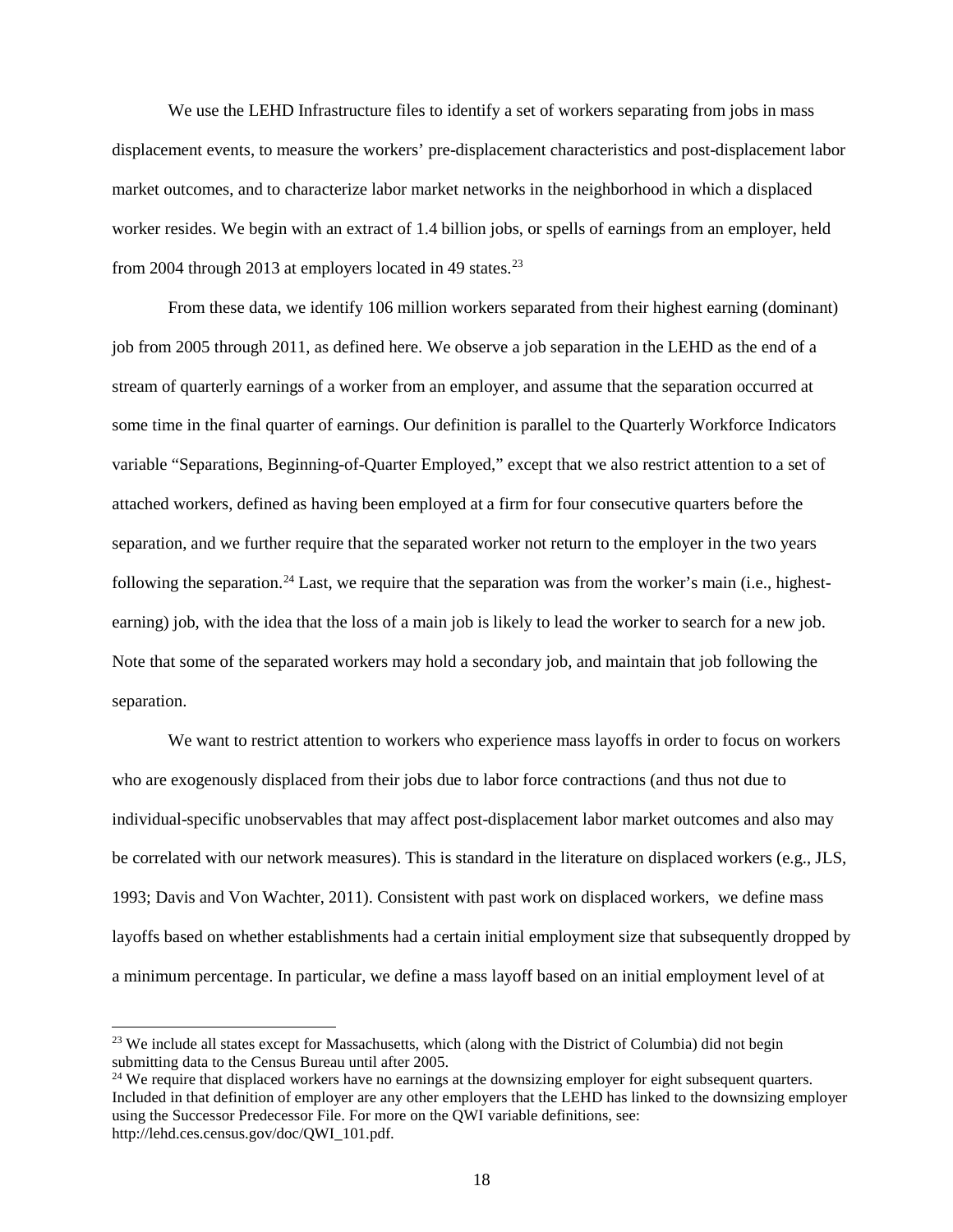least 25 workers, which subsequently fell by at least 30 percent over a period of one year (four quarters) during which we observe a worker leaving the establishment. For this sample, 78 percent of separations were at employers with 25 or more workers in the previous year, and 17 percent were both of that size and had a drop of 30 percent or more that was not simply a restructuring.<sup>[25](#page-19-0)</sup> With this definition, we identify 18.4 million workers displaced from 2005 to 2011.

We apply several additional restrictions to the set of displaced workers based on data availability constraints and suitability for our research focus. We are able to assign a Census tract of residence in the year of displacement in one of the 49 states in our analysis to 88 percent of the sample.<sup>[26](#page-19-1)</sup> From among these locations, we require that the Census tract is entirely classified as urban and has at least 100 resident workers, which restricts attention to more densely populated areas in which neighbors are more likely to interact.<sup>[27](#page-19-2)</sup> We drop a further 6.5 percent of the remaining workers who are not between 19 and 64 years old in the quarter in which they separated.

From the resulting sample of 9.3 million displacements, we retain those who had pre-displacement annual earnings from all jobs of between \$5,000 and  $$100,000$  (in 2010:Q1 \$), for two reasons.<sup>[28](#page-19-3)</sup> First, the relevant labor market and network contacts of especially high earners are likely quite different from those of lower earners; in particular high earners are likely to have networks and to engage in job search in a more national labor market and so residential network contacts are likely much less important. Second, the lower restriction excludes workers who, although they held a job for at least a year, were more likely to be a secondary earner or dependent, or otherwise not highly attached to the wage and salary labor market. The upper bound drops 7.5 percent of workers and the lower bound drops 2.5 percent, resulting in a final

<span id="page-19-0"></span><sup>&</sup>lt;sup>25</sup> The Successor Predecessor File tracks worker flows across employers to identify spurious separations.<br><sup>26</sup> We use the Composite Person Record, an annual file built from federal administrative data on residential addr

<span id="page-19-1"></span>that contributes to the LEHD Infrastructure files.

<span id="page-19-2"></span> $27$  The urban status of a Census tract is based on Census Bureau classifications of the 2000 Decennial Census. The Census Bureau defines urban areas using population total and density rules. Urban areas typically include suburbs, but may not include some "exurbs." Approximately 80 percent of the U.S. population resides in an urban area, and the displaced worker extract has a mean urban share of 82 percent. We only retain the 62 percent of displaced workers who reside in a 100-percent urban Census tract (urban status can range from 0 to 100 percent, and include suburban areas). The 100-resident worker restriction drops fewer than 1 percent of the displaced workers, as Census tracts have a target population of approximately 4,000.

<span id="page-19-3"></span><sup>&</sup>lt;sup>28</sup> We use the urban Consumer Price Index, taking the average for each month in a quarter (because earnings are reported on a quarterly basis).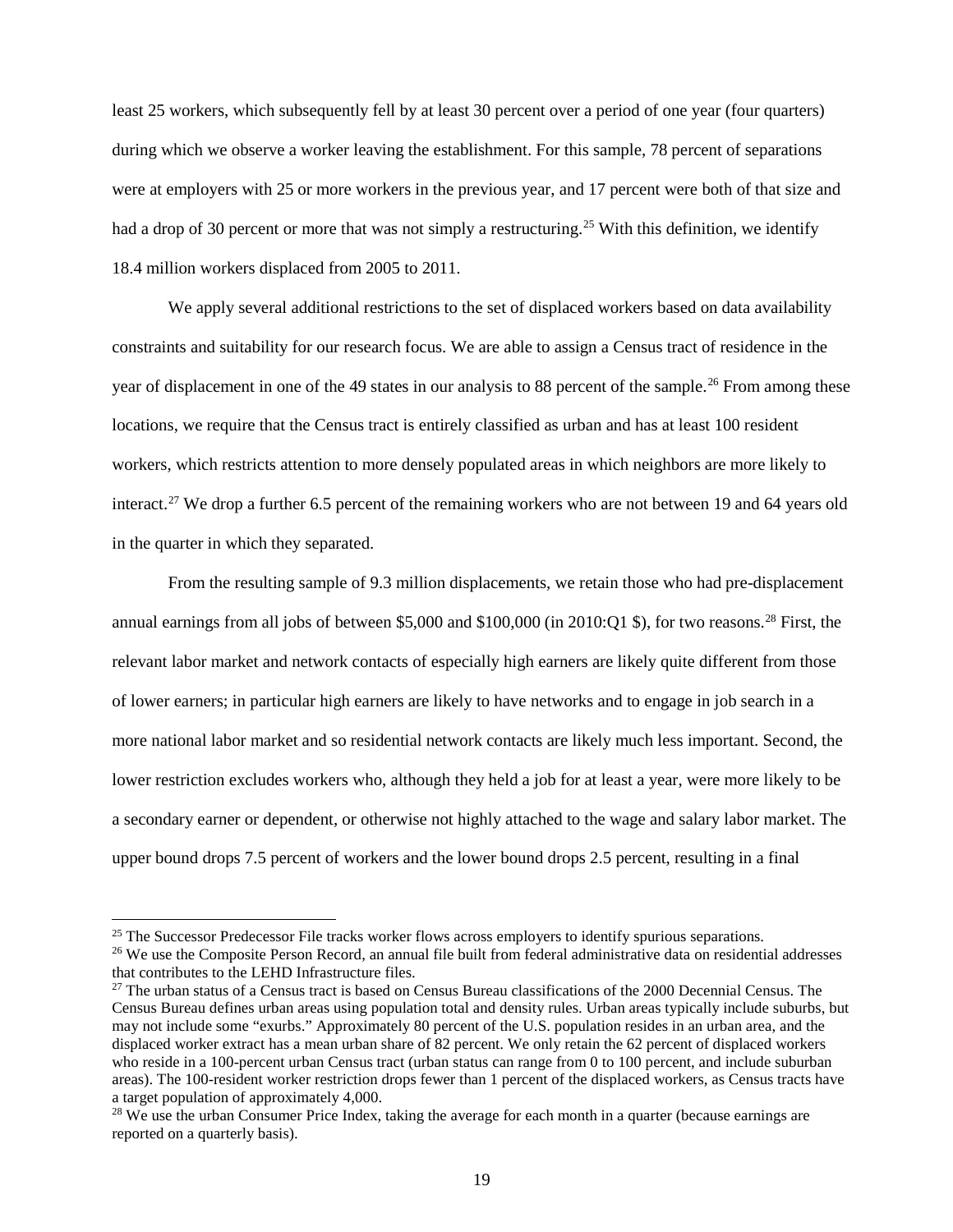estimation sample of 8.4 million displaced workers.

Table 1 provides mean characteristics of our worker sample, including the variables we will use as controls in the regression models described in the next section. We normalize all earnings variables to 2010:Q1 dollars. We link in neighborhood (Census tract) poverty rate (from the 2000 Decennial Census), which we use as a basic control for labor market conditions of the worker's place of residence and characteristics of the worker's neighbors. Age is calculated for the quarter of displacement, and industry affiliation is the industry of the establishment from which a worker is displaced.<sup>[29](#page-20-0)</sup>

Table 2 lists the distribution of our sample across years. The sample share increases from 13.0 percent of displacements in 2005, to a peak of 18.8 percent in 2008, and then falls to 10.8 percent in 2011. This pattern is what we would expect given the timing of the Great Recession, and is also reflected in the distribution of the number of layoff events (column  $(4)$ ).<sup>[30](#page-20-1)</sup> Column  $(7)$  show that workers displaced in years encompassing the Great Recession (2007-2009) – especially 2009 – had higher pre-separation earnings at their main job. This evidence for earnings from the main job is consistent with mass layoffs falling across a broader swath of workers during the Great Recession.

Using the data on 1.4 billion jobs from the LEHD Infrastructure files spanning the study period, we construct the network measures using employment and hiring information in the quarter after each displacement cohort is separated, and residence information from the same year. This timing is intended to capture the jobs to which workers' networks may connect them in the period following displacement. The network measures described in the previous section are based on individuals aged 19 to 64 who reside in the same Census tract as the displaced worker. For a neighbor to be considered as "employed" in the network measures, the neighbor must have a job with positive earnings in the quarter of layoff of a displaced worker and in the subsequent quarter. If a neighbor has more than one job spanning both quarters,

<span id="page-20-1"></span><span id="page-20-0"></span> $^{29}$  In Appendix Table A1 we provide sample means for these variables for each year separately. Some of the patterns in this table are consistent with what we would expect – for example, the much higher share of mass layoffs in manufacturing and construction around the Great Recession. We verified that our results were qualitatively similar if we reweighted the data to hold the sample composition fixed in terms of the variables shown in the table.  $30$  The distribution of displacement events has little seasonality, although there are slightly more in third quar During the recession, there are some years where displacements are more concentrated in a particular quarter, especially late 2008 and early 2009.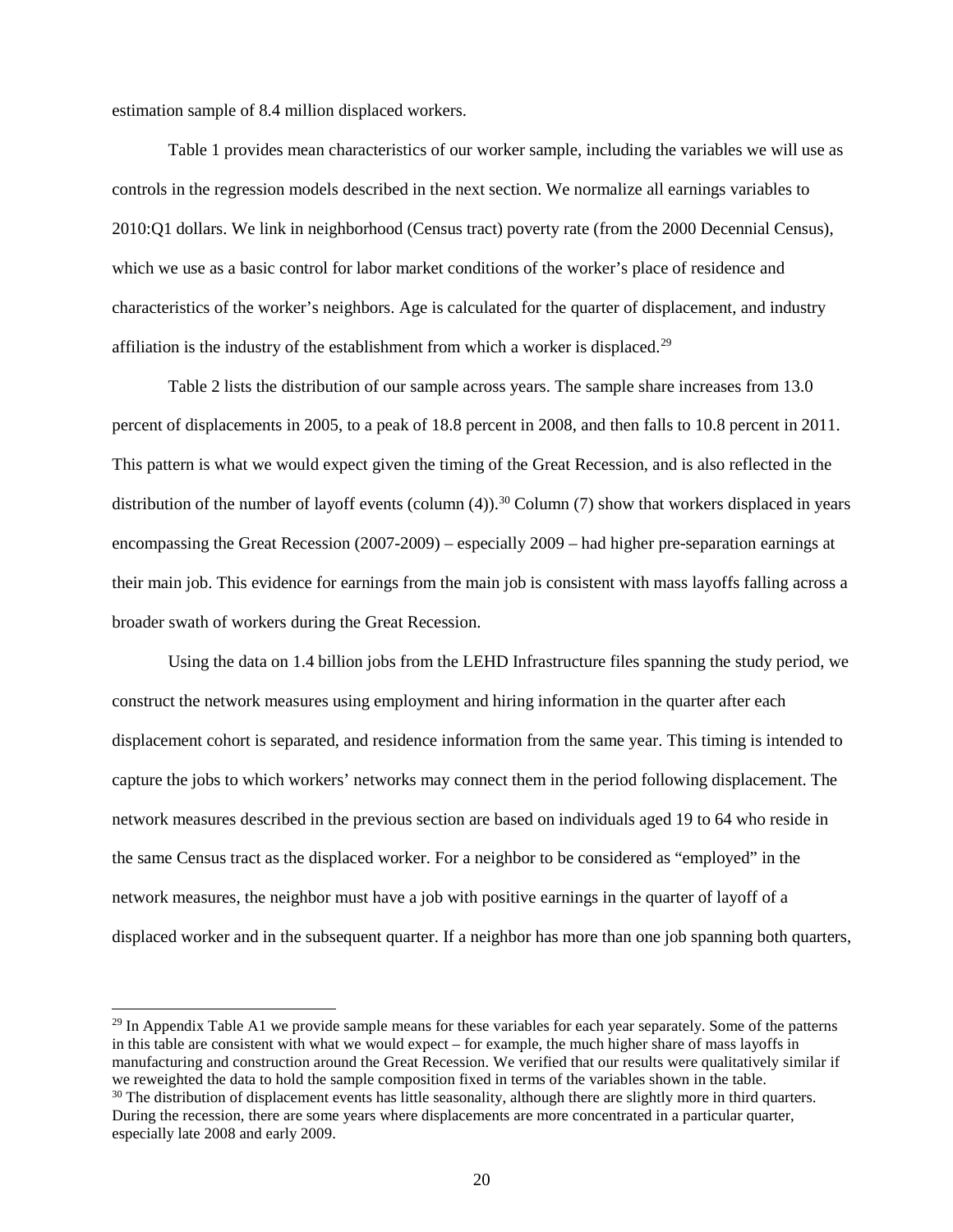we only use the job with the highest earnings in the subsequent quarter. All neighbors (employed or not) contribute to the count of neighbors, or *N*. Additionally, the entire sample of laid off workers is excluded from being categorized as "employed," even if that laid off worker had some positive earnings in both periods. These conditions ensure that if an employer does a lot of hiring in the post-layoff quarter of displaced or unemployed workers who happen to be neighbors, these hires will not be considered as part of the network itself. Although these recent hires may in fact be influenced by networks among displaced workers, we want to avoid the possible influence on our network measures of employers located near the displaced workers simply doing a lot of hiring.

One limitation of the LEHD Infrastructure files for calculating the network measures is that employers with multiple units in a state do not report the assignment of workers to establishments (this happens in about 44 percent of jobs).<sup>[31](#page-21-0)</sup> The LEHD program has developed an imputation model to allocate establishments to workers based on establishment size during the worker's tenure at the employer and on the distance between the establishment and the workers place of residence. We use this imputed establishment assignment to calculate our network isolation measure, to identify employers in the same workplace Census tract as a neighbor's employer, and to characterize the pre-displacement industry of displaced workers.<sup>[32](#page-21-1)</sup> Uncertainty due to lack of definite geography adds noise to  $NI$  (see HKN) and may be expected to add noise to our estimates.

We calculate the hiring rate used in the employer-level network measures – *ABE* and *ADE* – as the number of new hires at an employer in a quarter divided by the count of employees at the beginning of that quarter.<sup>[33](#page-21-2)</sup> On average, employers hired about 13 new workers for each 100 they had at the beginning of the quarter, giving an average hiring ratio of 0.13 with a standard deviation of 0.64. The hiring rate used in the

<span id="page-21-0"></span> $31$  At a minimum, the state in which an employee works is indicated by the state to which an employer submits unemployment insurance earnings records. In the LEHD Infrastructure files, each employer in a state has a unique State Employer Identification Number. One exception is that multi-unit employers in Minnesota report an establishment assignment along with earnings information for each worker.

<span id="page-21-1"></span><sup>&</sup>lt;sup>32</sup> The LEHD program actually takes ten independent draws from the "unit to worker" allocation model for the production of public use statistics. For this study, we use just the first of those imputation draws.

<span id="page-21-2"></span><sup>&</sup>lt;sup>33</sup> We use the Quarterly Workforce Indicators definition of new hires (cannot have worked for an employer in the previous year) and beginning of quarter workers (those with earnings in the previous and current quarter).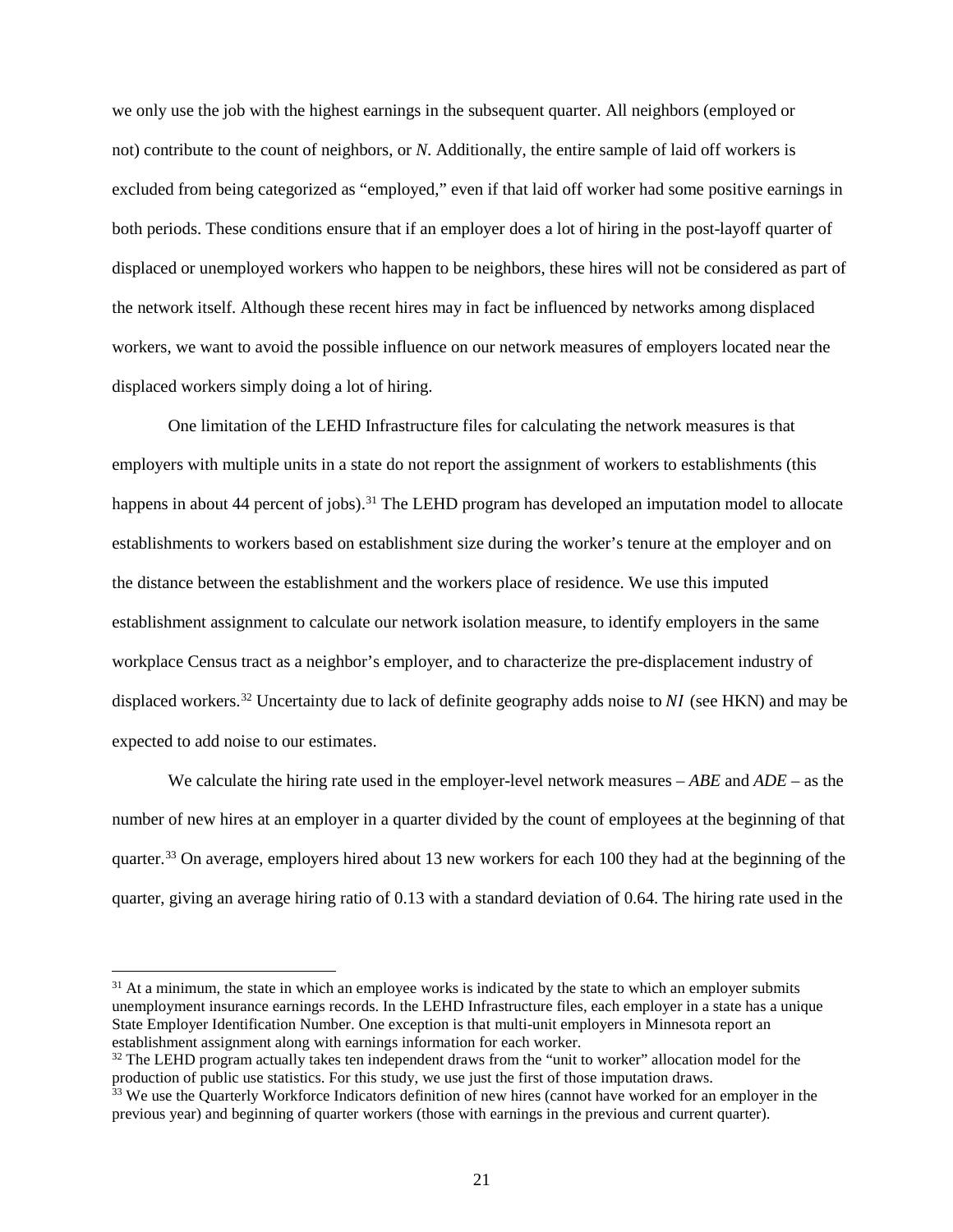tract-level measures is calculated similarly, but at the level of the tract where neighbors work, rather than their specific employers.

Figures 1a and 1b displays various percentiles of the network measures across the distribution of displaced workers, by year.<sup>[34](#page-22-0)</sup> Comparing Figures 1a and 1b makes it clear that the scale of the active deep network measures is much different than that of the active broad measures – by an order of magnitude at the median – because while the broad measures are weighted averages of hiring rates, the deep measures are weighted averages of hiring rates multiplied by the network isolation measure. This scaling differential needs to be kept in mind when interpreting the regression results.<sup>[35](#page-22-1)</sup>

The effects of the Great Recession on the network measures are made clear by the drop from 2007 to 2009. By 2009 the network measures have fallen by about one-third to nearly one-half of their prerecession levels.

#### *Analysis*

With the network measures defined, the analysis is relatively straightforward. To answer the question of how quickly a displaced worker is re-employed, we conduct a series of regression-based analyses where, for our sample of displaced workers, we regress post-layoff re-employment on our network measures and a host of variables that control for observable characteristics of the neighborhood as well as the individual.

Focusing on the first quarter after experiencing a mass layoff between 2005 and 2011, we estimate linear probability models for employment of the following form:

$$
Emp_{it} = \alpha + X_{it}\beta + Net_{it}\gamma + \varepsilon_{it}.
$$

The subscript *i* indexes individuals, *t* indexes time, and *X* is a series of controls for the individual and his/her neighborhood and employer. *Net* is the vector of the four network measures discussed earlier (*ABE, ABT, ADE, ADT*).

<span id="page-22-0"></span><sup>&</sup>lt;sup>34</sup> Appendix Table A2 gives the percentiles of the network measures pooled across all years.

<span id="page-22-1"></span> $35$  We have top-coded the establishment-based network measures to the 99<sup>th</sup> percentile of the distribution, because there were some extreme outliers that went up to an order of magnitude higher than the 99<sup>th</sup> percentile. (This occurred in the establishment measures but not the tract measures, presumably because the latter average over many workers.)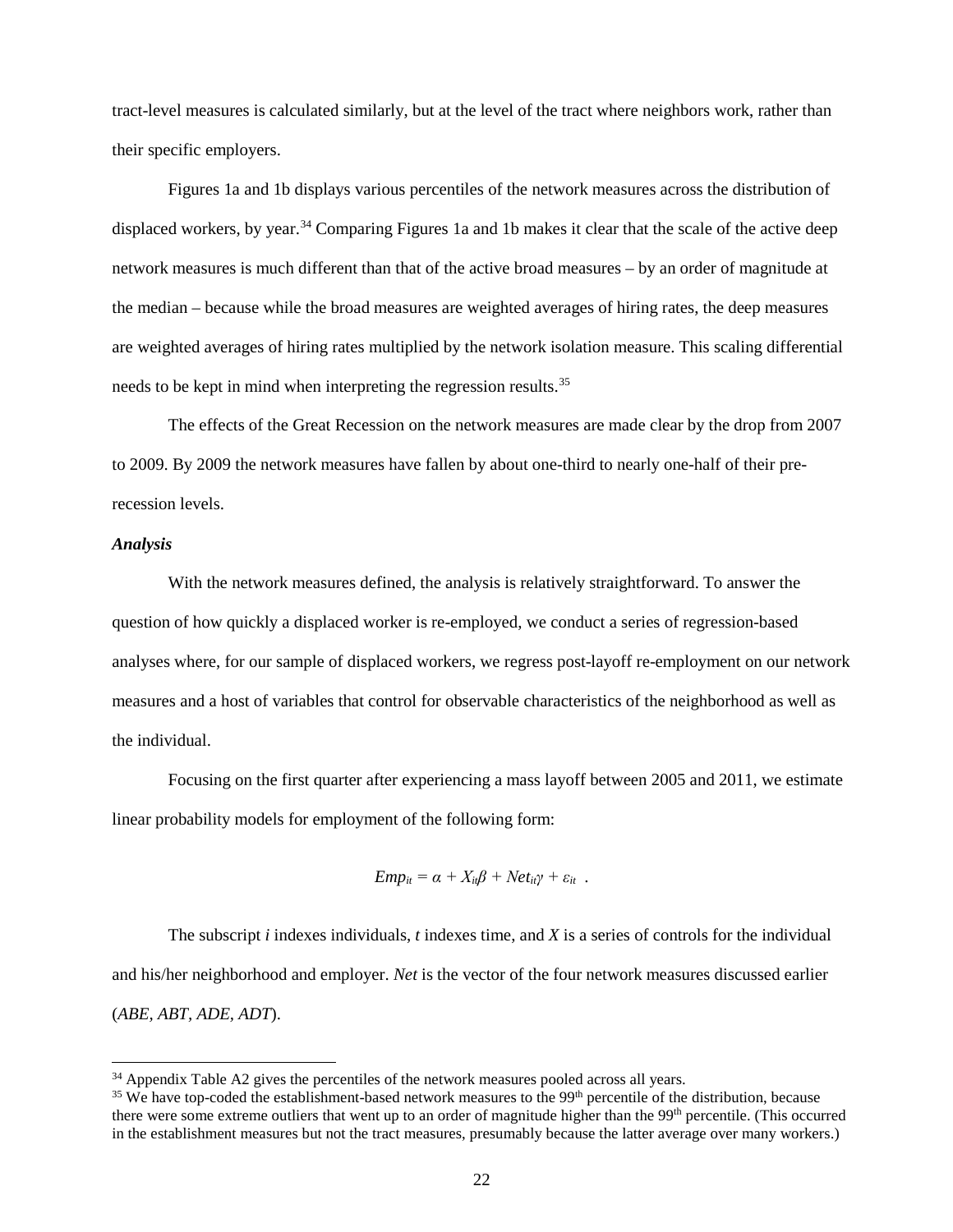Models are estimated for two different employment outcomes. First, *Emp* is defined as whether the displaced worker is re-employed at all (observed in the LEHD to have positive earnings) in the postdisplacement quarter under consideration. Second, to gauge whether the employment effects of residencebased networks that we estimate actually reflect neighborhood networks, we narrow the re-employment definition to an indicator of becoming employed at the employer of a neighbor. We look at this latter outcome for the full sample, and for the subsample of those re-employed.

Although the LEHD has limited demographic information as compared to, say, the Current Population Survey, we are still able to control for age, sex, race, and ethnicity, and for earnings and industry affiliation in the year prior to displacement at the primary employer from which the worker is displaced. We also control for annual earnings in the previous year from the displacement job as well as from all other employers. These pre-layoff earnings measures are proxies both for human capital of the displaced workers as well as controls for at least part of their reservation wage, which can affect their job search behavior. The industry controls also may be thought of as accounting for unobserved human capital characteristics of workers, as well as for variation in labor demand across industries.

One key factor for which we want to control is local, time-varying labor demand conditions. This is critical because our network measures are influenced by employment rates in each person's tract and by hiring rates at employers and in tracts where neighbors work. In addition, we want to allow for heterogeneity across workers laid off at different points of time or from different employers. For example, we saw that pre-displacement earnings were highest for those laid off at the height of the Great Recession, suggesting that in this period workers who experienced mass layoffs were on average higher quality than workers laid off when economic conditions were stronger, perhaps because mass layoffs during stronger economic conditions are more likely to be related to low productivity of the workforce. To control for this heterogeneity, we include in our regressions layoff fixed effects that are uniquely defined by employer-byyear-by-quarter-by-county. As a result, we identify the effect of neighborhood labor market networks on post-displacement employment from variation in the network measures within individuals who are laid off in the same quarter, from the same employer, and from establishments in the same county. This variation

23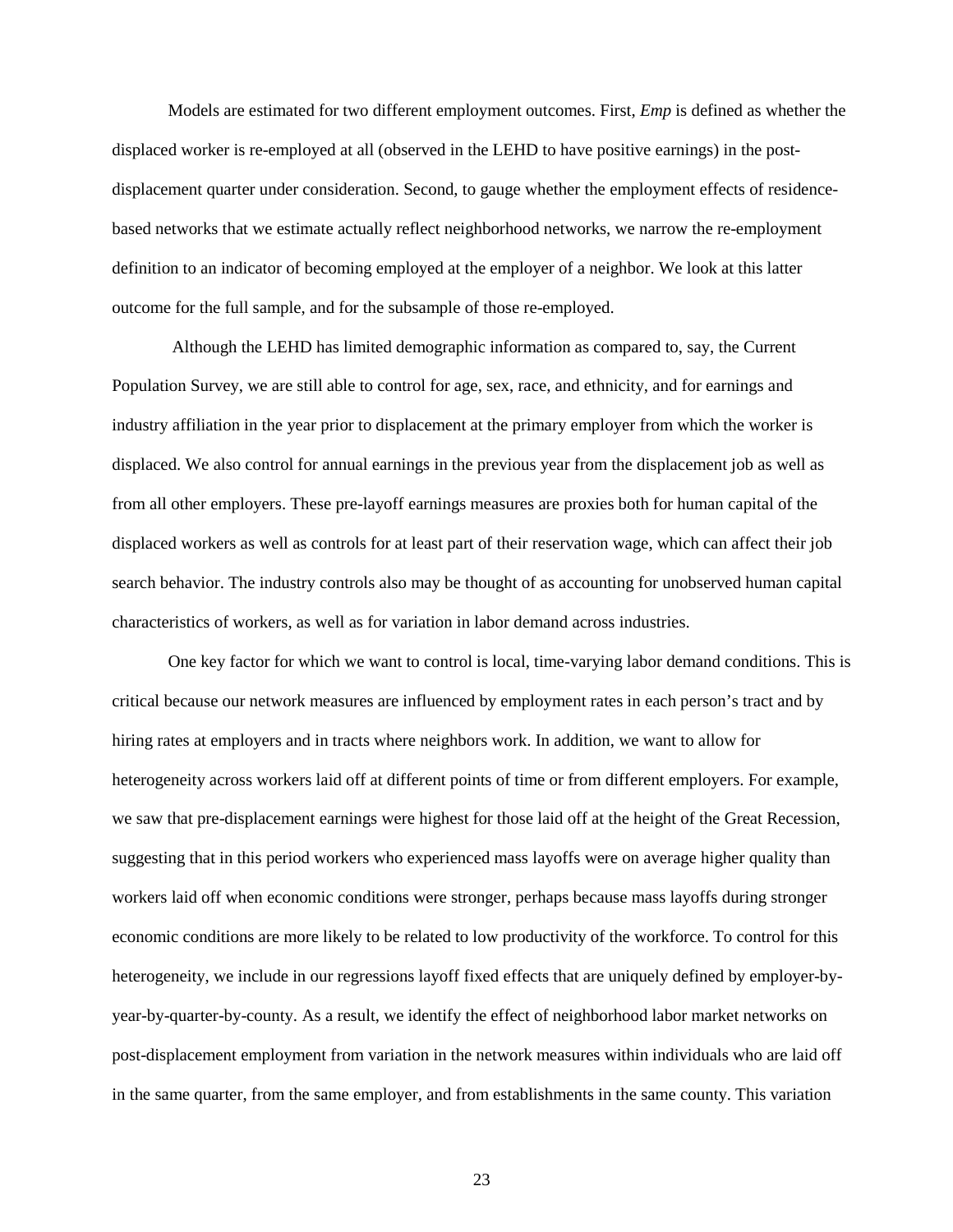arises when workers laid off from the same establishment (or set of establishments within a county of a given employer), who therefore are likely very similar, live in different neighborhoods.<sup>[36](#page-24-0)</sup>

Thus, these highly-detailed fixed effects account in a non-parametric fashion for labor market conditions that vary spatially,<sup>[37](#page-24-1)</sup> as well as varying over time as the Great Recession and recovery unfolds, and for differences across workforces experiencing each mass layoff. The workplace-by-year dimension of the fixed effects also controls for the generosity of time-varying state variables such as Unemployment Insurance benefits during and after the Great Recession, which are another component of job searchers' reservation wages, and likely also capture any relevant local policy variation. Hence, we can be more confident that the estimated impacts of the residence-based network measures are not confounded with other policy differences, and, more important, are not confounded with unobservable characteristics of the local labor market or of the displaced worker that are correlated with our network measures. The only remaining possible confounder to our identification is if workers who worked together prior to being subject to the same mass layoff are sorted across neighborhoods with different network strength based on factors that affect their re-employment probabilities. This seems unlikely. Moreover, unobserved heterogeneity that is correlated with network strength and that affects re-employment per se by definition is eliminated in our specifications where the outcome is re-employment at a neighbor's employer conditional on becoming re-employed anywhere.

In addition to the highly-detailed fixed effects, we include the poverty rate in the neighborhood as a catch-all proxy for economic conditions and demographic characteristics of the tract.<sup>[38](#page-24-2)</sup> Finally, as discussed earlier, the tract-level network measures *ABT* and *ADT* may also capture local labor market conditions, and

<span id="page-24-0"></span><sup>&</sup>lt;sup>36</sup> Ideally one might want to further distinguish layoffs that happen simultaneously across establishments of a given employer within a county if, for example, one establishment houses managerial workers and another houses production workers. However, because of the limits of the LEHD in identifying individual establishments of multiestablishment employers, we do not take this extra step. We thus interpret our employer-by-year-by-quarter-by-county fixed effects as layoff-specific fixed effects.

<span id="page-24-2"></span><span id="page-24-1"></span> $37$  As discussed below, other controls also capture variation in local labor demand conditions.<br> $38$  In unreported results we also included other controls at the tract level estimated using 2000 Census data, including measures of the share living in the same home since 1995, the share foreign born, education levels, and race. The results for the coefficients of our network measures were qualitatively similar to those we report below.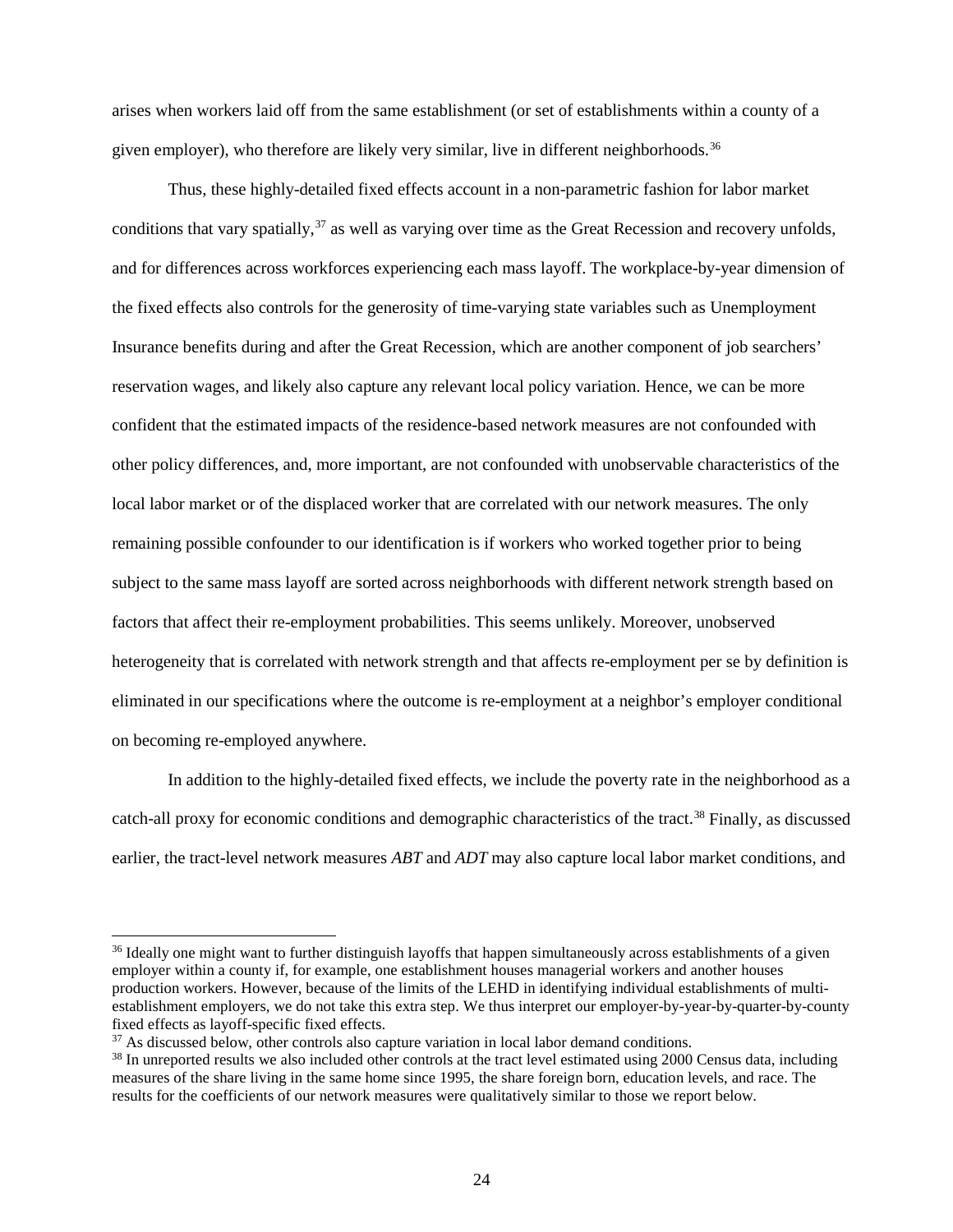in some sense have the advantage of capturing these in the same functional form via which local labor market conditions enter the establishment-level network measures on which we focus attention – *ABE* and *ABT*. [39](#page-25-0)

We are also interested in exploring whether the ability of networks to help displaced workers changed during and after the Great Recession. Hence, we estimate our models for the full sample, as well as separately for each year in the time span 2005-2011. We cluster the standard errors at the same level as the fixed effects to account for common unobservables affecting outcomes of those experiencing the same mass layoff.

#### *Results*

#### Earnings and employment loss and recovery

Because the central focus of studies of job displacement to date is the earnings recovery of displaced workers, we first present, in Figure 2, the standard depiction in this literature of the observed earnings shock associated with displacement. Although previous analyses have focused on annual earnings over a long horizon, we present the data quarterly both because we only have recent data and (relatedly) because in our empirical analysis we examine a quarterly employment outcome following displacement. Figure 2 therefore depicts quarterly earnings (in levels) of the displaced workers, up to one year before and two years after the mass displacement, including workers with zero earnings in post-displacement quarters (all must work in the earlier quarters). Each line tracks the earnings of workers displaced in a given year, with quarter zero giving the average earnings of that cohort in the final quarter with the downsizing employer. Figure 2 shows that there is a drop in average earnings from approximately \$9,000 in the last quarter prior to displacement to average earnings of between \$3,700 and \$5,300 in the quarter following displacement, with those earnings rising to a range of about \$5,700 to \$7,100 by the  $8<sup>th</sup>$  quarter, still remaining well below pre-displacement earnings.

Comparing the results by year, those displaced in 2005 and 2006 have the smallest average drop, and within two years they recover on average to within about \$1,700-\$2,000 of pre-displacement earnings.

<span id="page-25-0"></span> <sup>39</sup> As discussed above, the estimated coefficients of *ABT* and *ADT* could also reflect, in part, the effects of network connections to establishments in the tracts where neighbors work.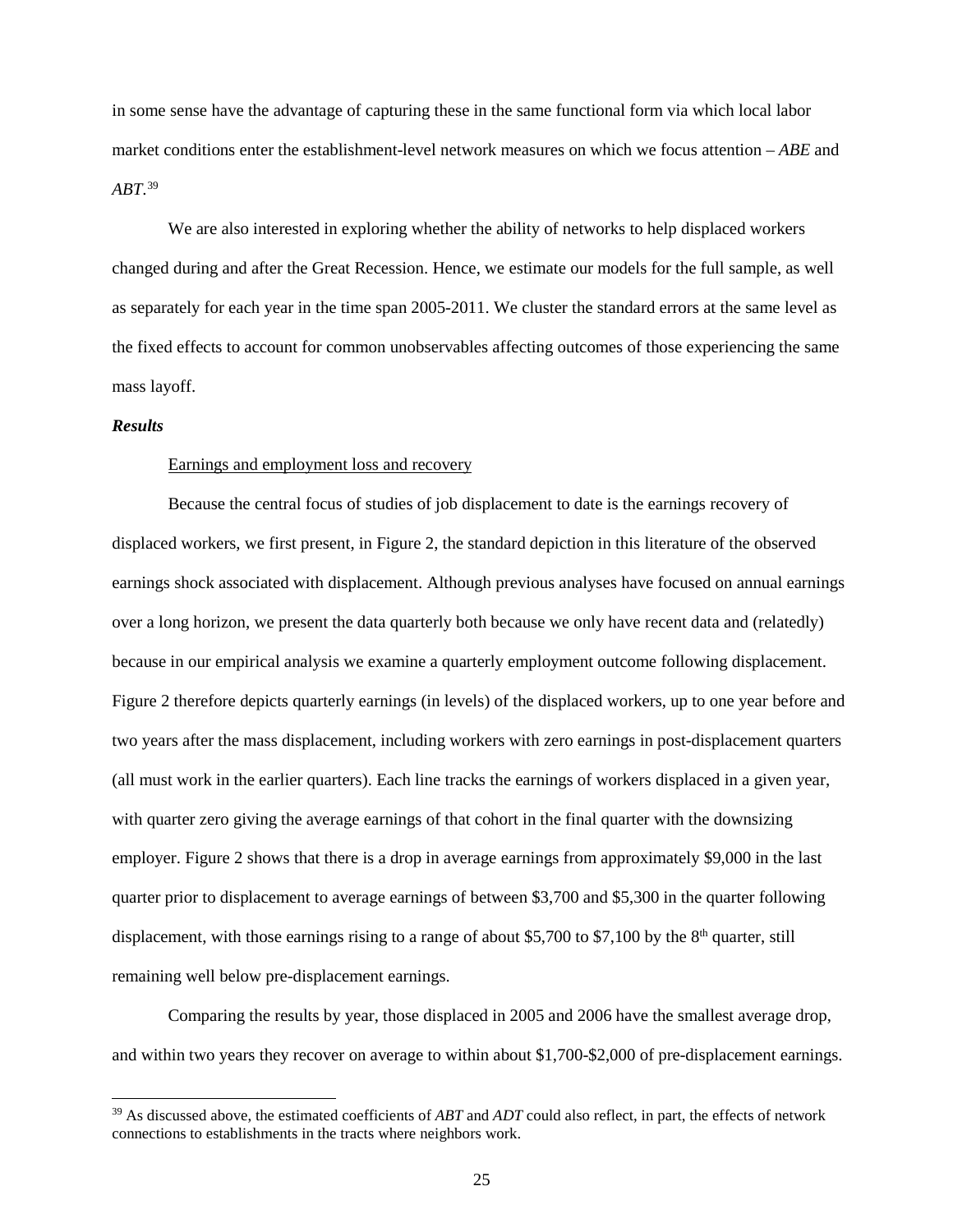At the other extreme, those displaced in 2009 have the largest drop and recover only about 40 percent of the loss on average, remaining about \$3,300 below pre-displacement earnings two years post-displacement. The very sharp earnings losses and slow recovery for those displaced during the Great Recession suggest that if networks are helpful in the re-employment of workers displaced during a recession, the earnings effect could be pronounced.

One obvious question that arises in Figure 2 is whether or not the drop in earnings is driven by those who have no post-displacement earnings, or whether it is driven by a drop in earnings for those who find new employment. Figure 3 uses the same sample of displaced workers but tracks quarterly employment (based on positive earnings). Because all the workers are employed up to and including the quarter of displacement by construction, the share employed for workers displaced in the first quarter of each of the years all overlap at a height of one until the post-displacement quarter. After that, the paths diverge, and then the figure closely parallels the results for earnings, implying that the earnings results are driven primarily by re-employment. In particular, around 75 percent of those displaced in 2005 or 2006 are re-employed in the first post-displacement quarter, but that percentage drops with each subsequent cohort of displaced workers through the 2009 displacements (and then rises in 2010 and 2011), and the reemployment rate in the quarter after displacement is only 47 percent for those displaced in 2009. In addition, those displaced in 2008 and 2009 have recovered the least by the end of two years after displacement – only 65 percent are employed by then. On the other hand, the recovery of employment appears steepest for those displaced in 2009, suggesting that re-employment of these displaced workers picked up as the recovery began; in contrast the recovery was slower for those displaced earlier but still not employed as the Great Recession began to unfold.

We also confirm in Figure 4 that most of the earnings drop observed post-displacement in Figure 2 is, in fact, driven by those with zero post-displacement earnings, by producing an analog to Figure 2 where we dropped observations from any quarter where earnings are zero. As expected, the pattern in this figure shows that post-displacement earnings if one works are not very different from pre-displacement

26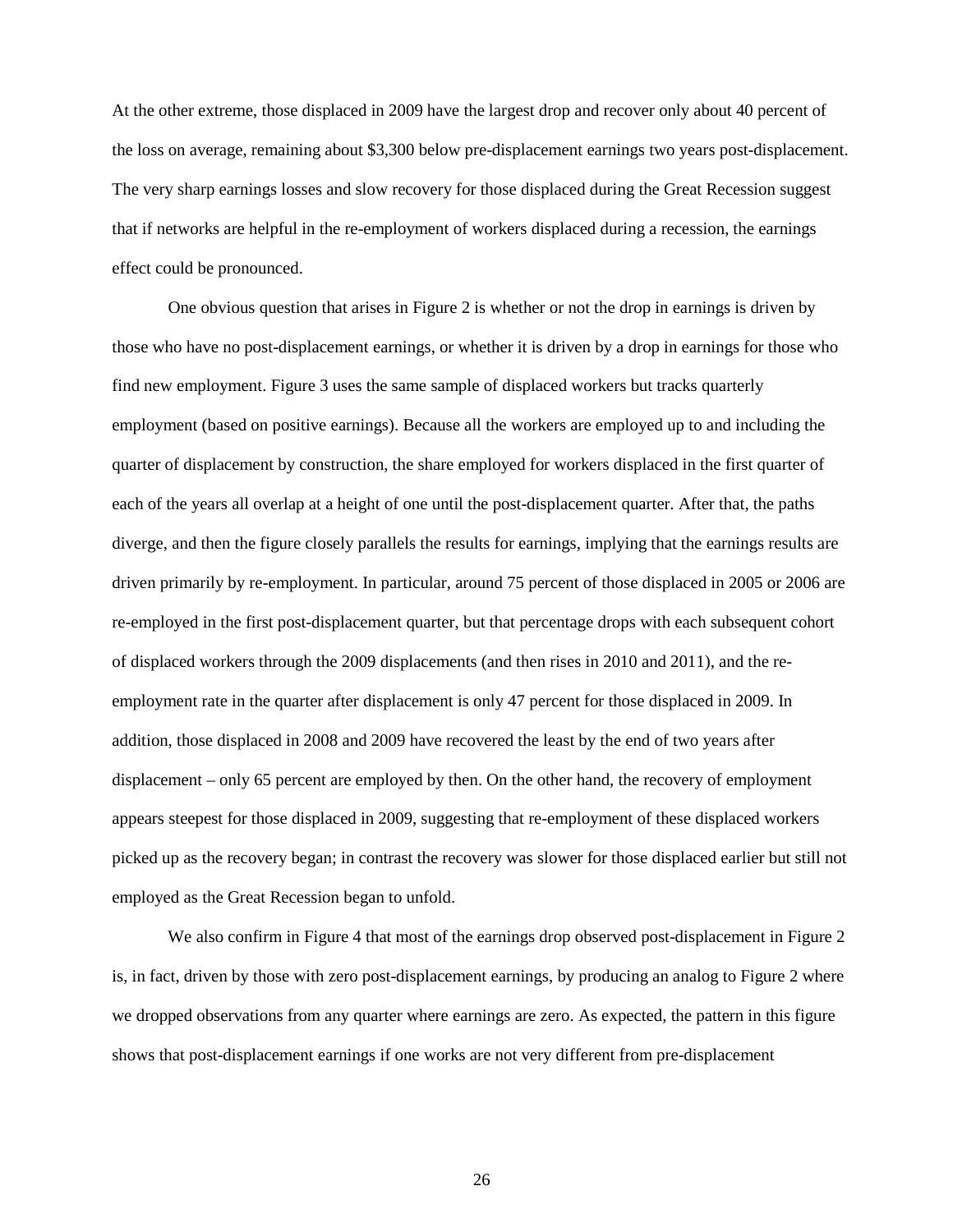earnings,<sup>[40](#page-27-0)</sup> so what is most interesting to us – and perhaps more tied to network strength – is reemployment. We therefore focus the rest of our analysis on the re-employment margin.

#### Other determinations of employment and earnings recovery after displacement

As a preliminary to our core analyses, Table 3 displays the full set of coefficient estimates for our baseline employment regression when estimated by pooling all the years of our sample together. Here we do not focus on the estimated effects of the network measures, to which we will turn in depth just below. Rather, we report these to display the estimates of the effects of the demographic, earnings history, and other control variables on the employment status and earnings outcomes in the first quarter after the displacement. The first column displays OLS results with year controls, and the next column displays results with the employer-by-year-by-quarter-by-county fixed effects. As noted above, the latter are always included in our main analyses. But the specification in column (1) that includes only year dummy variables is useful for seeing how re-employment varies across the years of our sample, conditional on the other controls.

As Table 3 shows, the estimated coefficients on variables meant to capture characteristics of the displaced workers or of their neighborhood (defined as Census tracts) have the expected signs and magnitudes. For example, re-employment probabilities are lower in neighborhoods with a higher poverty rate. For example, a 0.1 (10 percentage point) higher poverty rate is associated with slightly less than a 0.014 (one-and-a-half percentage points) lower probability of re-employment in the first quarter after displacement. Workers who had higher earnings in the previous year, both from the employer from whom they were displaced, and from other employers, had higher re-employment probabilities. Older workers, minority workers, and women generally had lower post-displacement employment rates, conditional on previous earnings and the other controls. Column (1) shows that workers displaced from manufacturing had particularly poor re-employment probabilities. The year dummy variable coefficients indicates that – as we

<span id="page-27-0"></span><sup>&</sup>lt;sup>40</sup> Our evidence that employment is the key driver of earnings losses is somewhat at odds with what was found in Davis and von Wachter (2011) for displaced workers. This is likely because our data are at a quarterly frequency whereas theirs are annual, implying that an employment shortfall for part of a year will show up as an earnings shortfall in annual data.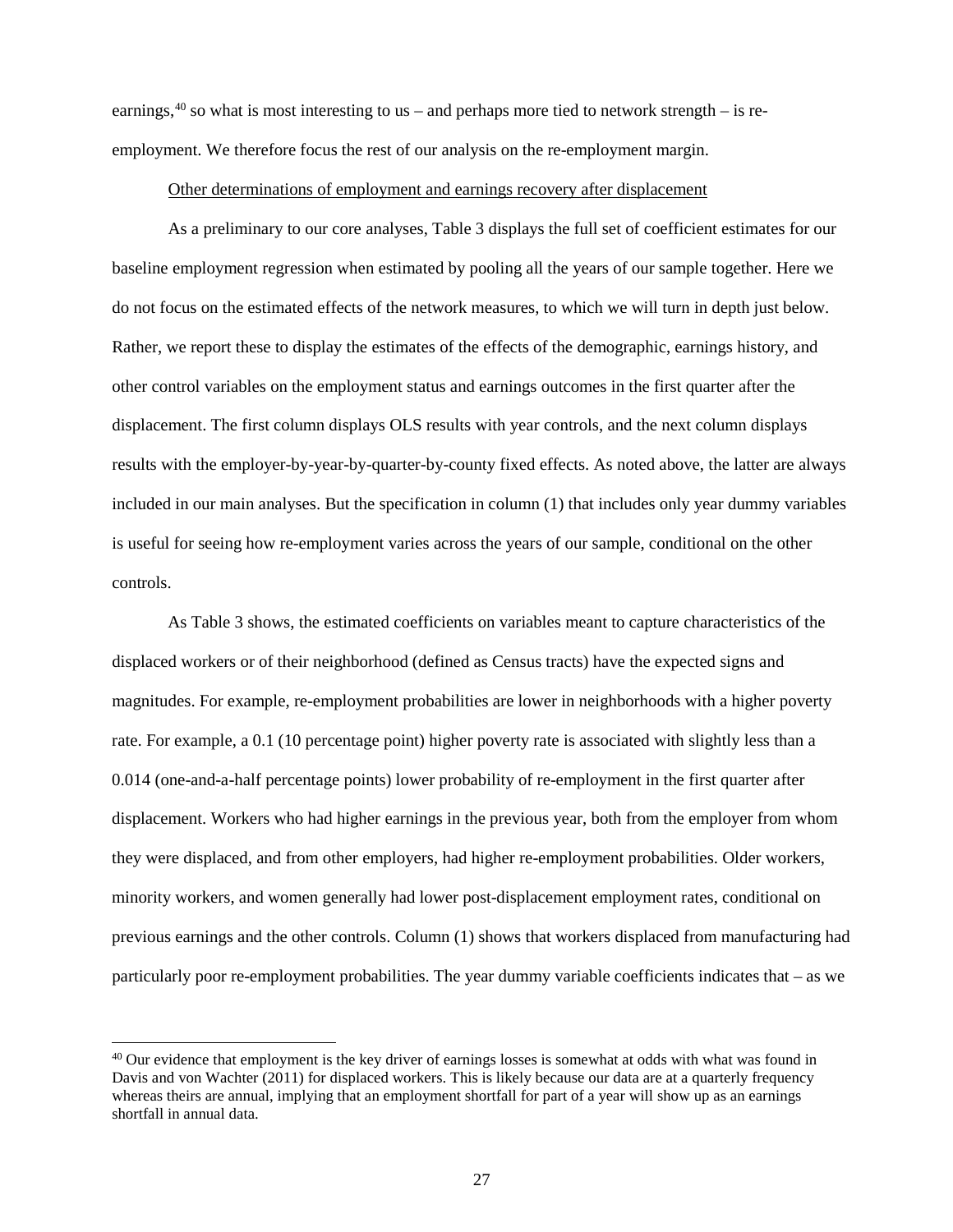saw in the graphs – re-employment deteriorated as the economy moved into the Great Recession, and was worst for those displaced in 2009, followed by those displaced in 2008 and those displaced in 2010. By 2011, conditional re-employment probabilities had returned to their pre-recessions levels.<sup>[41](#page-28-0)</sup>

#### The effects of networks on re-employment

We now turn to our main analyses – the estimated effects of residence-based network measures on employment. Tables 4a-4c report results for employment. All specifications (as well as those in subsequent tables) include the controls in column (2) of Table 3.

Table 4a reports the re-employment results. Column (1) reports pooled results for the full sample period; these are the same coefficient estimates that are reported in column (2) of Table 3. We include both network measures (*ABE* and *ADE*) and their census tract-level counterparts (*ABT* and *ADT*), because by including them simultaneously we are best able to distinguish the different mechanisms by which networks might matter.

In column (1) of Table 4a, we find positive and significant estimates of both of our key establishment-level network measures: the "broad" measure *ABE* that corresponds more to the role of networks in providing information about jobs to other workers in the networks; and the "deep" measure *ADE* which we argue is more reflective of the provision of information about potential hires to employers of workers in the network. To interpret the magnitudes, we also provide, below the regression estimates, the implied effects of moving from the  $25<sup>th</sup>$  to the 75<sup>th</sup> percentiles of the distribution of each of our networkrelated measures (or controls). For *ABE*, the estimates in column (1) indicate that the effect of an interquartile change is to raise the probability of re-employment in the quarter after displacement by 1.9 percentage points (compared to a mean job finding rate of 57.2 percent). This may seem like a small magnitude on the face of it, but based on the estimated coefficient on the Census tract poverty rate (see Table 3), a move from the  $75<sup>th</sup>$  percentile of the poverty rate to the  $25<sup>th</sup>$  percentile (a change from 18.1)

<span id="page-28-0"></span><sup>&</sup>lt;sup>41</sup> The specification in column (2) excludes includes the industry dummy variables, even though these vary for a handful of observations within employer/year/quarter/county cells (when an employer has establishments in different industries in the same cell). The estimates were identical to three or more digits to the right of the decimal point with the industry dummy variables included; the industry dummy variables are also excluded from the fixed-effects specifications in the tables that follow.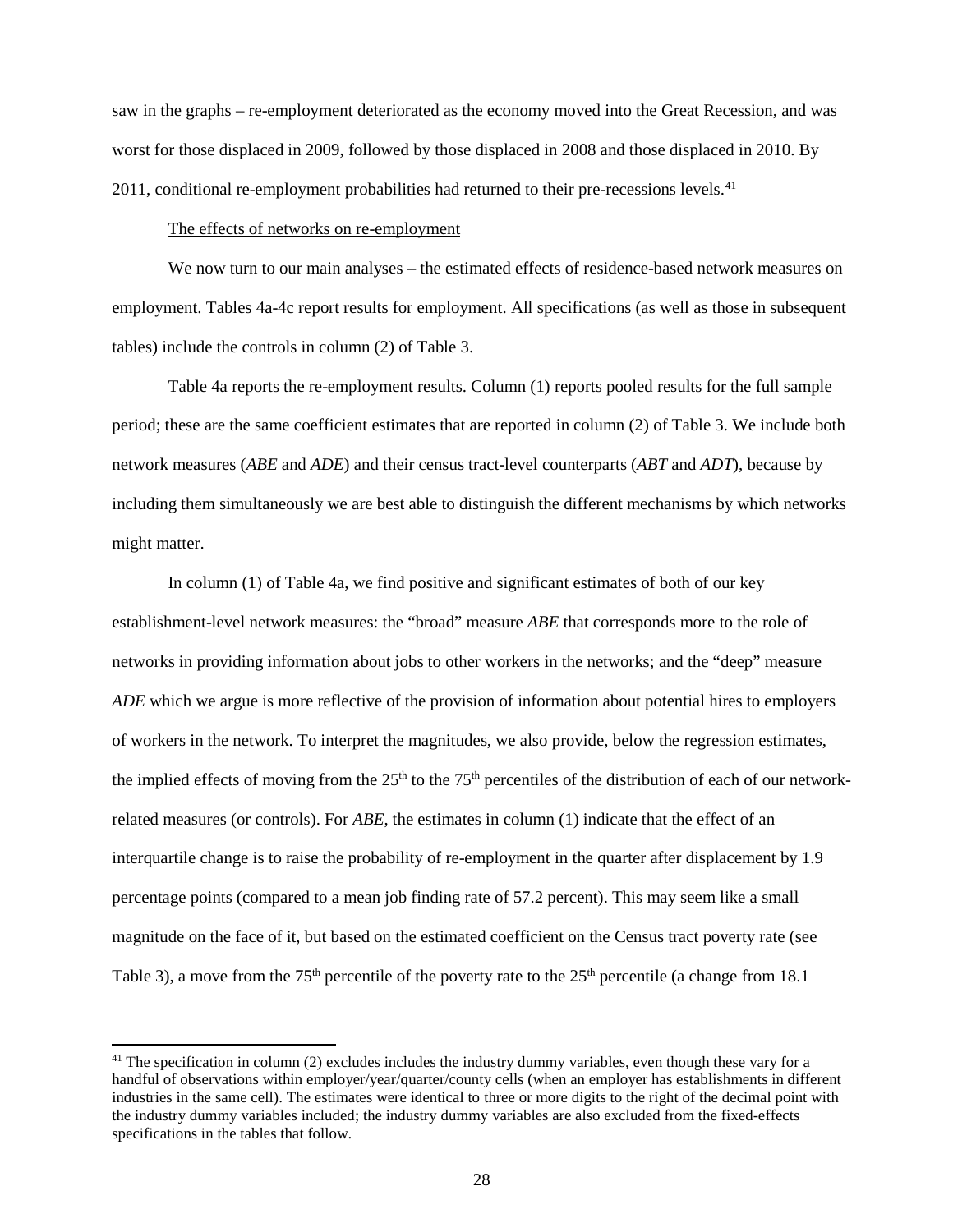percent in poverty to 5.0 percent in poverty) would entail an increase in post-displacement employment of a somewhat smaller magnitude – 1.26 percentage points. Meanwhile, a change in *ABT* from the  $25<sup>th</sup>$  to  $75<sup>th</sup>$ percentile would imply a reduction in employment probability that is about one-fifth as large in absolute magnitude as that of *ABE* – about 0.4 percentage point. Recall that we were agnostic about whether the active broad tract measure (*ABT*) represents a network measure or a control variable. It is not obvious why as a control variable for whether neighbors tend to work at many employers within the same Census tracts its effect would be negative, but the lack of a positive effect should not be taken to imply a negative network effect. One possibility is that, conditional on the other network-related variables we include, a higher value of *ABT* – which means that neighbors work in more tracts – mainly reflects that jobs are farther away on average, raising commuting costs and lowering the net wage and hence employment.

The estimated effect of *ADE* is also positive and significant. The estimate implies that a change from the  $25<sup>th</sup>$  to the 75<sup>th</sup> percentile is associated with a re-employment probability that is higher by 0.07 percentage point, much smaller than the implied effect of the broad measure *ABE*. Finally, the estimated effect of *ADT* is also positive and significant, and of larger magnitude. As noted earlier, however, this may or may not reflect a network effect. Going forward, therefore, we focus on the estimated effects of the explicit measures of network strength, *ABE* and *ADE*.

In columns (2)-(8) we split the sample by year. To interpret these in light of the Great Recession, the recession began in December 2007 and officially ended in June 2009. However, as usual the labor market lagged; payrolls did not start growing consistently until about the second quarter of 2010,<sup>[42](#page-29-0)</sup> and the unemployment rate did not reach its peak until October of 2010.<sup>[43](#page-29-1)</sup> The results show that the coefficient on the broad employer network measure (*ABE*) was very stable through 2008, fluctuating only between 0.76 and 0.85. It then fell sharply to 0.65 and 0.61, respectively, in 2009 and 2010, exactly when job losses fell the most and payroll employment reached its lowest level.<sup>[44](#page-29-2)</sup> Then in 2011 the estimated coefficient of *ABE* 

<span id="page-29-0"></span> <sup>42</sup> See http://www.nber.org/cycles/cyclesmain.html (viewed June 5, 2014) and

<span id="page-29-1"></span>http://data.bls.gov/pdq/SurveyOutputServlet?request\_action=wh&graph\_name=CE\_cesbref1 (viewed April 15, 2015). <sup>43</sup> See http://data.bls.gov/timeseries/LNS14000000 (viewed March 26, 2015).

<span id="page-29-2"></span><sup>44</sup> We verified that these declines in the estimated coefficient of *ABE* in the years during and after the Great Recession are generally statistically significant, by pooling the data, interacting all variables with year dummy variables, and testing the significance of differences in the estimated coefficient of *ABE* relative to the 2005 estimate.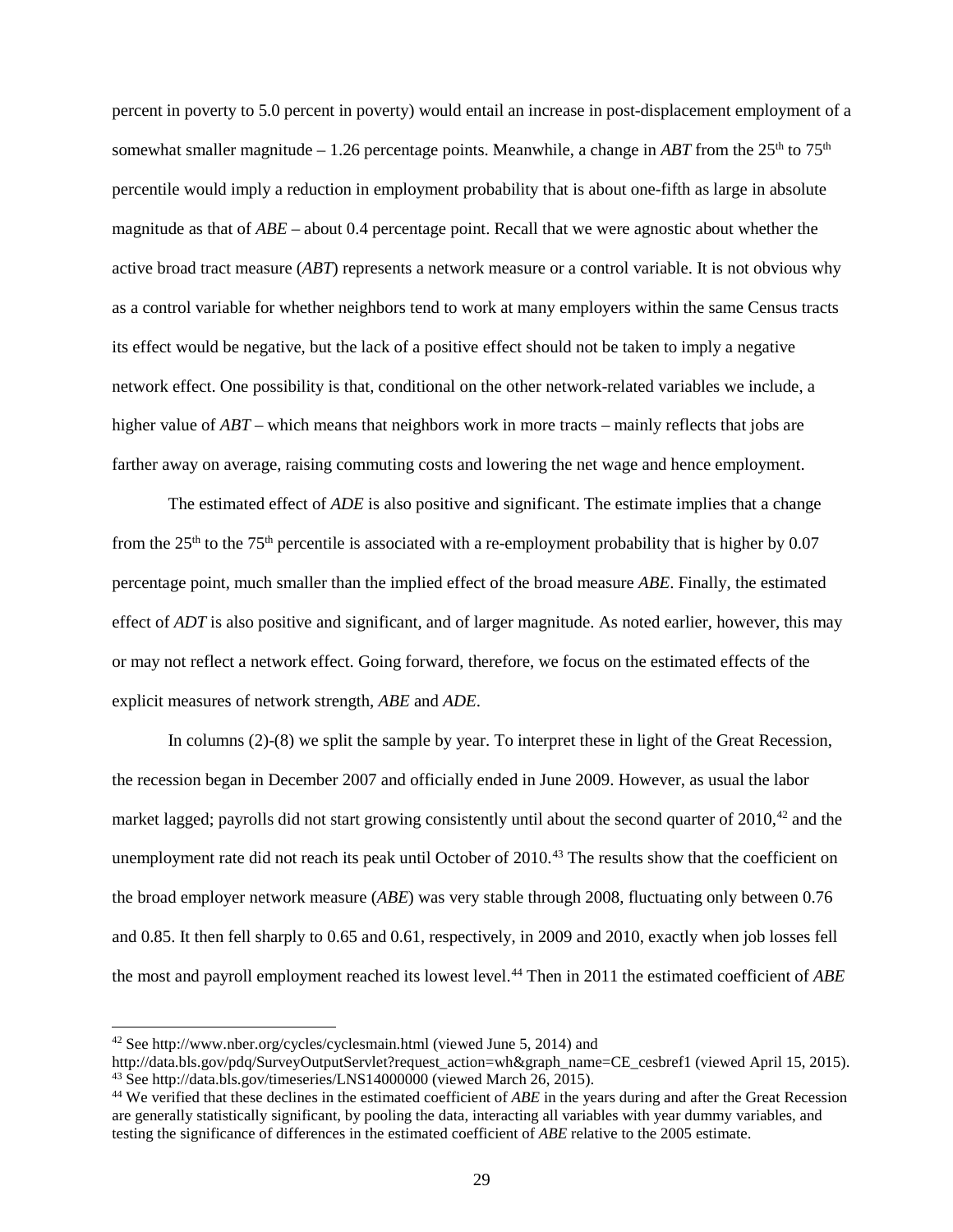rebounded to 0.73. All of these estimates are statistically significant. The interquartile effects reported in the lower panel of the table tell a similar story, although the decline in the effect begins earlier – in 2008 – and the decline from earlier years to 2009-2010 is sharper than for the estimated coefficient. This reflects the changes in the network measures, depicted in Figures 1a and 1b, which fell during and immediately after the Great Recession, with the distribution (and interquartile range) narrowing.

The estimated effects for *ADE* are less robust. They are positive and significant in 2007 and 2008, but for the other years the coefficients are generally much smaller and statistically insignificant. The interquartile effects reported in the lower panel tell a similar story. There is a hint of a decline in the effect during the Great Recession, but this pattern is much less distinct than for *ABE*. [45,](#page-30-0)[46](#page-30-1)

Overall, these estimates suggest that labor market networks that link workers to their neighbors' employers are effective at helping displaced workers become re-employed, especially the broad network measure *ABE* that captures the scope of vacancies at neighbors' establishments. That said, networks that provide information about job vacancies to job searchers (captured in *ABE*) were quite clearly less effective in aiding the transition back to work for displaced workers during the depths of the labor market disruptions of the Great Recession (2009-2010), as compared to the period either before or after. In terms of changes in the data, this happened for two reasons. First, the distributions of the employer network measures *ABE* (and *ADE*) shifted to the left and narrowed during the Great Recession, so that network connections to vacancies themselves diminished – more so in the more networked neighborhoods. Second, the fact that the estimated coefficients on *ABE*, in particular, fell during the recession suggests that, conditional on the network measures, the productivity of these networks in helping displaced workers find work also fell during the recession.

So, for example, consider a hypothetical worker laid off in the pre-recession period. Conditional on

<span id="page-30-0"></span> <sup>45</sup> Although some of the analyses reported later show larger declines in the estimated coefficient of *ADE* during and after the Great Recession, these differences are not statistically significant, based on tests described in the previous footnote.

<span id="page-30-1"></span><sup>46</sup> In the specifications reported in Table 4a, and those reported in the additional tables that follow, the network measures enter linearly. We also estimated all specifications with linear and quadratic terms in the network measures. There was frequently evidence of diminishing effects of the network measures at higher values, but the implied partial derivatives of the outcomes with respect to the network measures were virtually always positive throughout the distributions of the network measures.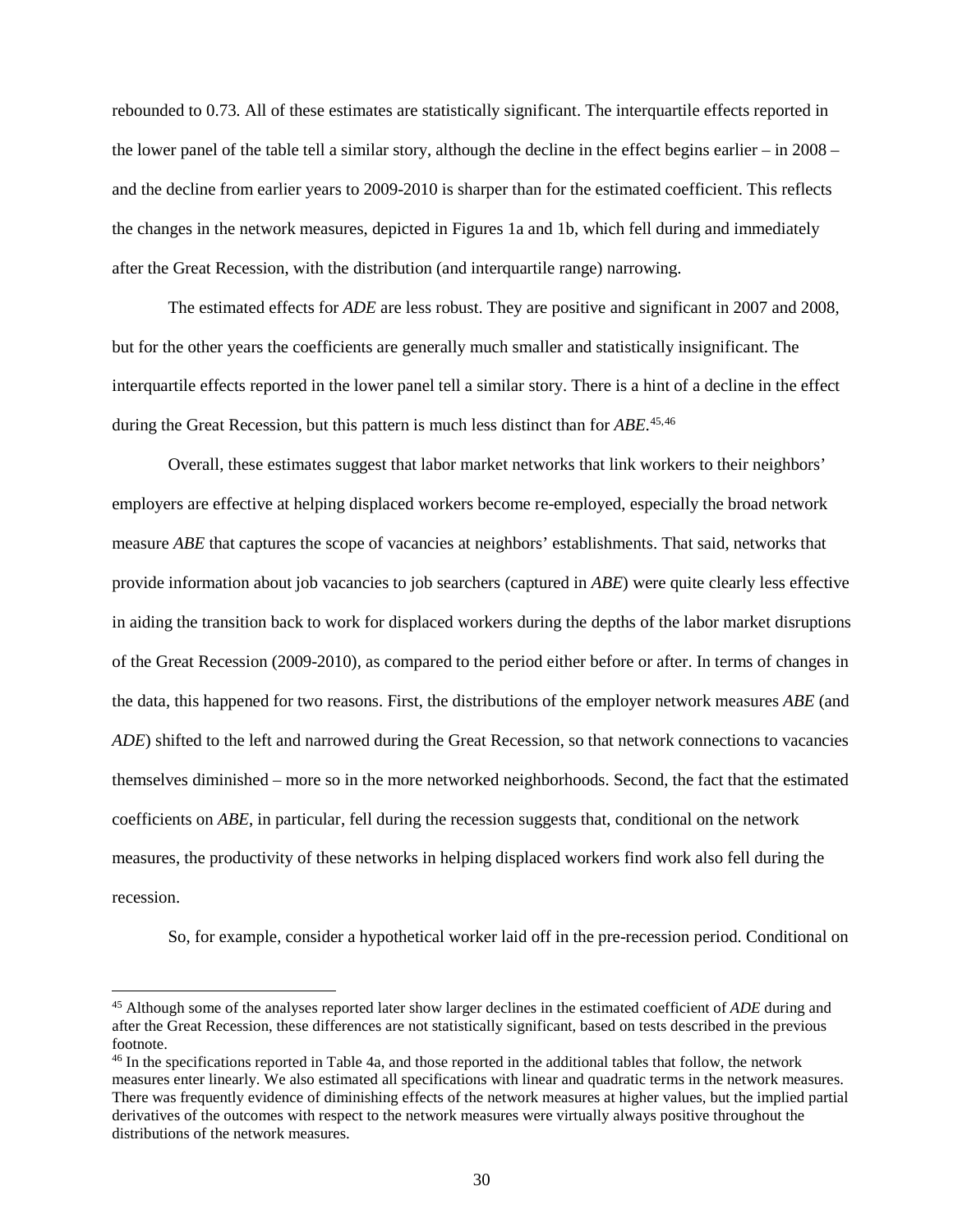other regression controls, we estimate that if her active broad employer network (*ABE*) were at the median of the distribution instead of zero, this would boost her re-employment probability by 6.3 percentage points or 10.1 percent ({0.85⋅0.074}/0.624, using the column (2) 2005 regression estimate, the 2005 median for *ABE*, and the mean re-employment rate for 2005 displacements in Table 2), relative to having no network linking her to job vacancies. In contrast, the same worker, laid off in 2009 with *ABE* at the median of the distribution in that year, would only have a re-employment probability rate of 3.1 percentage points or 6.5 percent higher than if she had no such network. This strikes us as an economically significant change.

We can only offer possible explanations for the decline of the productivity of employer networks – as reflected especially in the decline in the estimated coefficients of *ABE* – during the recession. With regard to *ABE*, one possible explanation is that neighbors may have alerted job searchers to fewer vacancies, either because they had less actual knowledge of whether there were vacancies during the recession (perhaps because employers did not have to do as much advertising for applicants), or perhaps because they were only willing to do so for the very highest quality neighbors during the Great Recession since employers were doing little hiring. Another possible explanation for the fall in the productivity of *ABE* as a result of the Great Recession may be related to the evidence in Davis et al. (2012), who show that employers filled vacancies at a slower rate during and after the Great Recession, potentially because the transactions costs of hiring and firing weighed more heavily on hiring decisions in the face of unusually high uncertainty about product demand.

The results thus far on *ADE* do not provide clear evidence of a decline in the importance of networks during the Great Recession; results presented below provide more such evidence, although it is always much less clear than for *ABE*. The productivity of deep networks could have declined because neighbors were only willing to refer to their employers their very highest quality job-seeking neighbors. Alternatively, although networks can facilitate a "foot in the door" for displaced workers at employers who are hiring, the fact that hiring rates were low meant that employers could be very picky about who they actually hired, so that the signal given to an employer from a network referral may have been less

31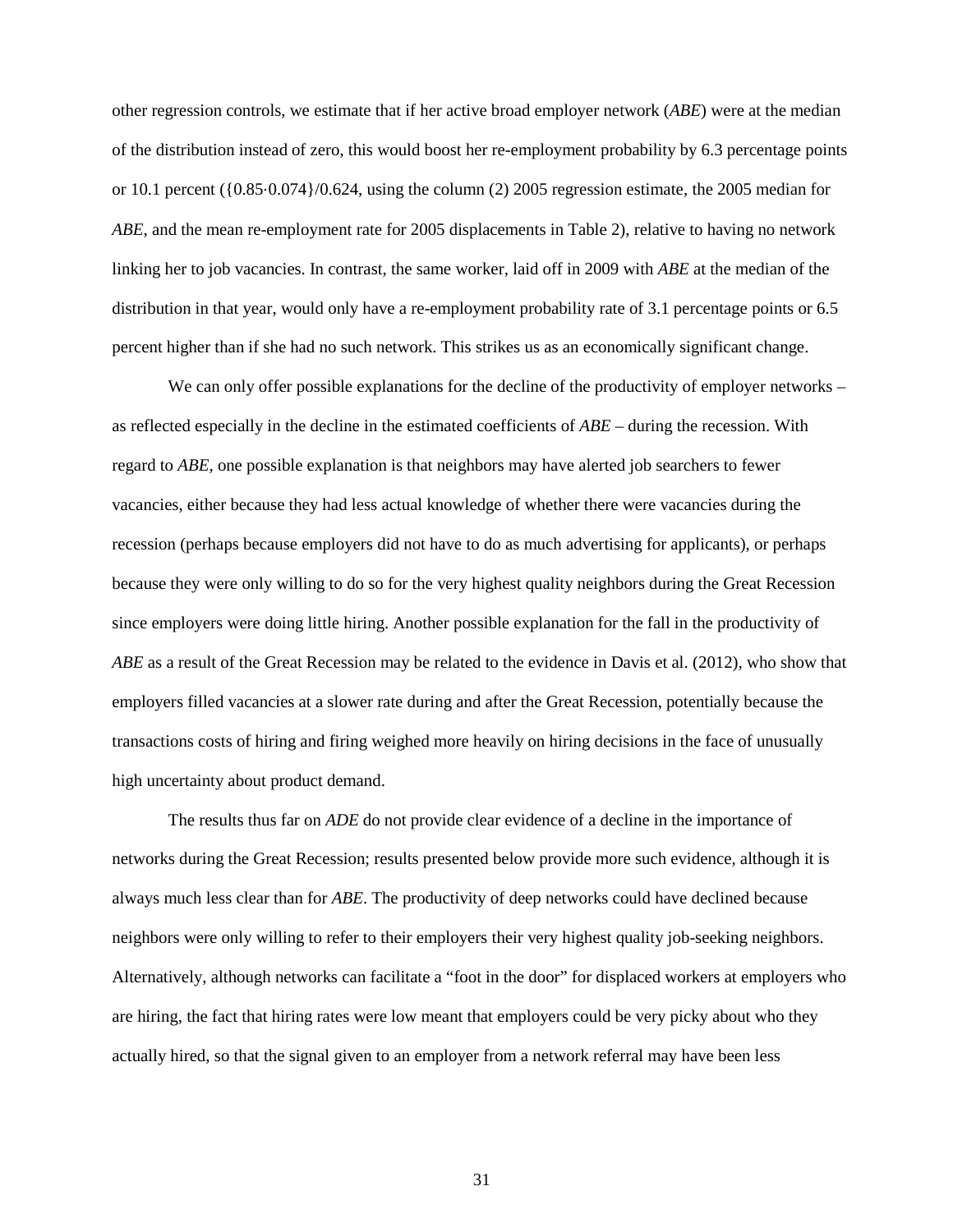valuable.[47](#page-32-0) On the other hand – and this could explain the more ambiguous results for changes in the estimated coefficient of *ADE* over the course of the Great Recession – when the number of applicants soared, employers might have increased reliance on referrals to identify better applicants.

Tables 4b and 4c report employment results for subsamples based on earnings: first those with predisplacement earnings below \$50,000, and then those with pre-displacement earnings of \$50,000 or higher. Our conjecture – which is consistent with the evidence in HNM – is that local labor market networks are more important for lower-skilled than higher-skilled workers, because these workers are more likely to search for jobs in local labor markets. Given that we do not have extensive skill measures in the LEHD data, we use pre-displacement earnings as a proxy that can help account for sorting on skill. Since the structure of these two tables is the same as Table 4a, the results can be described succinctly.

For the lower-earnings/lower-skilled group, the evidence reported in Table 4b that labor market networks helped displaced workers become re-employed, but that this effect weakened during and immediately after the Great Recession, is as strong as or stronger than the full sample results. The evidence for *ABE* is quite similar to that in Table 4a. The evidence for *ADE* is now somewhat more consistent with the evidence for *ABE*. In particular, there is more consistently positive evidence of the effect of *ADE* on reemployment in the years prior to the Great Recession. Moreover, for *ADE* specifically, the interquartile effect is larger (when it is positive) – for some years about twice as large – for the lower-earning group, compared to the estimated effects for the full sample in Table 4a.

The stronger evidence of network effects in Table 4b, for the low-earnings subsample, is mirrored in much weaker effects for the higher-earnings subsample, reported in Table 4c. For the broad establishment-level network measure, *ABE*, the estimates are still positive and statistically significant, although only at the ten-percent level in 2010. And the estimated interquartile effects are smaller. Still, for

<span id="page-32-0"></span> $47$  There is a potentially related finding in the affirmative action literature. Holzer and Neumark (2000) find that among firms that report using affirmative action in hiring, there is less reliance on conventional and perhaps cheap screens, like education, and more willingness to invest resources in identifying qualified minority applicants who are less qualified in terms of these screens (education, in particular). Relying on referrals when the applicant pool may on average be of lower quality may similarly reflect tapping other sources of information to find good employees in this pool.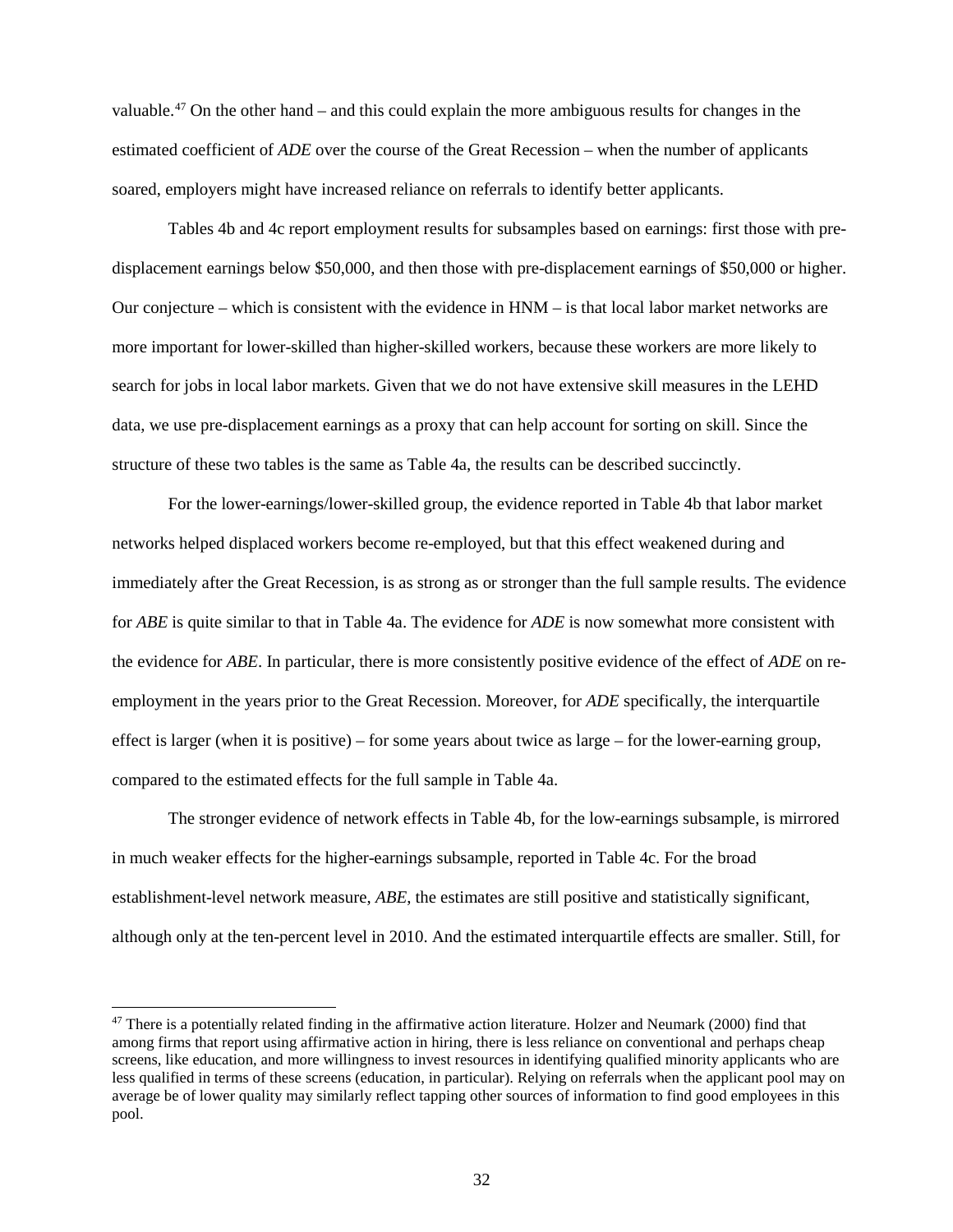this measure, we see the same drop-off in the effect in 2009 and 2010. For the deep network measure, *ADE*, there is no consistent evidence of a positive effect for the high-earnings group. <sup>[48](#page-33-0)</sup>

To provide additional information on the sources of changes in the effects and importance of network strength over the course of the Great Recession, Figure 5a plots three graphs – the upper panel corresponds to *ABE.* The black solid line plots the interquartile effects in each year; these estimates directly match those in Table 4b. For *ABE* we see a clear decline as we move into the Great Recession. We then use the estimated effects of network strength, and the estimated changes in the distribution of the network strength measures, to gauge how much of the change in the overall effect is attributable to changes in the estimated effect of the network measures, as opposed to changes in the distribution. For the latter, we focus on the sharp decline in the interquartile range depicted in the top panel of Figure 1a (which is, for example, more pronounced than the decline in the median). The dotted line in the top panel of Figure 5a holds the interquartile range constant at its 2005 level, and plots the product of this with the estimated coefficient in each year, hence capturing only the change in the estimated effect of the broad network measure. In contrast, the dashed line holds the estimate network effect constant at its 2005 value, and uses the observed changes in the interquartile range of the network measure. As the graph shows, both types of changes generate declines in the estimated impact of network strength, but the change in the distribution accounts for much more of the overall change.<sup>49</sup> For *ADE*, in contrast, it is the change in the estimated effect of networks that more closely mirrors the pattern of overall changes, although there is less clear evidence of a decline during the Great Recession.

#### The effects of networks on re-employment at a neighbor's employer

In Tables 5a and 5b we focus on whether the re-employment occurred at an employer of a worker in the neighborhood network. This provides more direct evidence on whether our network measures are in fact picking up referrals of neighbors to employers or the provision to neighbors of information about jobs.

<span id="page-33-0"></span><sup>&</sup>lt;sup>48</sup> The much weaker effect of *ADE* for higher earners could reflect employers' ability to get more reliable information about higher-skilled workers without having to rely on referrals from other workers who know and can refer potential hires.

<span id="page-33-1"></span><sup>49</sup> The lower panel presents similar results for *ADE*, for the estimates from Table 4a. But as already noted, in this case the evidence of changes over the course of the recession are less clear-cut.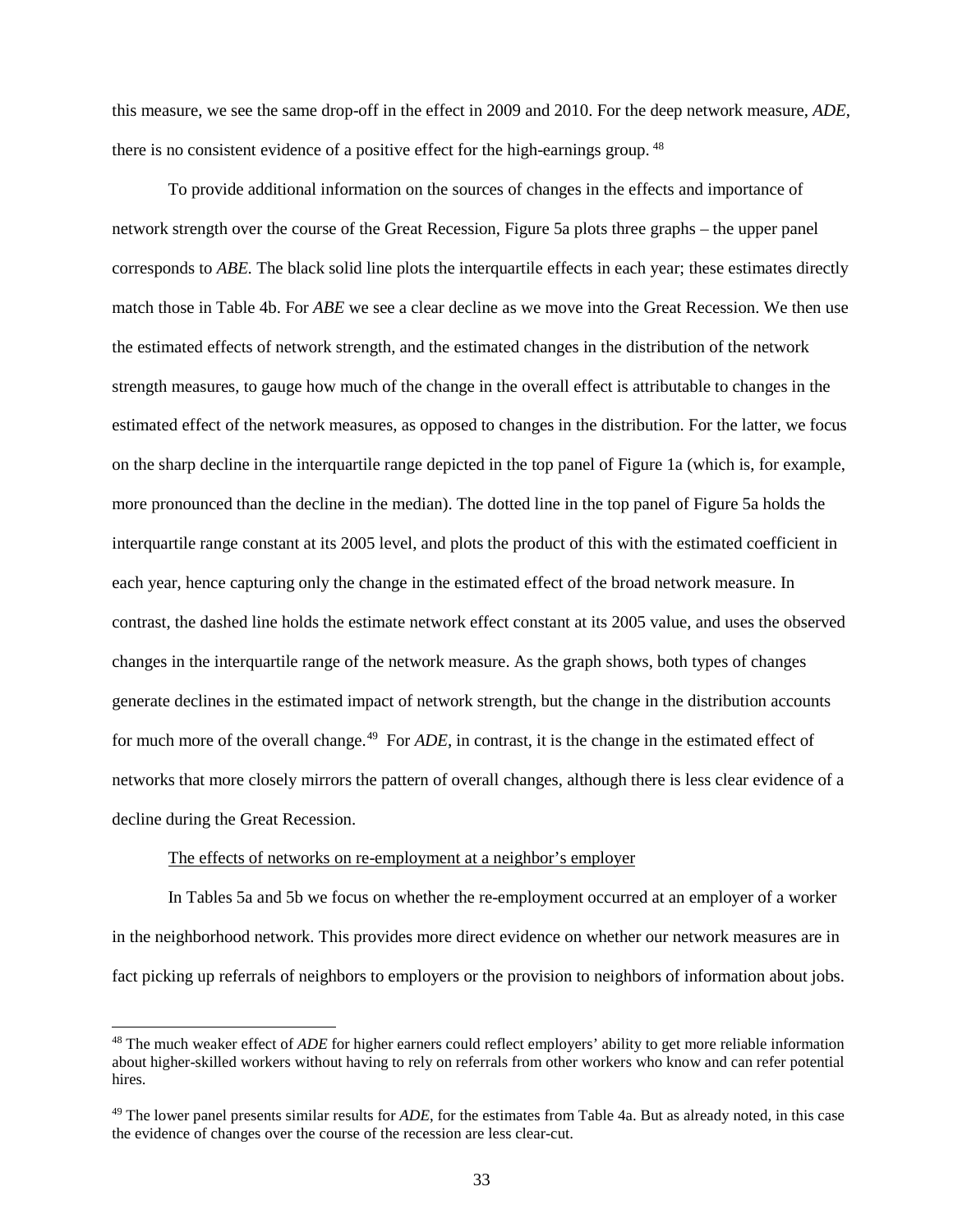The evidence provides striking confirmation of the network interpretation of the evidence. In Table 5a we report models for the full sample, so the outcome is hiring at an employer of a neighbor, versus reemployment at some other employer or no re-employment. For the broad measure *ABE*, every coefficient estimate is larger than in Table 4a, but with the same pattern of smaller effects on re-employment at a neighbor's employer in 2009 and 2010, the worst years of the labor market's downturn resulting from the Great Recession. The results for *ADE* are positive in all years, and statistically significant in most, but the pattern does not as unambiguously suggest a decline during the worst of the Recession's impact on labor markets (although the point estimate in 2010 is the lowest (0.67) and is statistically insignificant).

The evidence in Table 5b, which conditions on re-employment by excluding from the sample those who did not have positive earnings in the quarter following displacement, is similarly strong and exhibits the same pattern for both *ABE* and *ADE*. Moreover, the interquartile effects are strongest in this case. Because the sample used in this table consists only of those re-employed in the quarter after displacement, it provides perhaps the clearest evidence that neighborhood labor market networks affect the reemployment of displaced workers by leading to new jobs where neighbors are employed.

Figure 5b presents similar information to earlier on the role of changes in the estimated effects of network strength versus changes in the distributions of the network measures themselves, in this case for the regression estimates in Table 5a, and Figure 5c does the same for the regression estimates in Table 5b (which condition on re-employment). Again, in both cases the decline in the effect of networks during the Great Recession is much more apparent for *ABE*, and changes in the distribution of this network measure play a larger role (especially in Figure 5c).

Finally, based on the earlier evidence that the two network measures were more important in determining re-employment for the lower-skilled/lower-earnings sample, we re-estimated for this subsample the models for re-employment at a neighbor's employer. The results are reported in Tables 5c and 5d. In both cases, we find strong evidence of the effects of both network measures, although perhaps less distinct patterns of declines in these impacts during the Great Recessions. Figures 5d and 5e present the corresponding evidence on the role of changes in the estimated effects of network strength as compared

34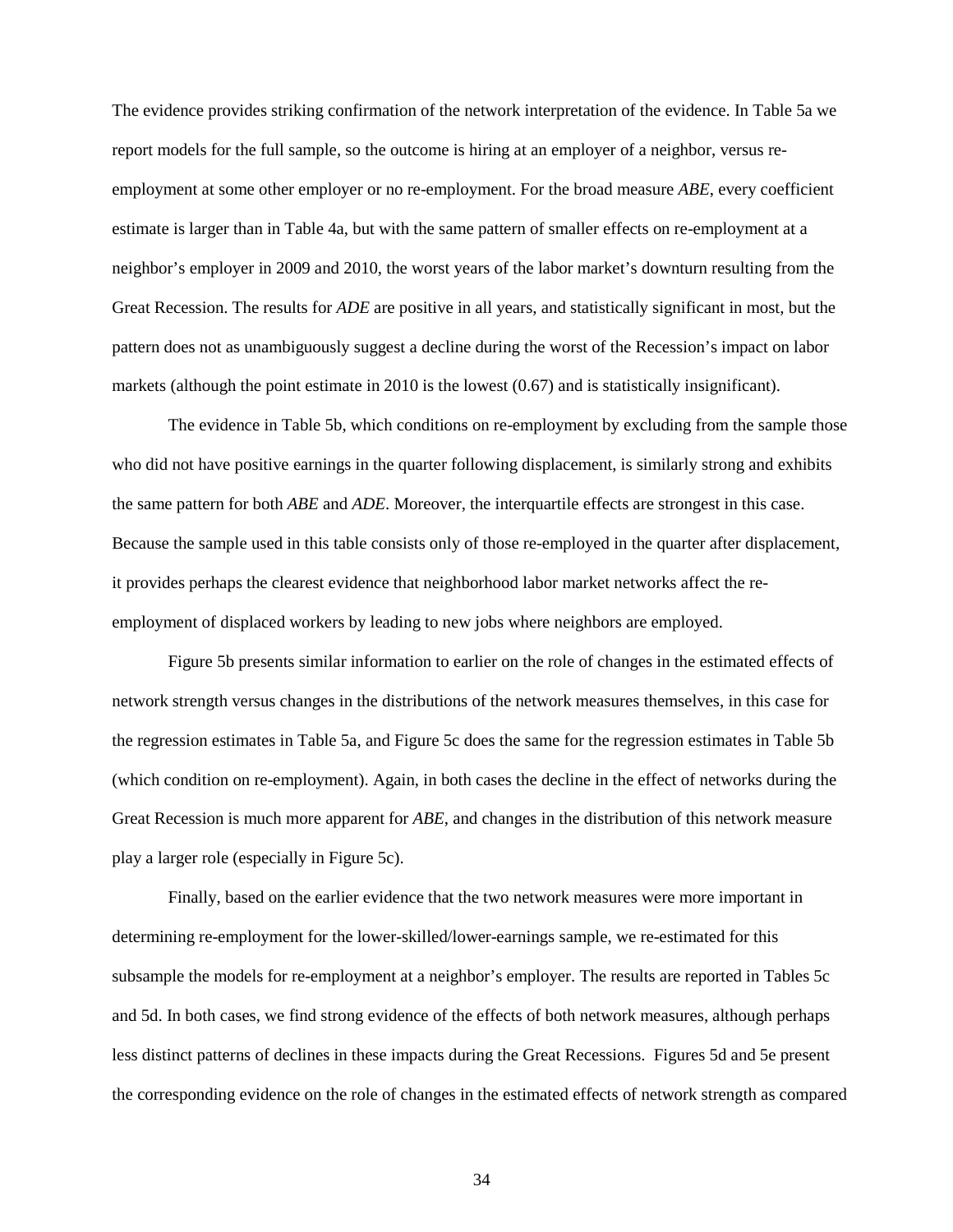to changes in the distributions of the network measures. The results are qualitatively similar to those described above, exhibiting a decline in the effect of *ABE* during the Great Recession driven in part by changes in the coefficient, but more so by changes in the distribution.

#### *Conclusion*

In this paper we develop two measures of what we refer to as active residence-based labor market networks, which vary over time and across residential neighborhoods. These measures of active networks are largely informed by theoretical models of how networks work, with our broad measure *ABE* intended to capture networks that connect workers with information about job vacancies, and our deep measure *ADE*  capturing primarily networks that provide employers with information about workers ("referrals").

By studying workers who lost jobs in mass layoffs, and using the detailed spatial data on place of work and place of residence in the LEHD data, we are able to address multiple potential threats to the identification of network effects on finding jobs. We also test for the effects of these measures of network strength against the backdrop of the Great Recession, estimating their impact on the re-employment of displaced workers prior to, during, and after the Great Recession. In so doing, we provide the first evidence, to our knowledge, of changes in the role of labor market networks over the course of entry intro and recovery from the Great Recession.

Interpreting our active network measures in terms of these two models, for our "deep" active network measure (*ADE*) that is intended to capture referrals of job searchers to hiring employers, we find some evidence of the productivity of this dimension of networks. In particular, we find positive effects of this network measure on re-employment generally when we focus on low earners for whom local labor market networks should be more important. We also find strong effects of this network measure on reemployment at a neighbor's employer, which is more direct evidence of network effects. For our "broad" measure (*ABE*) that captures the provision of information about jobs to job searchers, we find consistent evidence that this network measure aids in the general re-employment of displaced workers, especially for low earners. And again we find stronger effects on re-employment at employers of neighbors. Moreover, when we find clear evidence of positive network effects on re-employment after mass layoffs in the pre-

35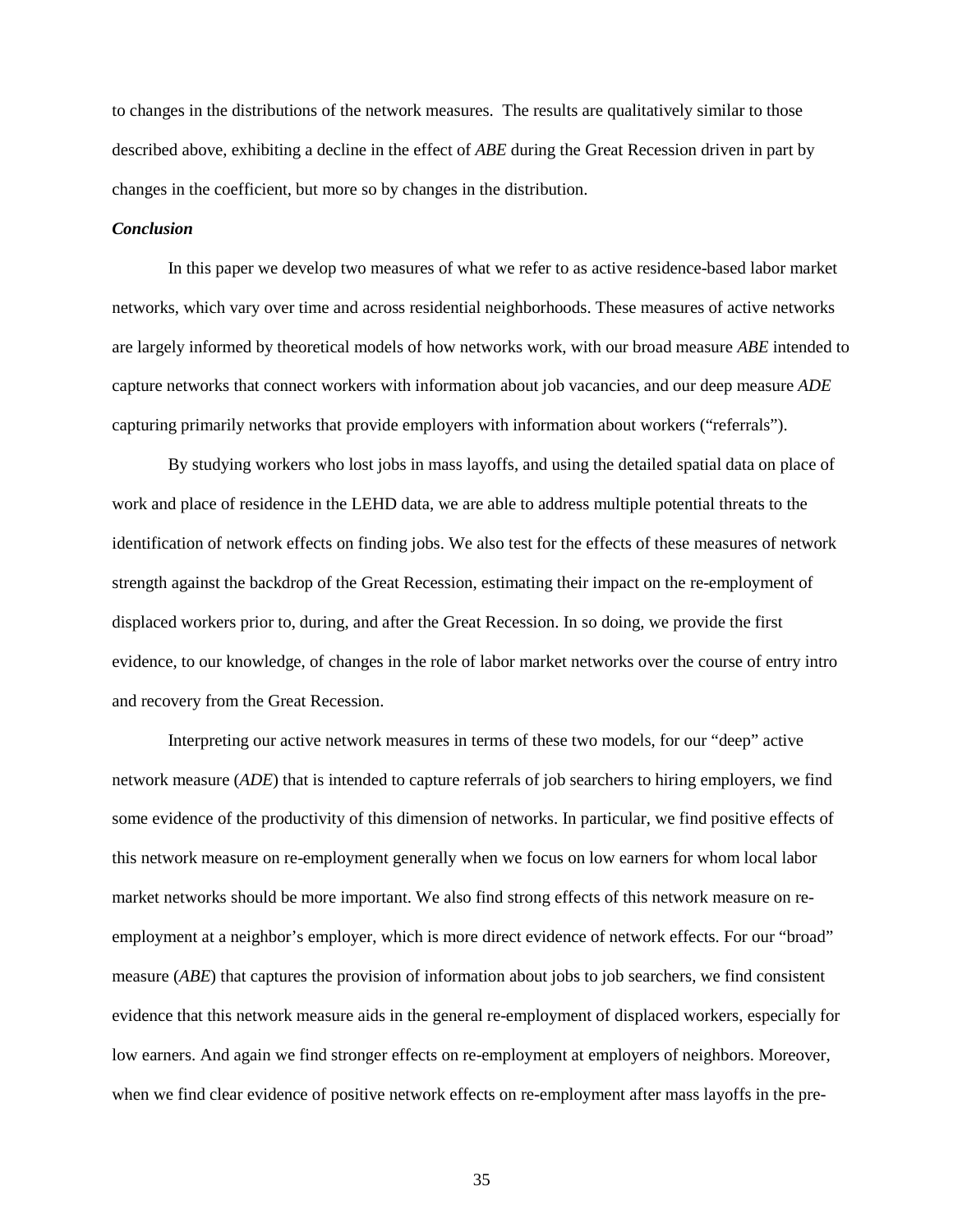Great Recession period, we also find that the effect of networks fell – sometimes substantially – during the weak labor market of the Great Recession and its immediate aftermath, when neighbors lost their jobs in larger numbers and employers slowed their hiring substantially or stopped hiring altogether.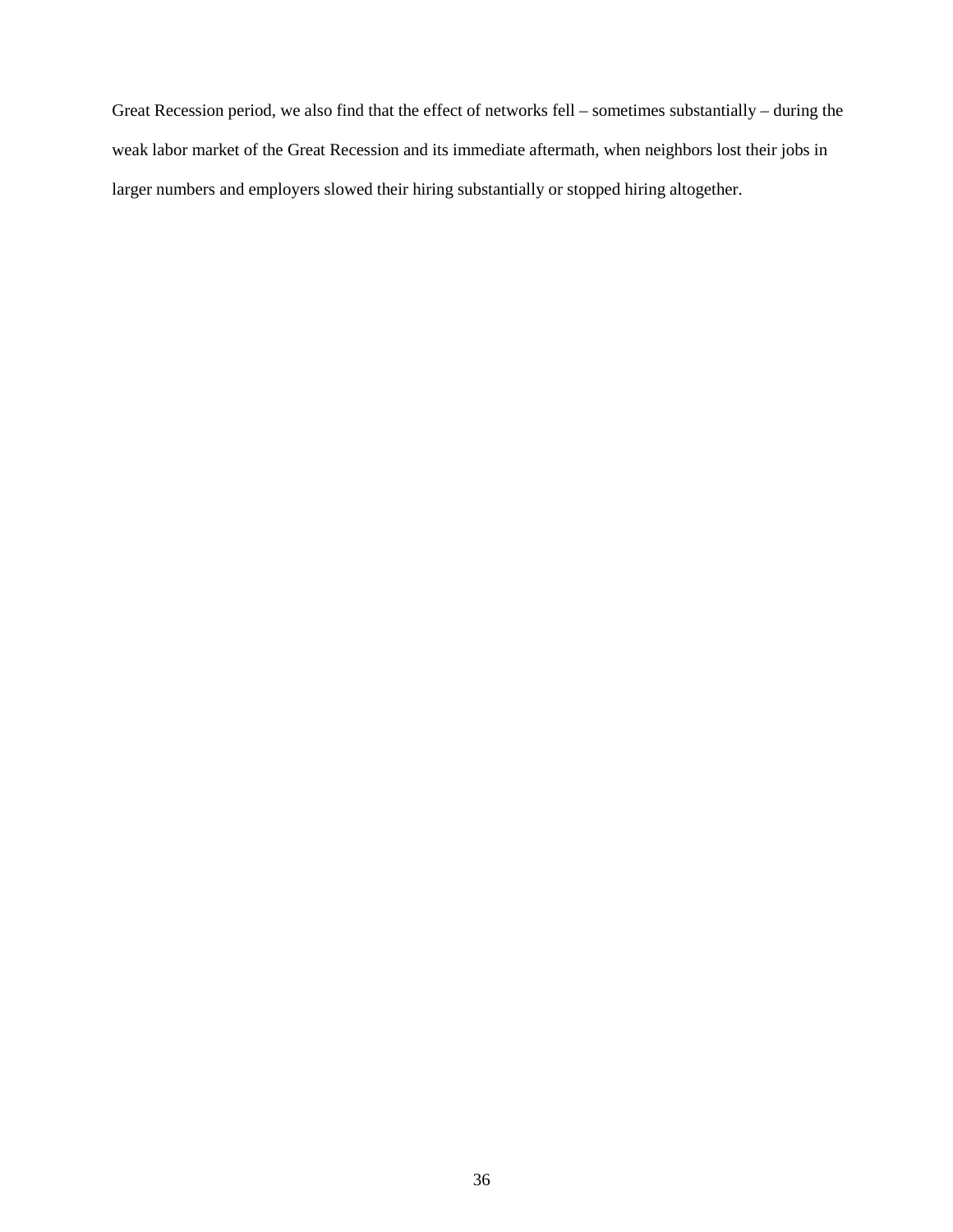#### *References*

- Abowd, John M., Bryce Stephens, Lars Vilhuber, Fredrik Andersson, Kevin McKinney, Marc Roemer, and Simon Woodcock. 2009. "The LEHD Infrastructure Files and the Creation of the Quarterly Workforce Indicators." In Timothy Dunne, J. Bradford Jensen, and Mark J. Roberts (Eds.), Producer Dynamics: New Evidence from Micro Data. Chicago, IL: University of Chicago Press for the National Bureau of Economic Research, 149-230.
- Bayer, Patrick, Stephen Ross, and Giorgio Topa. 2008. "Place of Work and Place of Residence: Informal Hiring Networks and Labor Market Outcomes." *Journal of Political Economy*, 116(6), December, 1150-1196.
- Brown, Meta, Elizabeth Setren, and Giorgio Topa. 2014. "Do Informal Referrals Lead to Better Matches? Evidence from a Firm's Employee Referral System." IZA Discussion Paper No. 8175.
- Calvó-Armengol, Antoni, and Matthew O. Jackson. 2007. "Networks in Labor Markets: Wage and Employment Dynamics and Inequality." *Journal of Economic Theory*, 132(1), January, 27-46.
- Cingano, Federico, and Alfonso Rosolia. 2012. "People I Know: Job Search and Social Networks." *Journal of Labor Economics*, 30(2), April, 291-332.
- Davis, Steven J., Jason Faberman, and John C. Haltiwanger. 2012. "Recruiting Intensity during and after the Great Recession: National and Industry Evidence." *American Economic Review Papers & Proceedings*, 102(3), May, 584-588.
- Davis, Steven J., and Till M. von Wachter. 2011. "Recessions and the Cost of Job Loss." *Brookings Papers on Economic Activity*, Fall, 1-55.
- Dustmann, Christian, Albrecht Glitz, and Uta Schönberg. 2011. "Referral-Based Job Search Networks." IZA Discussion Paper No. 5777.
- Glitz, Albrecht. 2014. "Coworker Networks in the Labour Market." Unpublished paper.
- Granovetter, Mark S. 1974. Getting a Job: A Study of Contacts and Careers. Cambridge, MA: Harvard University Press.
- Ham, John C., and Samuel A. Rea Jr. 1987. "Unemployment insurance and male unemployment duration in Canada." *Journal of Labor Economics*, 5(3), July, 325-353.
- Hellerstein, Judith K., Mark Kutzbach, and David Neumark. 2014. "Do Labor Market Networks Have An Important Spatial Dimension?" *Journal of Urban Economics*, 79(3), January, 39-58.
- Hellerstein, Judith K., Melissa McInerney, and David Neumark. 2011. "Neighbors and Co-Workers: The Importance of Residential Labor Market Networks." *Journal of Labor Economics*, 29(4), October, 659-695.
- Hellerstein, Judith K., and David Neumark. 2012. "Employment Problems in Black Urban Labor Markets: Problems and Solutions." In Philip N. Jefferson (Ed.), The Oxford Handbook of the Economics of Poverty. Oxford, UK: Oxford University Press, 164-202.
- Hellerstein, Judith K., David Neumark, and Melissa McInerney. 2008. "Spatial Mismatch vs. Racial Mismatch?" *Journal of Urban Economics*, 64(2), September, 467-79.
- Holzer, Harry J., and David Neumark. 2000. ["What Does Affirmative Action Do?"](http://www.jstor.org/stable/10.2307/2696075?Search=yes&resultItemClick=true&&searchUri=%2Faction%2FdoAdvancedSearch%3Ff4%3Dall%26amp%3Bq6%3D%26amp%3Bf3%3Dall%26amp%3Bq4%3D%26amp%3Bq5%3D%26amp%3Bq2%3D%26amp%3Bq3%3D%26amp%3Bq0%3Dholzer%26amp%3Bf0%3Dau%26amp%3Bsd%3D%26amp%3Bf1%3Dau%26amp%3Bq1%3Dneumark%26amp%3Bf2%3Dall%26amp%3Bacc%3Don%26amp%3Bed%3D%26amp%3Bwc%3Don%26amp%3Bpt%3D%26amp%3Bisbn%3D%26amp%3Bc1%3DAND%26amp%3Bc2%3DAND%26amp%3Bc3%3DAND%26amp%3Bc4%3DAND%26amp%3Bc5%3DAND%26amp%3Bc6%3DAND%26amp%3Bf6%3Dall%26amp%3Bla%3D%26amp%3Bf5%3Dall) *Industrial and Labor Relations Review*, 53(2), January, 240-271.
- Ioannides, Yannis M., and Linda Datcher Loury. 2004. "Job Information, Networks, Neighborhood Effects, and Inequality." *Journal of Economic Literature*, 42(4), December, 1056-1093.

Jackson, Matthew O. 2008. Social and Economic Networks. Princeton, NJ: Princeton University Press.

Jacobsen, Louis S., Robert J. LaLonde, and Daniel G. Sullivan. 1993. "Earnings Losses of Displaced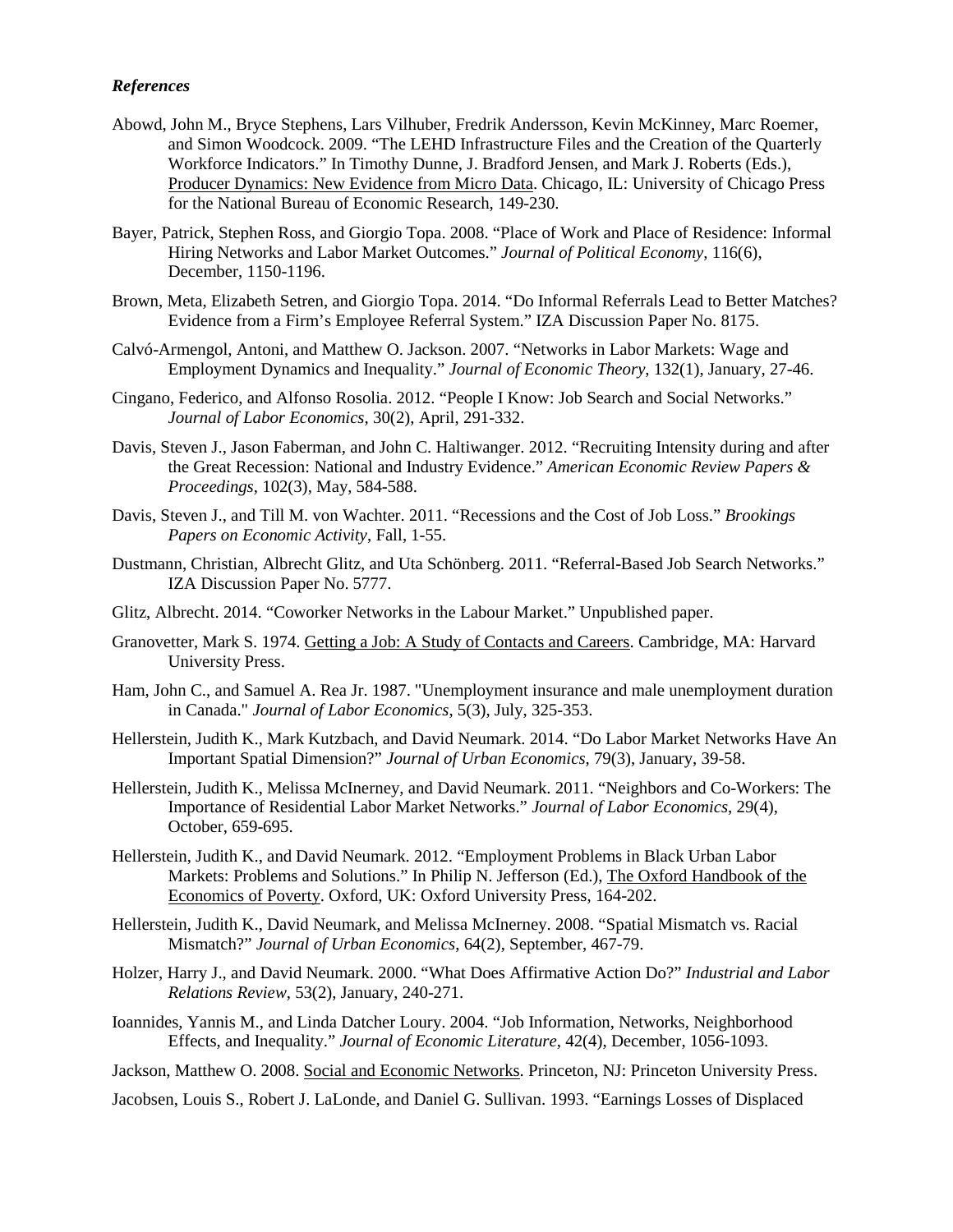Workers." *American Economic Review*, 83(4), September, 685-709.

- Kain, John. 1968. "Housing Segregation, Negro Employment, and Metropolitan Decentralization." *Quarterly Journal of Economics*, 82(2), May, 175-197.
- Kroft, Kory, Fabian Lange, and Matthew Notowidigdo. 2013. ["Duration Dependence and Labor Market](http://faculty.chicagobooth.edu/matthew.notowidigdo/research/Kroft_Lange_Noto_Resume_Study.pdf)  [Conditions: Evidence from a Field Experiment.](http://faculty.chicagobooth.edu/matthew.notowidigdo/research/Kroft_Lange_Noto_Resume_Study.pdf)" *Quarterly Journal of Economics*, 128(3), August, 1123-1167.
- Montgomery, James D. 1991. "Social Networks and Labor-Market Outcomes: Toward an Economic Analysis." *American Economic Review*, 81(5), December, 1408-1418.
- Neumark, David, and Helen Simpson. "Place-Based Policies." In Gilles Duranton, Vernon Henderson, and William Strange (Eds.), Handbook of Regional and Urban Economics, Vol. 5. Amsterdam, Netherlands: Elsevier.
- Saygin, Perihan Ozge, Andrea Weber, and Michèle A. Weynandt. 2014. "Coworkers, Networks, and Job Search Outcomes." Unpublished paper.
- Simon, Curtis J., and John T. Warner. 1992. "Matchmaker, Matchmaker: The Effect of Old Boy Networks on Job Match Quality, Earnings, and Tenure." *Journal of Labor Economics*, 10(3), July, 306-30.
- Sullivan, Daniel, and Till von Wachter. 2009. "Job Displacement and Mortality: An Analysis Using Administrative Data." *Quarterly Journal of Economics*, 124(3), 1265-1306.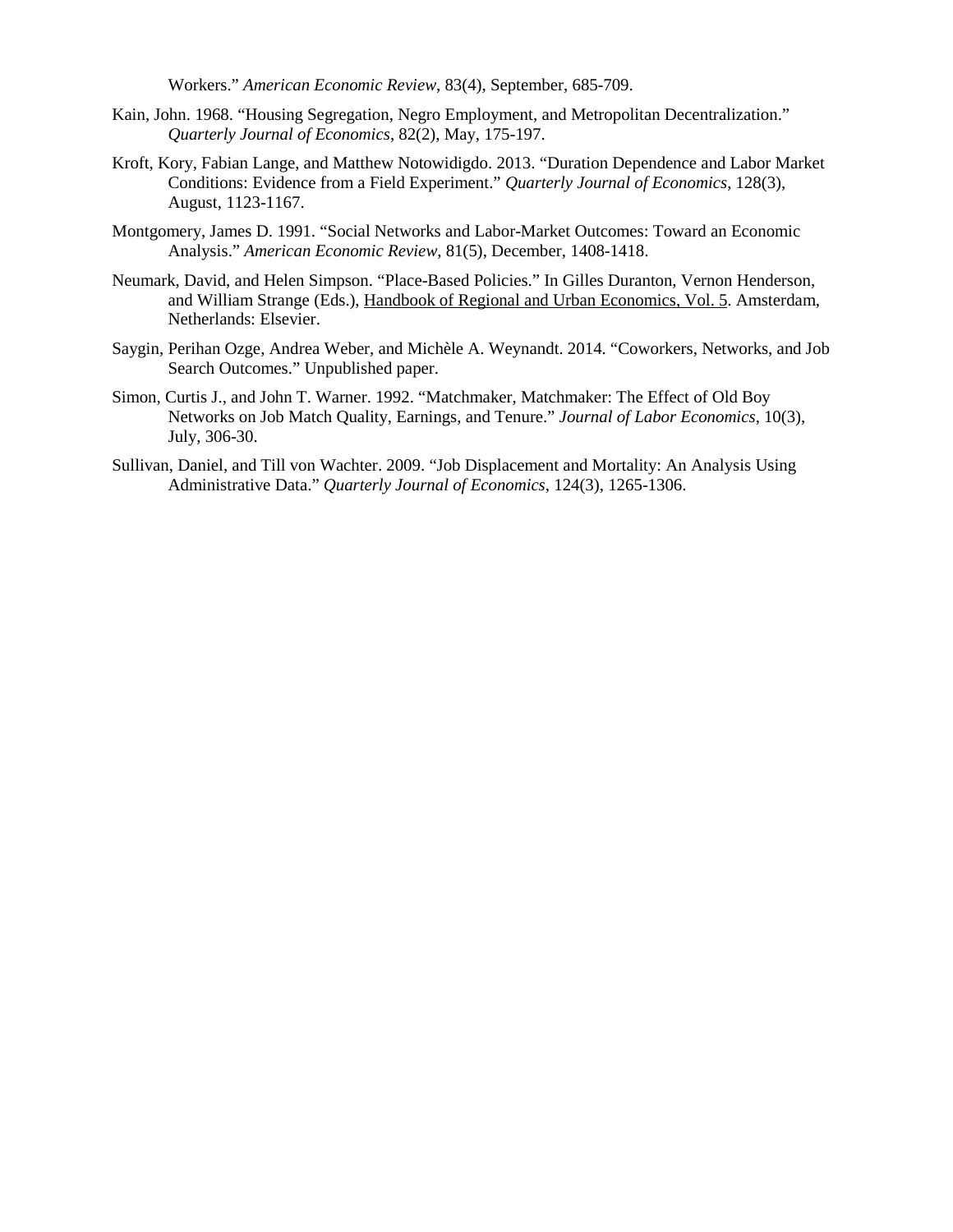







Notes: Calculations from LEHD data.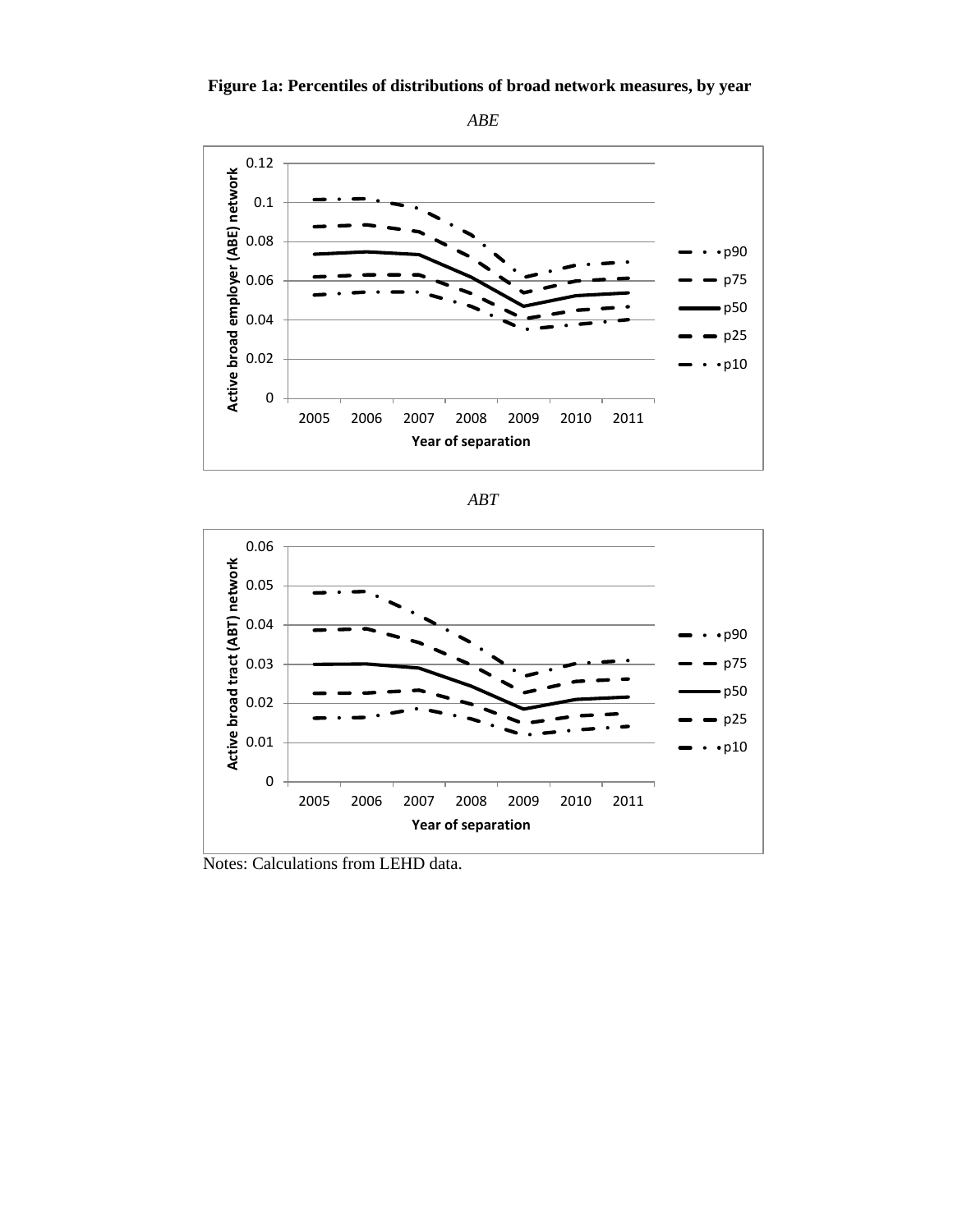





| ۰. |  |
|----|--|
|    |  |



Notes: Calculations from LEHD data.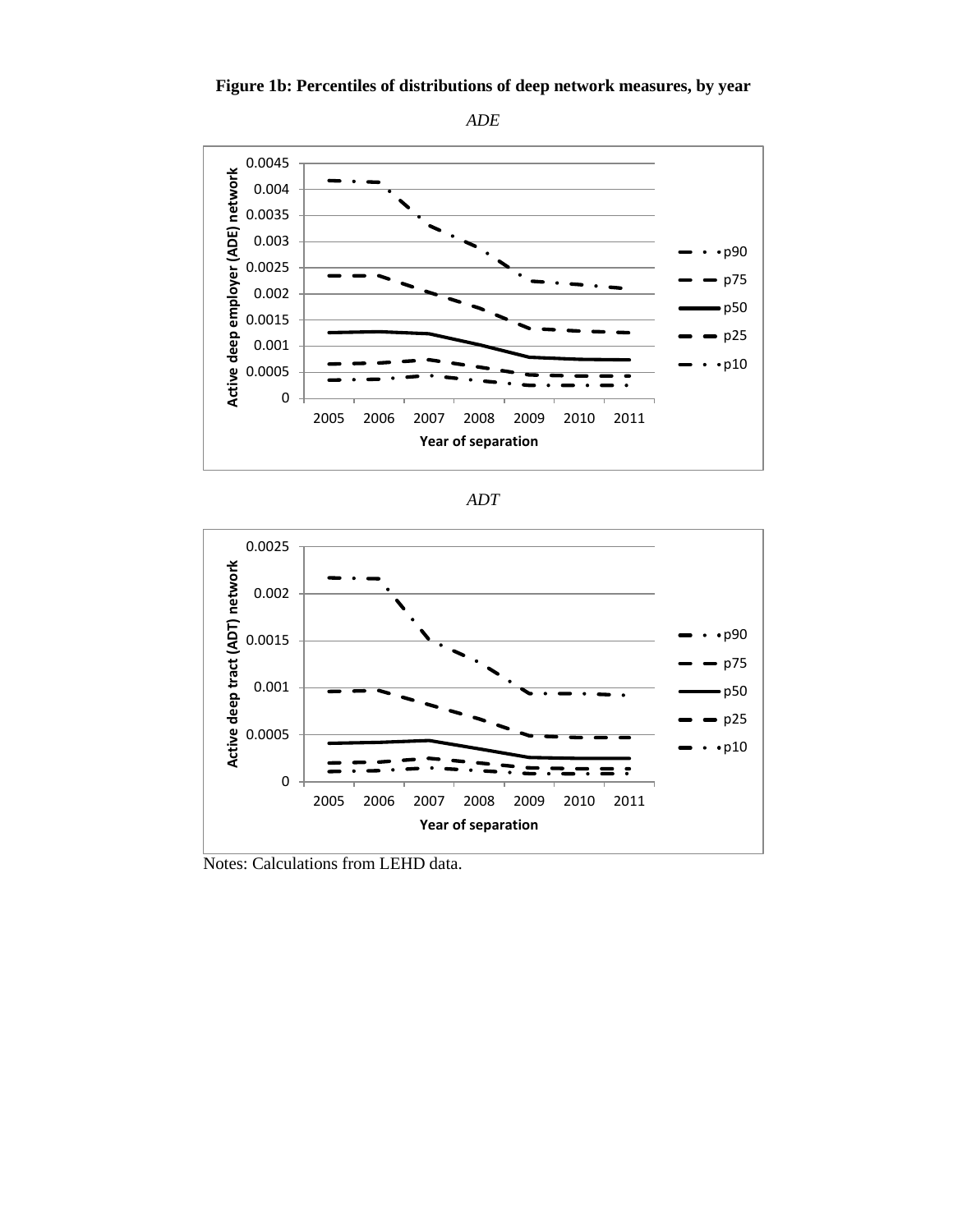

**Figure 2: Earnings for displaced workers, by year of displacement**

Notes: Calculations from LEHD. Earnings are in 2010:Q1 dollars.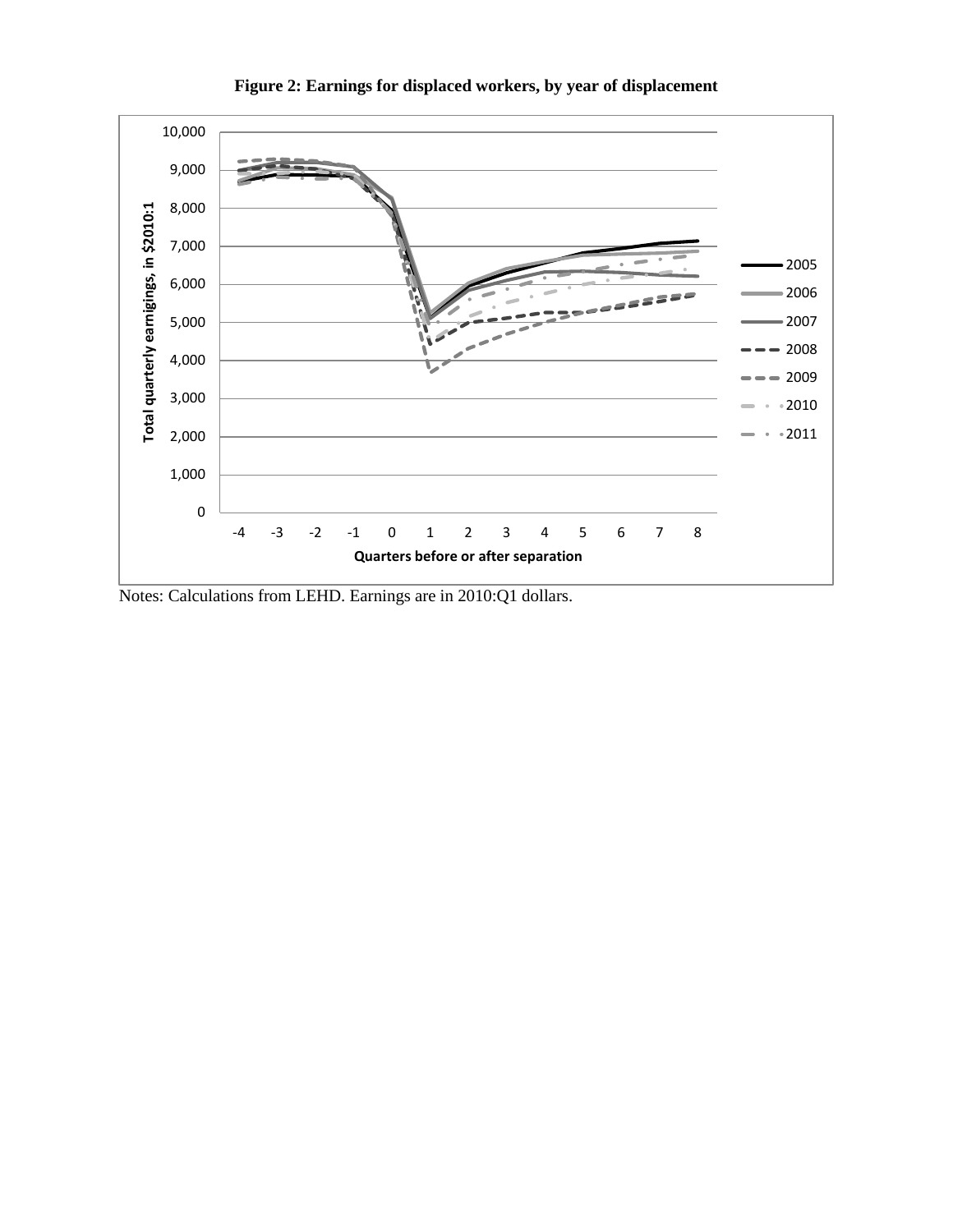

**Figure 3: Employment rate for displaced workers, by year of displacement**

Notes: Calculations from LEHD. Employment status is defined as positive earnings during the quarter.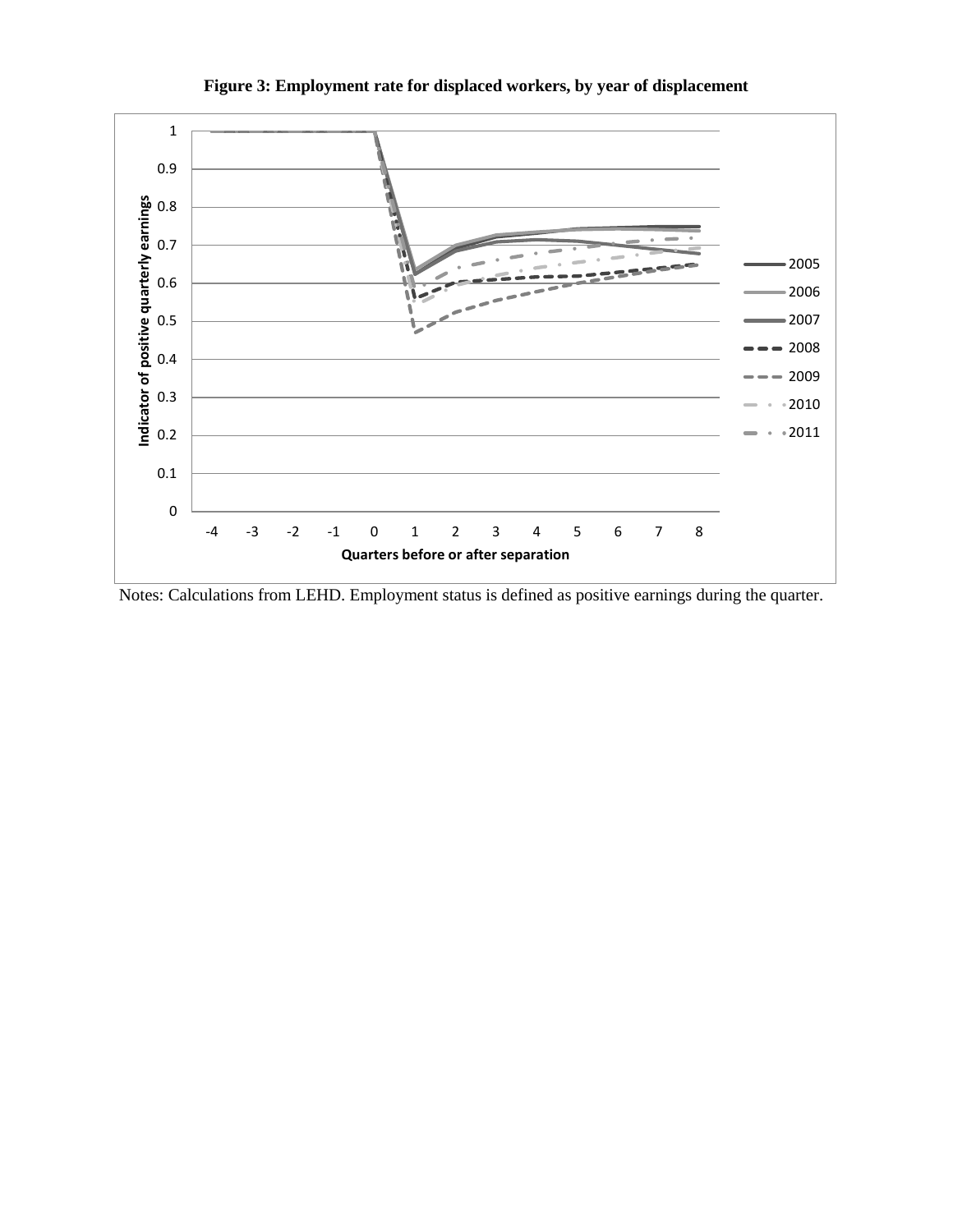



Notes: Calculations from LEHD. Earnings are in 2010:Q1 dollars.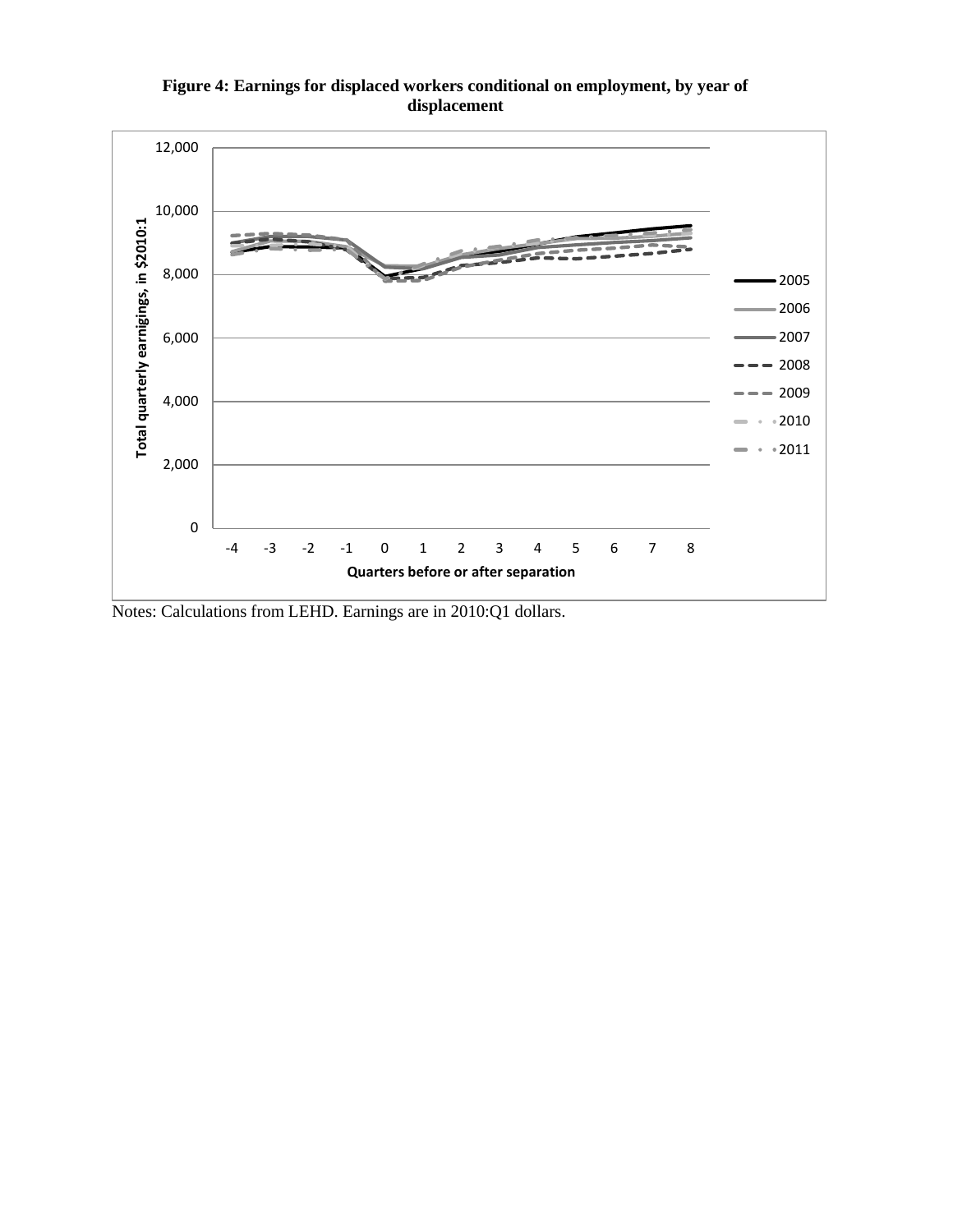## **Figure 5a: Effects of networks on employment status in quarter following displacement, low-earnings sample (pre-displacement earnings < \$50,000), estimated interquartile effects and effects with network measures held fixed or network effects held fixed**





Notes: See notes to Table 4b. "Estimated interquartile effects" are reported in the second panel of the table. "Network effects" are the estimated coefficients in the first panel of the table. In the two sets of hypothetical estimates, the network measures or network effects are held at their 2005 values.

*ABE*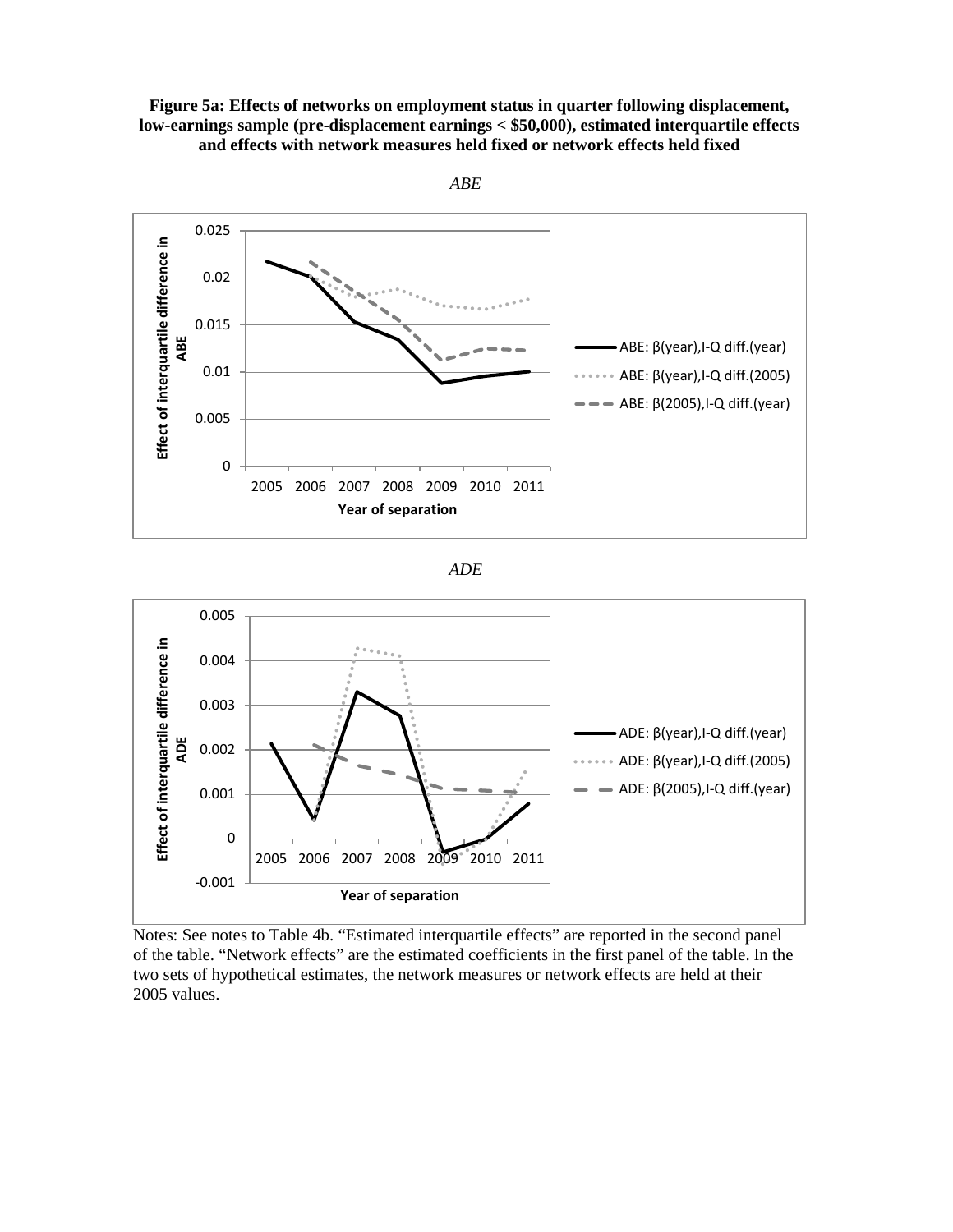## **Figure 5b: Employment at a neighbor's employer in quarter following displacement, full sample, estimated interquartile effects and effects with network measures held fixed or network effects held fixed**



*ADE*



Notes: See notes to Figure 4a and Table 5a.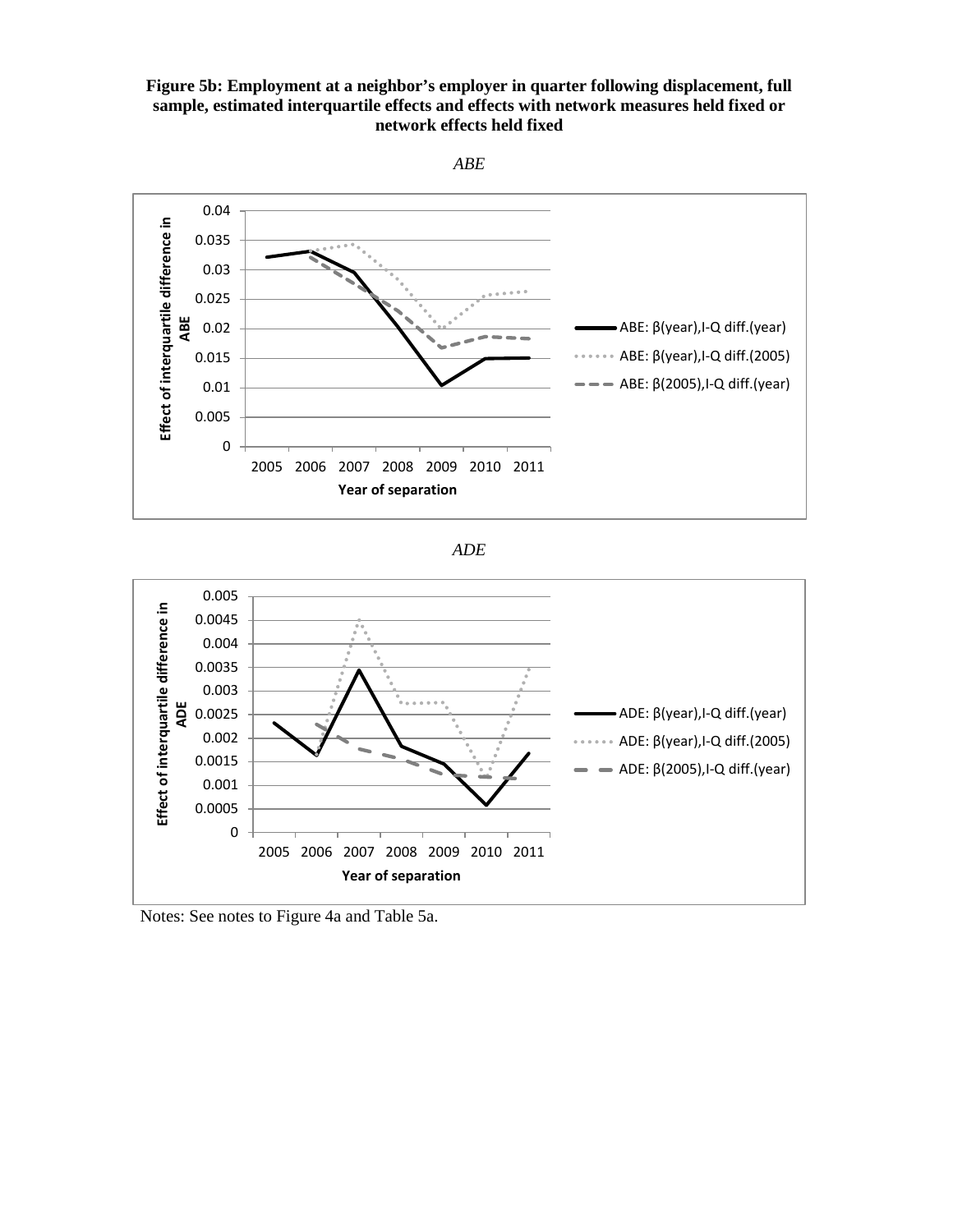







Notes: See notes to Figure 4a and Table 5b.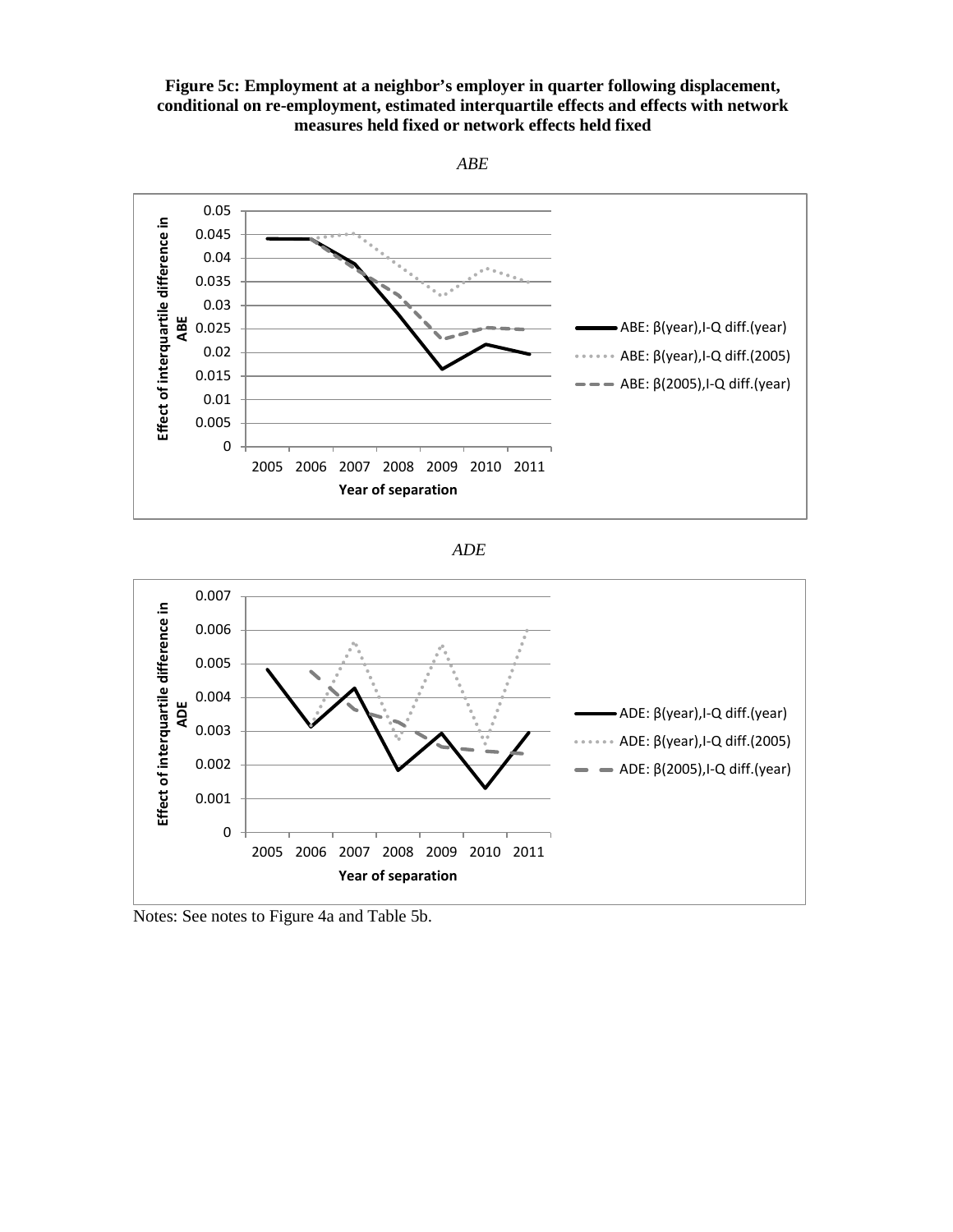







Notes: See notes to Figure 4a and Table 5c.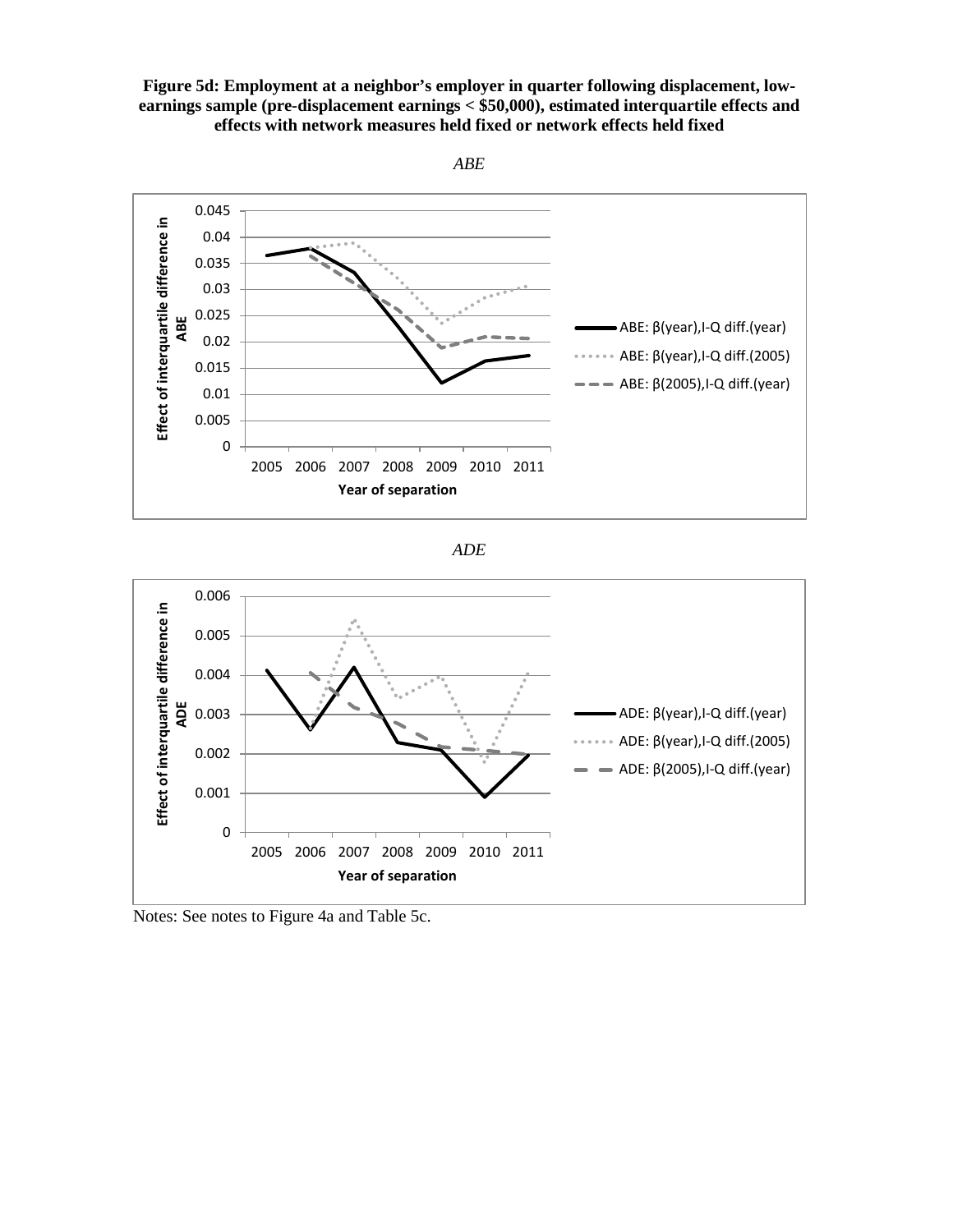## **Figure 5e: Employment at a neighbor's employer in quarter following displacement, conditional on re-employment, low-earnings sample (pre-displacement earnings < \$50,000), estimated interquartile effects and effects with network measures held fixed or network effects held fixed**







Notes: See notes to Figure 4a and Table 5d.

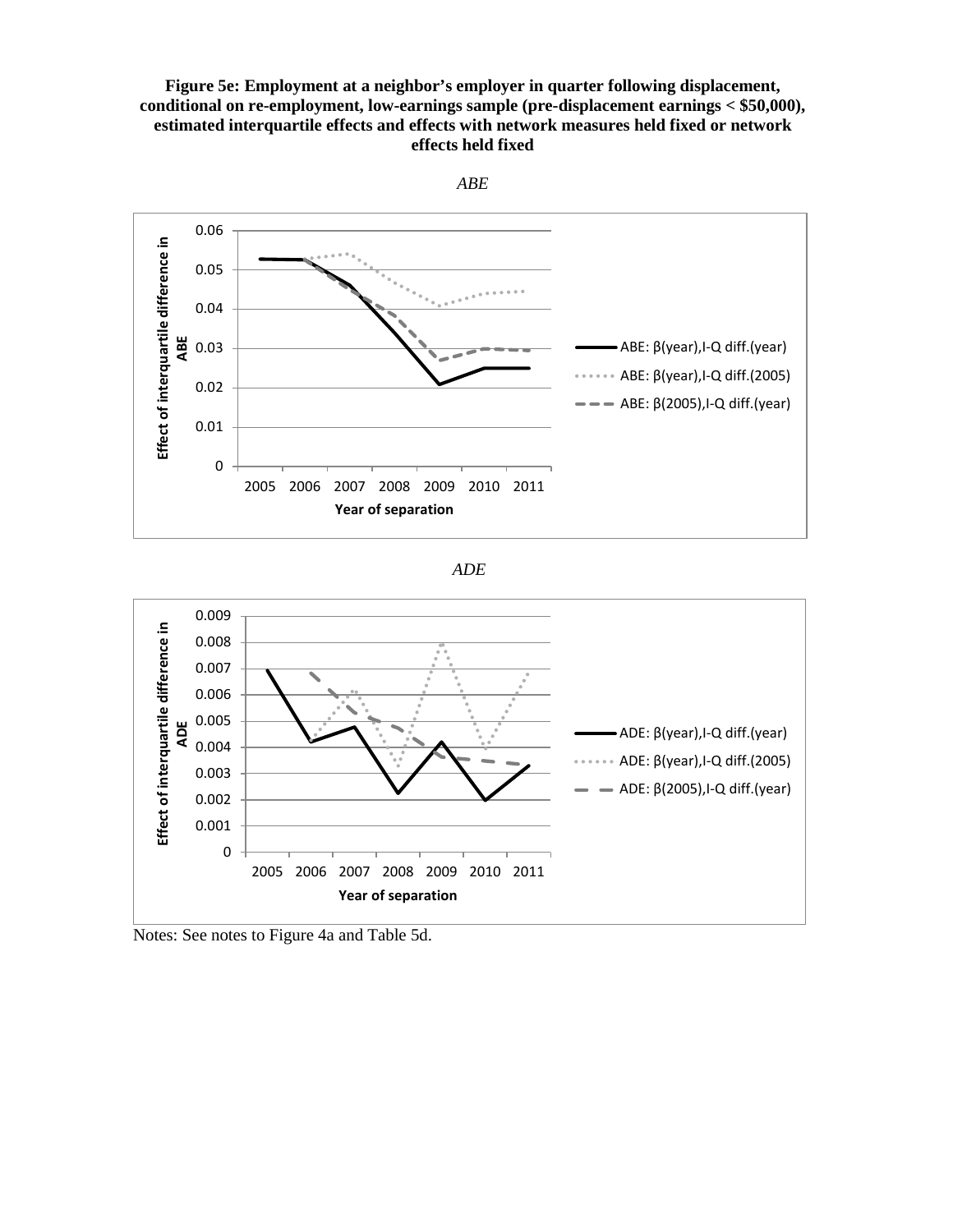| Variable                                                      | Mean   |
|---------------------------------------------------------------|--------|
| Employment indicator in quarter after displacement            | 0.572  |
| Earnings in quarter after displacement (1,000s 2010:Q1\$)     | 4.651  |
| Earnings at employer in previous year (1,000s 2010:Q1\$)      | 34.486 |
| Earnings from other jobs in previous year $(1,000s\ 2010:Q1\$ | 1.462  |
| Census tract poverty rate                                     | 0.131  |
| Age 19 to 24                                                  | 0.149  |
| Age 25 to 34                                                  | 0.296  |
| Age 35 to 44                                                  | 0.230  |
| Age 45 to 54                                                  | 0.202  |
| Age 55 to 64                                                  | 0.123  |
| Female                                                        | 0.460  |
| Male                                                          | 0.540  |
| White non-Hispanic                                            | 0.537  |
| Black non-Hispanic                                            | 0.186  |
| Other race non-Hispanic                                       | 0.017  |
| Asian non-Hispanic                                            | 0.058  |
| Hispanic                                                      | 0.203  |
| Agriculture and mining (11,21)                                | 0.009  |
| Utility, wholesale, transportation (22,42,48-49)              | 0.082  |
| Construction (23)                                             | 0.096  |
| Manufacturing (31-33)                                         | 0.121  |
| Retail, administrative, other services (44-45,56,81)          | 0.268  |
| Professional services (51-55)                                 | 0.193  |
| Education, health, public (61,62,92)                          | 0.121  |
| Local services (71,72)                                        | 0.111  |
| Displaced in 2005                                             | 0.130  |
| Displaced in 2006                                             | 0.136  |
| Displaced in 2007                                             | 0.145  |
| Displaced in 2008                                             | 0.188  |
| Displaced in 2009                                             | 0.179  |
| Displaced in 2010                                             | 0.114  |
| Displaced in 2011                                             | 0.108  |
| Displaced in quarter 1                                        | 0.226  |
| Displaced in quarter 2                                        | 0.245  |
| Displaced in quarter 3                                        | 0.254  |
| Displaced in quarter 4                                        | 0.275  |
| Observations (1,000s)                                         | 8,383  |

**Table 1: Sample means**

Notes: Calculations from LEHD data. NAICS industry sector code ranges are listed.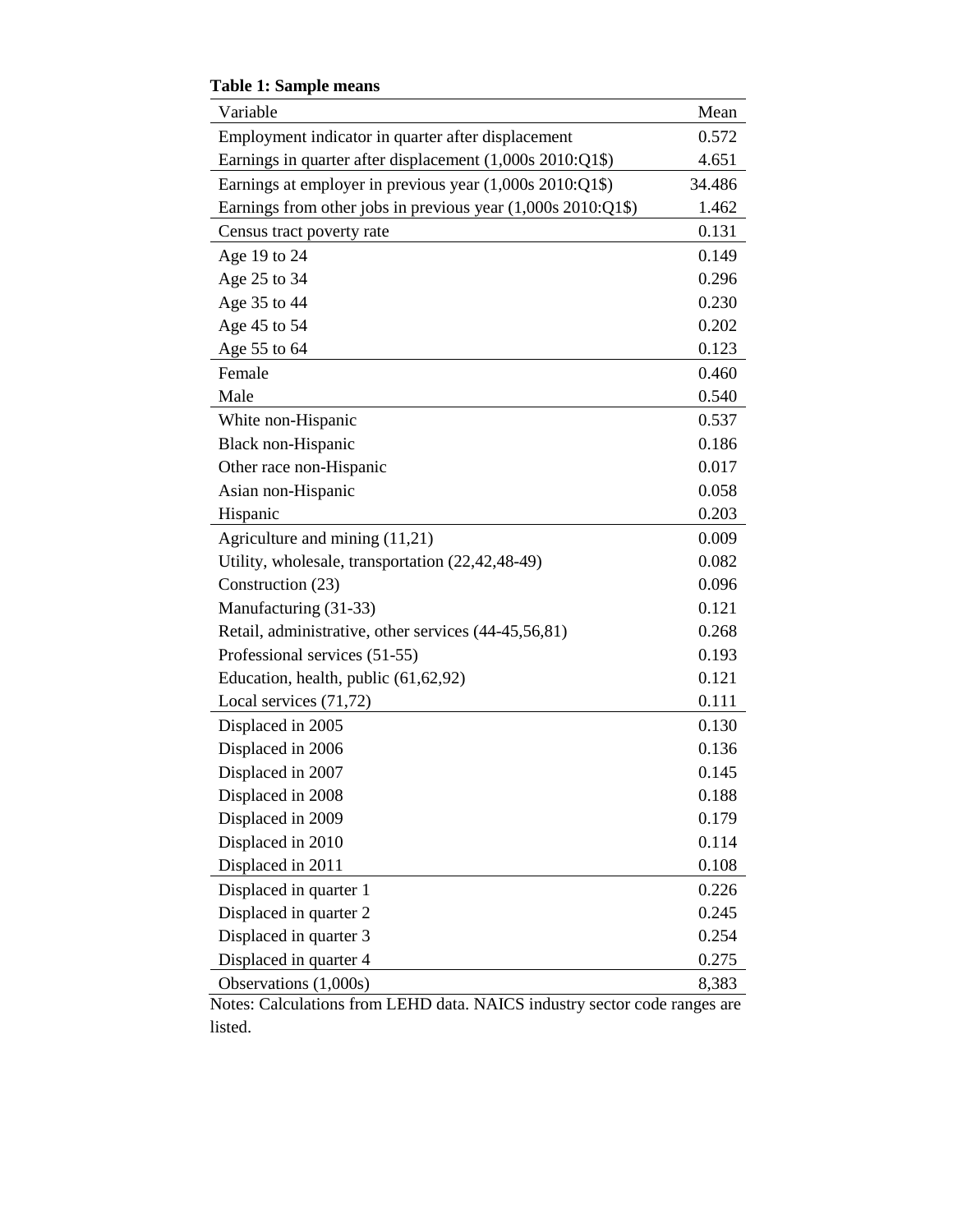|                  |              |              |          |         | Average      |                  | Average       | Employment    | Average       |
|------------------|--------------|--------------|----------|---------|--------------|------------------|---------------|---------------|---------------|
|                  |              | Percent      | Layoff   | Percent | displaced    | Average earnings | earnings at   | rate in       | earnings in   |
| Displacement     | Observations | sample       | events   | layoff  | workers per  | at displaced job | other jobs in | quarter after | quarter after |
| (year)           | (1,000s)     | observations | (1,000s) | events  | layoff event | in previous year | previous year | job loss      | job loss      |
| $\left(1\right)$ | (2)          | (3)          | (4)      | (5)     | (6)          | (7)              | (8)           | (9)           | (10)          |
| 2005             | 1,087        | 13.0         | 268      | 12.7    | 107.9        | 33,796           | 1,516         | 0.624         | 5,117         |
| 2006             | 1,144        | 13.6         | 283      | 13.4    | 95.3         | 34,112           | 1,613         | 0.636         | 5,256         |
| 2007             | 1,212        | 14.5         | 307      | 14.5    | 73.9         | 34,916           | 1,582         | 0.624         | 5,110         |
| 2008             | 1,575        | 18.8         | 396      | 18.7    | 65.5         | 34,413           | 1,523         | 0.560         | 4,436         |
| 2009             | 1,502        | 17.9         | 377      | 17.8    | 56.2         | 35,498           | 1,378         | 0.470         | 3,677         |
| 2010             | 955          | 11.4         | 254      | 12.0    | 80.7         | 34,415           | 1,270         | 0.542         | 4,499         |
| 2011             | 909          | 10.8         | 231      | 10.9    | 91.3         | 33,741           | 1,287         | 0.583         | 4,861         |
| All years        | 8,383        | 100.0        | 2,115    | 100.0   | 79.1         | 34,486           | 1,462         | 0.572         | 4,651         |

## **Table 2: Longitudinal variation in sample**

Notes: Calculations from LEHD data. Earnings are in 2010:Q1 dollars.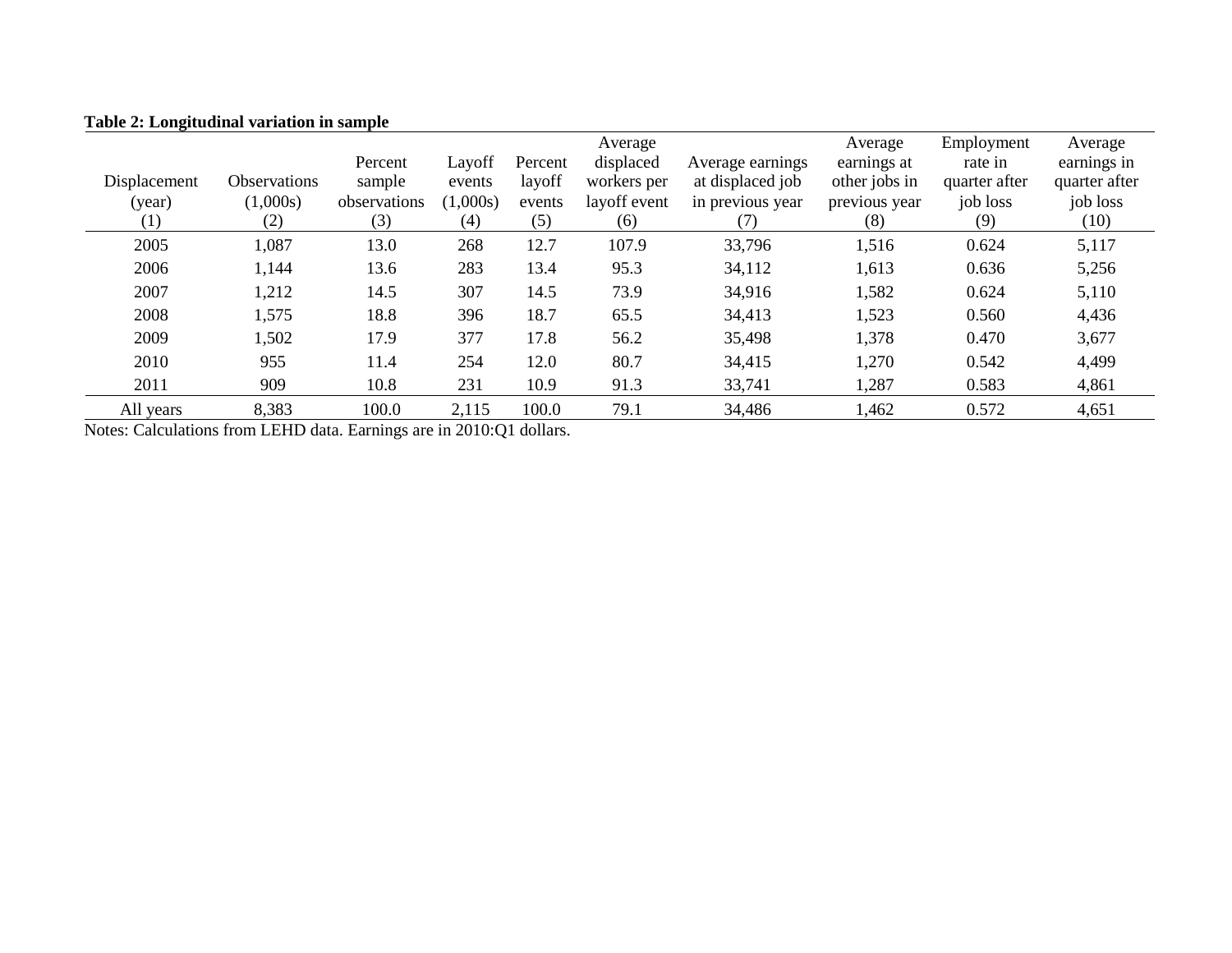|                                                      | Employment in quarter following displacement |             |  |  |  |
|------------------------------------------------------|----------------------------------------------|-------------|--|--|--|
| Variable                                             | (1)                                          | (2)         |  |  |  |
| Active broad employer (ABE) network                  | 2.453***                                     | $0.780***$  |  |  |  |
| Active broad tract (ABT) network                     | $-0.980***$                                  | $-0.353***$ |  |  |  |
| Active deep employer (ADE) network                   | 2.739***                                     | $0.598**$   |  |  |  |
| Active deep tract (ADT) network                      | 14.975***                                    | 4.574***    |  |  |  |
| Poverty rate                                         | $-0.137***$                                  | $-0.096***$ |  |  |  |
| Earnings (\$1,000s) at employer in previous year     | $0.002***$                                   | $0.003***$  |  |  |  |
| Earnings (\$1,000s) from other jobs in previous year | $0.014***$                                   | $0.014***$  |  |  |  |
| Age 19 to 24                                         | $0.094***$                                   | $0.089***$  |  |  |  |
| Age 25 to 34                                         | $0.045***$                                   | $0.041***$  |  |  |  |
| Age 45 to 54                                         | $-0.049***$                                  | $-0.042***$ |  |  |  |
| Age 55 to 64                                         | $-0.167***$                                  | $-0.145***$ |  |  |  |
| Female                                               | $-0.001$                                     | $-0.008***$ |  |  |  |
| Black non-Hispanic                                   | $-0.019***$                                  | $-0.016***$ |  |  |  |
| Other race non-Hispanic                              | $-0.019***$                                  | $-0.010***$ |  |  |  |
| Asian non-Hispanic                                   | $-0.034***$                                  | $-0.020***$ |  |  |  |
| Hispanic                                             | $-0.016***$                                  | $-0.006***$ |  |  |  |
| Agriculture and mining (11,21)                       | $-0.060***$                                  |             |  |  |  |
| Utility, wholesale, transportation (22,42,48-49)     | $-0.043***$                                  |             |  |  |  |
| Construction (23)                                    | $-0.076***$                                  |             |  |  |  |
| Manufacturing (31-33)                                | $-0.128***$                                  |             |  |  |  |
| Retail, administrative, other services (44-45,56,81) | 0.001                                        |             |  |  |  |
| Professional services (51-55)                        | $-0.022***$                                  |             |  |  |  |
| Education, health, public (61,62,92)                 | $-0.061***$                                  |             |  |  |  |
| Displaced in 2006                                    | 0.006                                        |             |  |  |  |
| Displaced in 2007                                    | 0.002                                        |             |  |  |  |
| Displaced in 2008                                    | $-0.032***$                                  |             |  |  |  |
| Displaced in 2009                                    | $-0.082***$                                  |             |  |  |  |
| Displaced in 2010                                    | $-0.022***$                                  |             |  |  |  |
| Displaced in 2011                                    | $0.016***$                                   |             |  |  |  |
| Quarter 2                                            | 0.001                                        |             |  |  |  |
| Quarter 3                                            | $-0.001$                                     |             |  |  |  |
| Quarter 4                                            | $-0.008***$                                  |             |  |  |  |
| Constant                                             | $0.416***$                                   |             |  |  |  |
| Employer/year/quarter/county fixed effects           | N <sub>0</sub>                               | Yes         |  |  |  |
| Number of fixed effects included (1,000s)            |                                              | 2,056       |  |  |  |
| R-squared (within for fixed effects)                 | 0.072                                        | 0.043       |  |  |  |
| Observations (1,000s)                                | 8,383                                        | 8,383       |  |  |  |
| Mean of dependent variable                           | 0.572                                        | 0.572       |  |  |  |

Notes: Employment estimates are from linear probability model for an indicator of employment. The establishment-level network measures are top-coded at the 99<sup>th</sup> percentile. The omitted indicators are for age 35 to 44, male, white non-Hispanic, local services (NAICS Sectors 71 and 72), and displacements occurring in 2005. Dummy variables for the quarter of displacement are included in the regressions but not reported. Robust standard errors, clustered by employer/year/quarter/county, are computed. Standard errors not reported here, given that nearly all of the estimated coefficients are statistically significant at the one-percent level. \*\*\* p<0.01, \*\* p<0.05, \* p<0.1.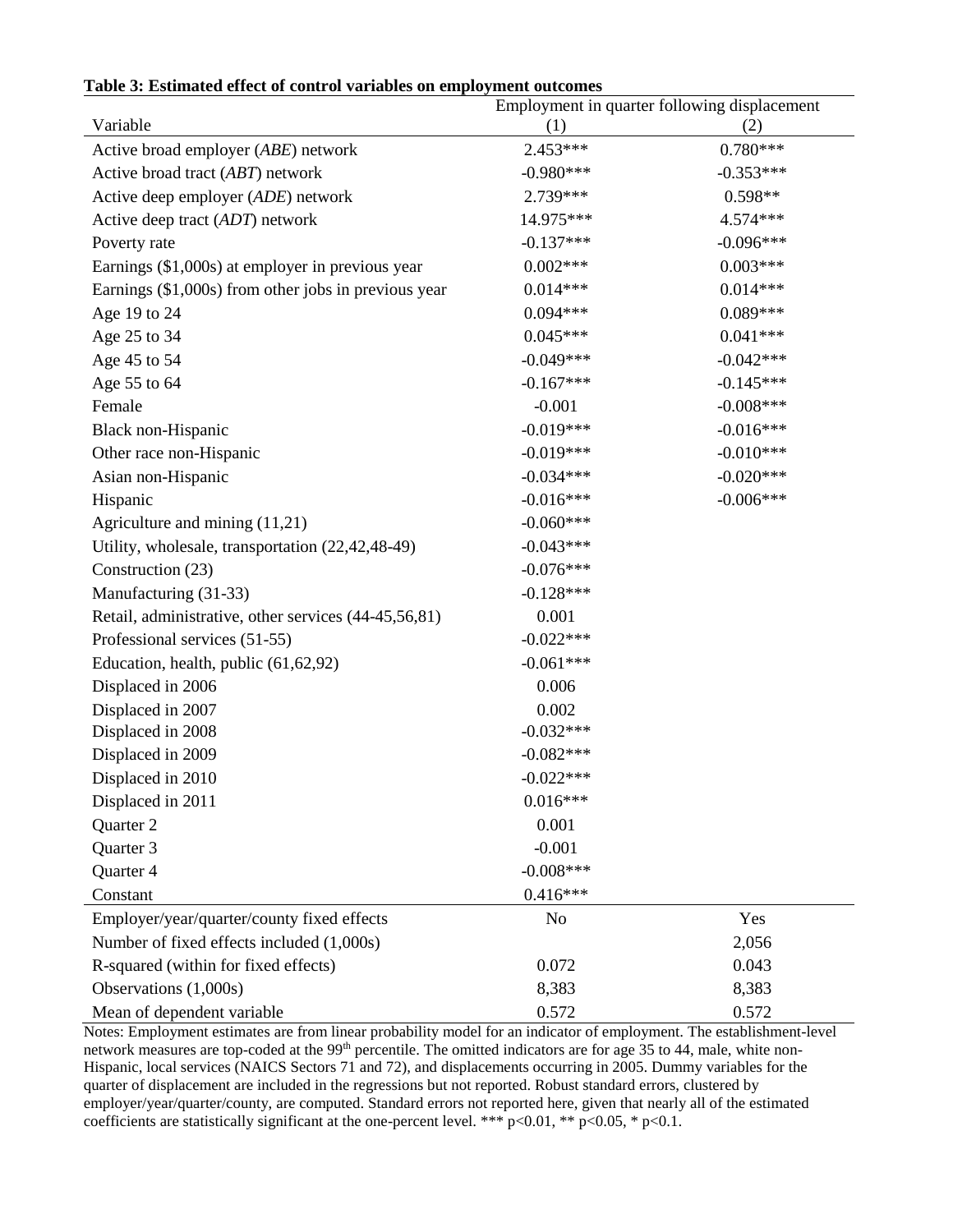| Displacement years                           | 2005-2011  | 2005      | 2006       | 2007       | 2008       | 2009       | 2010       | 2011       |
|----------------------------------------------|------------|-----------|------------|------------|------------|------------|------------|------------|
| Variable                                     | (1)        | (2)       | (3)        | (4)        | (5)        | (6)        | (7)        | (8)        |
| Active broad employer (ABE) network          | $0.78***$  | $0.85***$ | $0.80***$  | $0.76***$  | $0.79***$  | $0.65***$  | $0.61***$  | $0.73***$  |
|                                              | (0.02)     | (0.05)    | (0.05)     | (0.05)     | (0.05)     | (0.06)     | (0.07)     | (0.07)     |
| Active broad tract (ABT) network             | $-0.35***$ | $-0.20**$ | $-0.41***$ | $-0.39***$ | $-0.49***$ | $-0.49***$ | $-0.42***$ | $-0.43***$ |
|                                              | (0.04)     | (0.08)    | (0.08)     | (0.09)     | (0.10)     | (0.13)     | (0.15)     | (0.15)     |
| Active deep employer (ADE) network           | $0.60**$   | 0.63      | $-0.47$    | $1.42**$   | $1.63***$  | $-0.22$    | $-0.18$    | 0.39       |
|                                              | (0.25)     | (0.60)    | (0.60)     | (0.60)     | (0.58)     | (0.65)     | (0.81)     | (0.86)     |
| Active deep tract (ADT) network              | $4.57***$  | $5.43***$ | $6.00***$  | 1.01       | $3.79***$  | $9.61***$  | $3.52**$   | $7.30***$  |
|                                              | (0.47)     | (1.07)    | (1.06)     | (1.20)     | (1.19)     | (1.37)     | (1.67)     | (1.75)     |
| Interquartile effects                        |            |           |            |            |            |            |            |            |
| Active broad employer ( <i>ABE</i> ) network | 0.0194     | 0.0217    | 0.0205     | 0.0167     | 0.0145     | 0.0086     | 0.0091     | 0.0107     |
| Active broad tract ( <i>ABT</i> ) network    | $-0.0044$  | $-0.0032$ | $-0.0067$  | $-0.0048$  | $-0.0049$  | $-0.0038$  | $-0.0037$  | $-0.0038$  |
| Active deep employer ( <i>ADE</i> ) network  | 0.0007     | 0.0011    | $-0.0008$  | 0.0018     | 0.0019     | $-0.0002$  | $-0.0002$  | 0.0003     |
| Active deep tract (ADT) network              | 0.0023     | 0.0041    | 0.0046     | 0.0006     | 0.0018     | 0.0033     | 0.0012     | 0.0024     |
| Worker control variables                     | Yes        | Yes       | Yes        | Yes        | Yes        | Yes        | Yes        | Yes        |
| Employer/year/quarter/county fixed effects   | Yes        | Yes       | Yes        | Yes        | Yes        | Yes        | Yes        | Yes        |
| Number of fixed effects included (1,000s)    | 2,115      | 268       | 283        | 307        | 396        | 377        | 254        | 231        |
| R-squared (within)                           | 0.04       | 0.04      | 0.04       | 0.04       | 0.04       | 0.05       | 0.05       | 0.04       |
| Observations $(1,000s)$                      | 8,383      | 1,087     | 1,144      | 1,212      | 1,575      | 1,501      | 955        | 909        |

**Table 4a: Effects of networks on employment status in quarter following displacement, full sample**

Notes: Robust standard errors in parentheses, clustered by employer/year/quarter/county. \*\*\* p<0.01, \*\* p<0.05, \* p<0.1. Employment estimates are from linear probability model for an indicator of employment. The establishment-level network measures are top-coded at the 99<sup>th</sup> percentile. The worker control variables are all the variables listed in Table 3, column (2).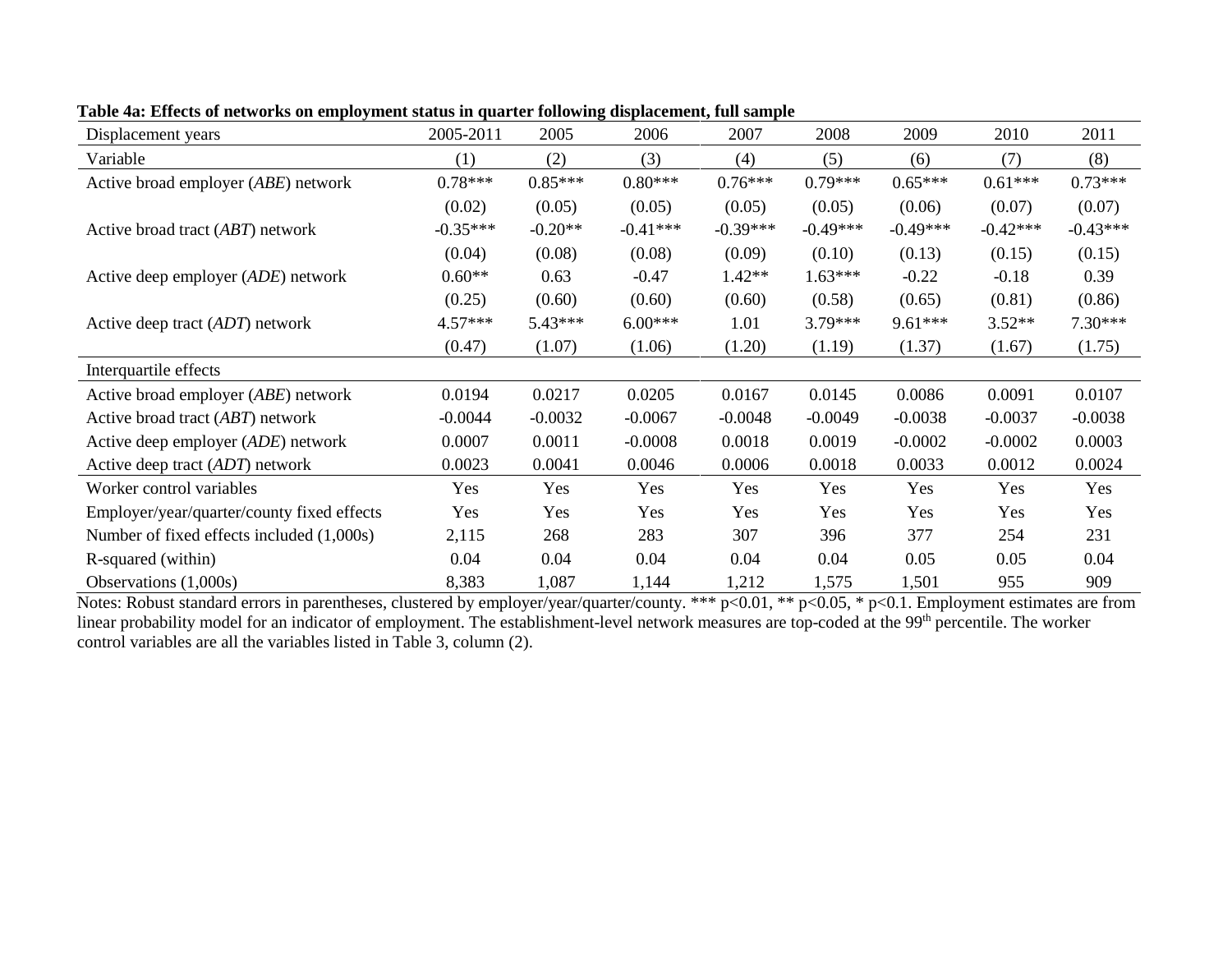| Displacement years                           | 2005-2011  | 2005      | 2006       | 2007       | 2008       | 2009       | 2010       | 2011       |
|----------------------------------------------|------------|-----------|------------|------------|------------|------------|------------|------------|
| Variable                                     | (1)        | (2)       | (3)        | (4)        | (5)        | (6)        | (7)        | (8)        |
| Active broad employer (ABE) network          | $0.74***$  | $0.83***$ | $0.77***$  | $0.69***$  | $0.72***$  | $0.65***$  | $0.64***$  | $0.68***$  |
|                                              | (0.02)     | (0.06)    | (0.06)     | (0.06)     | (0.06)     | (0.07)     | (0.08)     | (0.08)     |
| Active broad tract (ABT) network             | $-0.38***$ | $-0.20**$ | $-0.47***$ | $-0.34***$ | $-0.49***$ | $-0.56***$ | $-0.49***$ | $-0.54***$ |
|                                              | (0.04)     | (0.09)    | (0.09)     | (0.11)     | (0.12)     | (0.15)     | (0.18)     | (0.18)     |
| Active deep employer (ADE) network           | $1.17***$  | $1.23*$   | 0.24       | $2.45***$  | $2.35***$  | $-0.32$    | $-0.01$    | 0.94       |
|                                              | (0.29)     | (0.69)    | (0.69)     | (0.70)     | (0.67)     | (0.77)     | (0.96)     | (1.01)     |
| Active deep tract (ADT) network              | $3.51***$  | $4.67***$ | $4.51***$  | $-0.19$    | $2.45*$    | $8.66***$  | $3.53*$    | $6.23***$  |
|                                              | (0.55)     | (1.24)    | (1.25)     | (1.41)     | (1.39)     | (1.60)     | (1.93)     | (2.05)     |
| Interquartile effects                        |            |           |            |            |            |            |            |            |
| Active broad employer ( <i>ABE</i> ) network | 0.0189     | 0.0217    | 0.0201     | 0.0154     | 0.0135     | 0.0088     | 0.0096     | 0.0101     |
| Active broad tract (ABT) network             | $-0.0048$  | $-0.0033$ | $-0.0078$  | $-0.0042$  | $-0.0050$  | $-0.0045$  | $-0.0043$  | $-0.0048$  |
| Active deep employer (ADE) network           | 0.0015     | 0.0021    | 0.0004     | 0.0033     | 0.0028     | $-0.0003$  | 0.0000     | 0.0008     |
| Active deep tract (ADT) network              | 0.0018     | 0.0036    | 0.0035     | $-0.0001$  | 0.0012     | 0.0031     | 0.0012     | 0.0021     |
| Worker control variables                     | Yes        | Yes       | Yes        | Yes        | Yes        | Yes        | Yes        | Yes        |
| Employer/year/quarter/county fixed effects   | Yes        | Yes       | Yes        | Yes        | Yes        | Yes        | Yes        | Yes        |
| Number of fixed effects included (1,000s)    | 1,852      | 235       | 249        | 270        | 349        | 328        | 220        | 201        |
| R-squared (within)                           | 0.04       | 0.04      | 0.04       | 0.04       | 0.04       | 0.05       | 0.04       | 0.04       |
| Observations $(1,000s)$                      | 6,447      | 847       | 885        | 926        | 1,216      | 1,136      | 733        | 705        |

**Table 4b: Effects of networks on employment status in quarter following displacement, low-earnings sample (pre-displacement earnings < \$50,000)**

Notes: See notes to Table 4a. \*\*\*  $p<0.01$ , \*\*  $p<0.05$ , \*  $p<0.1$ .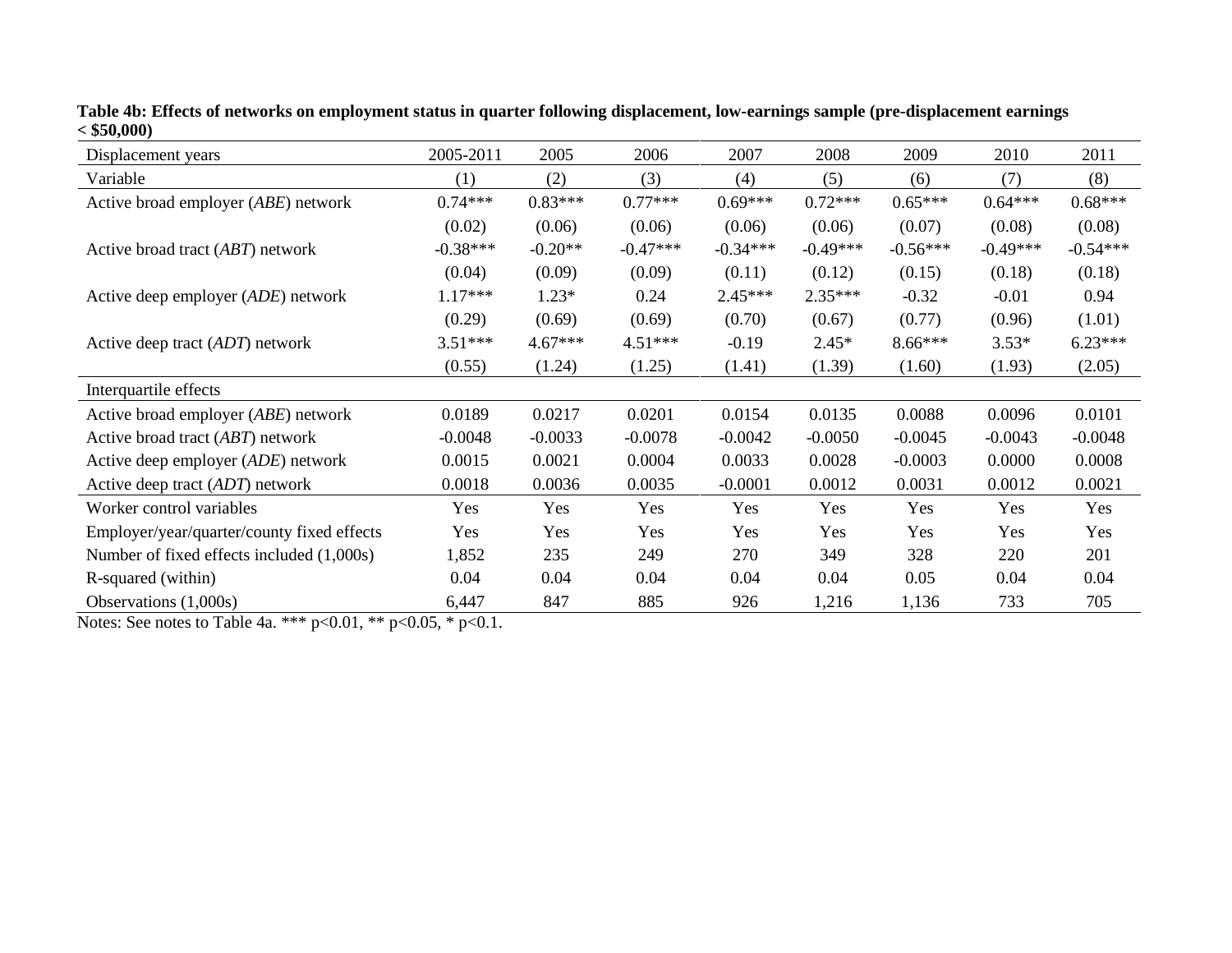| Displacement years                           | 2005-2011 | 2005      | 2006      | 2007      | 2008      | 2009      | 2010      | 2011      |
|----------------------------------------------|-----------|-----------|-----------|-----------|-----------|-----------|-----------|-----------|
| Variable                                     | (1)       | (2)       | (3)       | (4)       | (5)       | (6)       | (7)       | (8)       |
| Active broad employer (ABE) network          | $0.50***$ | $0.48***$ | $0.53***$ | $0.53***$ | $0.62***$ | $0.34***$ | $0.26*$   | $0.58***$ |
|                                              | (0.04)    | (0.11)    | (0.11)    | (0.10)    | (0.11)    | (0.12)    | (0.15)    | (0.14)    |
| Active broad tract (ABT) network             | $-0.12$   | $-0.08$   | $-0.10$   | $-0.25$   | $-0.31$   | $-0.13$   | $-0.14$   | 0.10      |
|                                              | (0.08)    | (0.17)    | (0.15)    | (0.19)    | (0.20)    | (0.25)    | (0.31)    | (0.30)    |
| Active deep employer (ADE) network           | $-0.86$   | $-1.01$   | $-2.47*$  | $-1.51$   | $-1.16$   | 1.12      | 0.73      | $-1.47$   |
|                                              | (0.53)    | (1.37)    | (1.33)    | (1.28)    | (1.25)    | (1.38)    | (1.67)    | (1.75)    |
| Active deep tract (ADT) network              | $6.39***$ | $6.36***$ | 8.39***   | 3.30      | 9.32***   | $6.64**$  | 4.52      | 10.43***  |
|                                              | (1.00)    | (2.43)    | (2.25)    | (2.55)    | (2.54)    | (2.83)    | (3.70)    | (3.62)    |
| Interquartile effects                        |           |           |           |           |           |           |           |           |
| Active broad employer ( <i>ABE</i> ) network | 0.0113    | 0.0110    | 0.0120    | 0.0107    | 0.0104    | 0.0043    | 0.0037    | 0.0080    |
| Active broad tract (ABT) network             | $-0.0015$ | $-0.0013$ | $-0.0017$ | $-0.0029$ | $-0.0029$ | $-0.0010$ | $-0.0011$ | 0.0008    |
| Active deep employer ( <i>ADE</i> ) network  | $-0.0009$ | $-0.0016$ | $-0.0038$ | $-0.0017$ | $-0.0012$ | 0.0009    | 0.0006    | $-0.0011$ |
| Active deep tract (ADT) network              | 0.0028    | 0.0044    | 0.0059    | 0.0017    | 0.0040    | 0.0021    | 0.0013    | 0.0031    |
| Worker control variables                     | Yes       | Yes       | Yes       | Yes       | Yes       | Yes       | Yes       | Yes       |
| Employer/year/quarter/county fixed effects   | Yes       | Yes       | Yes       | Yes       | Yes       | Yes       | Yes       | Yes       |
| Number of fixed effects included (1,000s)    | 722       | 90        | 96        | 105       | 136       | 134       | 85        | 76        |
| R-squared (within)                           | 0.04      | 0.04      | 0.04      | 0.04      | 0.04      | 0.05      | 0.04      | 0.04      |
| Observations $(1,000s)$                      | 1,935     | 240       | 259       | 286       | 358       | 365       | 223       | 204       |

**Table 4c: Effects of networks on employment status in quarter following displacement, high-earnings sample (pre-displacement earnings** ≥ **\$50,000)** 

Notes: See notes to Table 4a. \*\*\*  $p<0.01$ , \*\*  $p<0.05$ , \*  $p<0.1$ .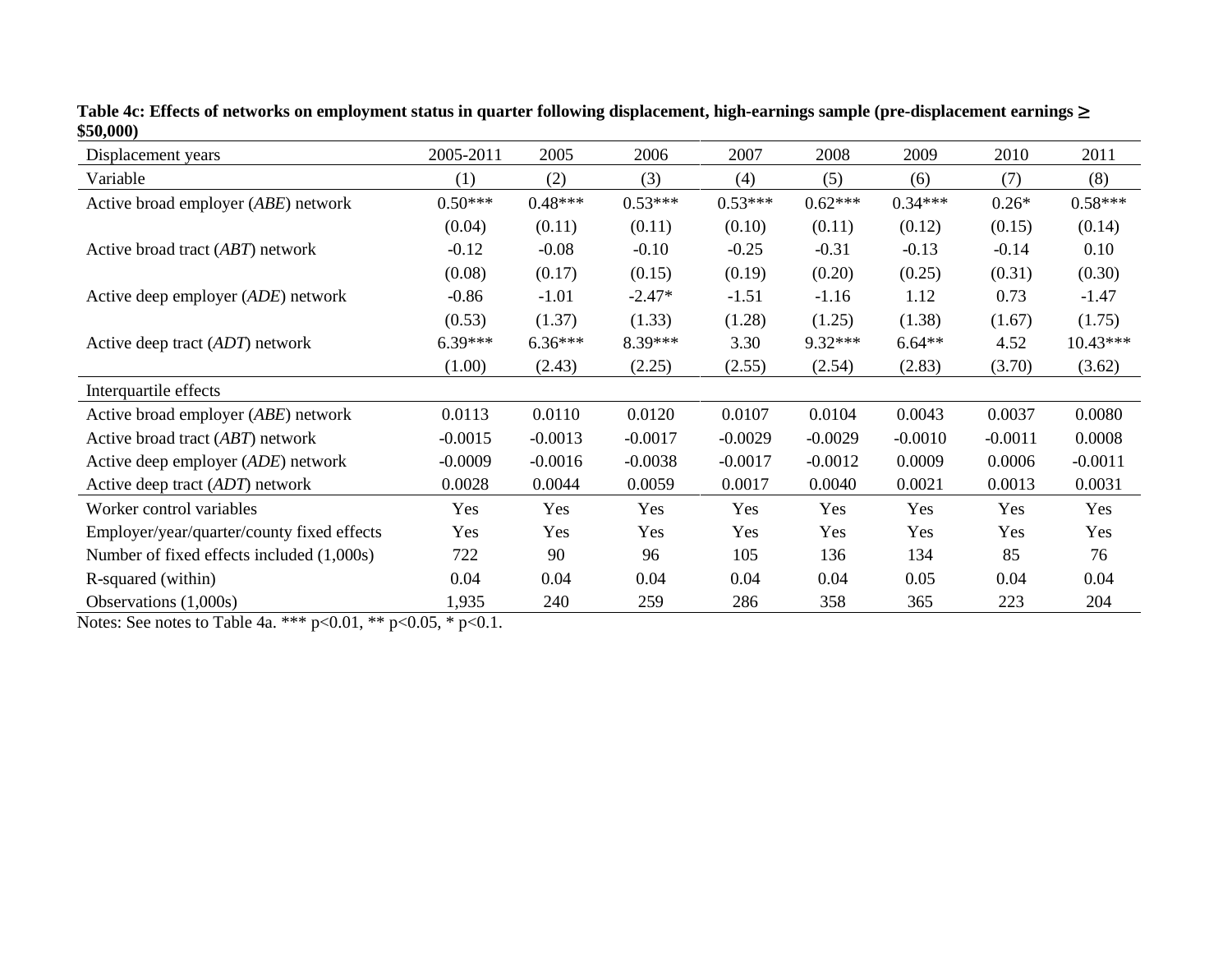| Displacement years                         | 2005-2011  | 2005       | 2006       | 2007       | 2008       | 2009       | 2010       | 2011       |
|--------------------------------------------|------------|------------|------------|------------|------------|------------|------------|------------|
| Variable                                   | (1)        | (2)        | (3)        | (4)        | (5)        | (6)        | (7)        | (8)        |
| Active broad employer (ABE) network        | $1.16***$  | $1.26***$  | $1.30***$  | $1.34***$  | $1.11***$  | $0.78***$  | $1.00***$  | $1.03***$  |
|                                            | (0.02)     | (0.05)     | (0.05)     | (0.05)     | (0.04)     | (0.04)     | (0.06)     | (0.06)     |
| Active broad tract (ABT) network           | $-4.98***$ | $-4.90***$ | $-5.06***$ | $-4.76***$ | $-4.88***$ | $-4.81***$ | $-5.01***$ | $-5.27***$ |
|                                            | (0.04)     | (0.09)     | (0.08)     | (0.09)     | (0.10)     | (0.12)     | (0.13)     | (0.14)     |
| Active deep employer (ADE) network         | 1.62***    | $1.37**$   | $0.98*$    | $2.66***$  | $1.61***$  | $1.63***$  | 0.67       | $2.04***$  |
|                                            | (0.22)     | (0.55)     | (0.55)     | (0.54)     | (0.51)     | (0.51)     | (0.68)     | (0.73)     |
| Active deep tract (ADT) network            | 15.88***   | $20.28***$ | 21.08***   | $10.63***$ | 13.44***   | $11.43***$ | 11.97***   | 13.03***   |
|                                            | (0.48)     | (1.14)     | (1.00)     | (1.10)     | (1.50)     | (1.07)     | (1.59)     | (1.52)     |
| Interquartile effects                      |            |            |            |            |            |            |            |            |
| Active broad employer (ABE) network        | 0.0288     | 0.0322     | 0.0332     | 0.0296     | 0.0204     | 0.0104     | 0.0150     | 0.0151     |
| Active broad tract (ABT) network           | $-0.0621$  | $-0.0789$  | $-0.0830$  | $-0.0580$  | $-0.0489$  | $-0.0378$  | $-0.0441$  | $-0.0462$  |
| Active deep employer (ADE) network         | 0.0019     | 0.0023     | 0.0016     | 0.0034     | 0.0018     | 0.0015     | 0.0006     | 0.0017     |
| Active deep tract (ADT) network            | 0.0079     | 0.0153     | 0.0160     | 0.0060     | 0.0064     | 0.0040     | 0.0040     | 0.0043     |
| Worker control variables                   | Yes        | Yes        | Yes        | Yes        | Yes        | Yes        | Yes        | Yes        |
| Employer/year/quarter/county fixed effects | Yes        | Yes        | Yes        | Yes        | Yes        | Yes        | Yes        | Yes        |
| Number of fixed effects included (1,000s)  | 2,115      | 268        | 283        | 307        | 396        | 377        | 254        | 231        |
| R-squared (within)                         | 0.01       | 0.02       | 0.02       | 0.01       | 0.01       | 0.01       | 0.01       | 0.01       |
| Observations $(1,000s)$                    | 8,383      | 1,087      | 1,144      | 1,212      | 1,575      | 1,501      | 955        | 909        |

**Table 5a: Effects of networks on employment at a neighbor's employer in quarter following displacement, full sample**

Notes: Robust standard errors in parentheses, clustered by employer/year/quarter/county. \*\*\* p<0.01, \*\* p<0.05, \* p<0.1. Employment estimates are from linear probability model for an indicator of employment. The establishment-level network measures are top-coded at the 99<sup>th</sup> percentile. The worker control variables are all the variables listed in Table 3, column (2), with the exception of the year controls (which here are subsumed into the employer/year/quarter/county fixed effects).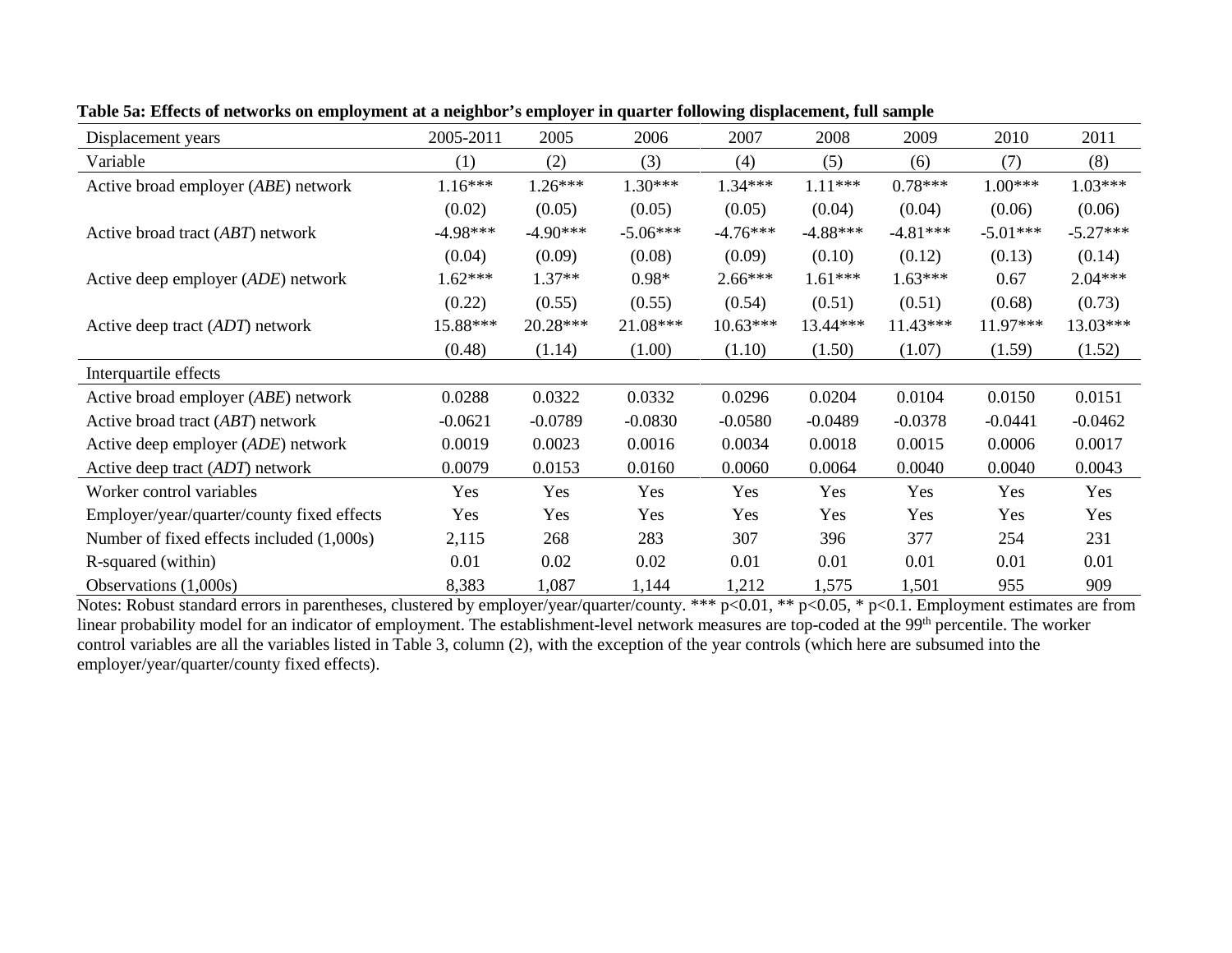| Displacement years                           | 2005-2011  | 2005       | 2006       | 2007       | 2008       | 2009       | 2010       | 2011       |
|----------------------------------------------|------------|------------|------------|------------|------------|------------|------------|------------|
| Variable                                     | (1)        | (2)        | (3)        | (4)        | (5)        | (6)        | (7)        | (8)        |
| Active broad employer (ABE) network          | $1.60***$  | $1.71***$  | $1.71***$  | $1.76***$  | 1.49***    | $1.24***$  | 1.47***    | $1.35***$  |
|                                              | (0.03)     | (0.07)     | (0.07)     | (0.07)     | (0.08)     | (0.09)     | (0.10)     | (0.11)     |
| Active broad tract (ABT) network             | $-8.07***$ | $-7.79***$ | $-7.76***$ | $-7.46***$ | $-8.35***$ | $-9.82***$ | $-8.85***$ | $-8.73***$ |
|                                              | (0.06)     | (0.11)     | (0.12)     | (0.14)     | (0.17)     | (0.24)     | (0.23)     | (0.24)     |
| Active deep employer (ADE) network           | $2.63***$  | $2.81***$  | 1.85**     | $3.30***$  | 1.58*      | $3.25***$  | 1.53       | $3.58***$  |
|                                              | (0.35)     | (0.82)     | (0.83)     | (0.83)     | (0.84)     | (1.03)     | (1.19)     | (1.18)     |
| Active deep tract (ADT) network              | $21.51***$ | $27.21***$ | $27.72***$ | 16.38***   | 19.27***   | $15.30***$ | 18.29***   | 16.14***   |
|                                              | (0.77)     | (1.64)     | (1.45)     | (1.67)     | (2.90)     | (2.11)     | (2.61)     | (2.46)     |
| Interquartile effects                        |            |            |            |            |            |            |            |            |
| Active broad employer ( <i>ABE</i> ) network | 0.0406     | 0.0441     | 0.0441     | 0.0388     | 0.0280     | 0.0165     | 0.0217     | 0.0196     |
| Active broad tract ( <i>ABT</i> ) network    | $-0.1033$  | $-0.1285$  | $-0.1298$  | $-0.0908$  | $-0.0844$  | $-0.0776$  | $-0.0778$  | $-0.0765$  |
| Active deep employer (ADE) network           | 0.0033     | 0.0048     | 0.0031     | 0.0043     | 0.0018     | 0.0029     | 0.0013     | 0.0030     |
| Active deep tract (ADT) network              | 0.0112     | 0.0211     | 0.0216     | 0.0094     | 0.0095     | 0.0055     | 0.0061     | 0.0054     |
| Worker control variables                     | Yes        | Yes        | Yes        | Yes        | Yes        | Yes        | Yes        | Yes        |
| Employer/year/quarter/county fixed effects   | Yes        | Yes        | Yes        | Yes        | Yes        | Yes        | Yes        | Yes        |
| Number of fixed effects included (1,000s)    | 1,597      | 215        | 229        | 246        | 298        | 252        | 182        | 174        |
| R-squared (within)                           | 0.02       | 0.04       | 0.04       | 0.02       | 0.02       | 0.02       | 0.01       | 0.01       |
| Observations $(1,000s)$                      | 4,798      | 678        | 727        | 756        | 883        | 706        | 518        | 530        |

**Table 5b: Effects of networks on employment at a neighbor's employer in quarter following displacement, conditional on re-employment**

Notes: See notes to Table 5a. \*\*\* p<0.01, \*\* p<0.05, \* p<0.1.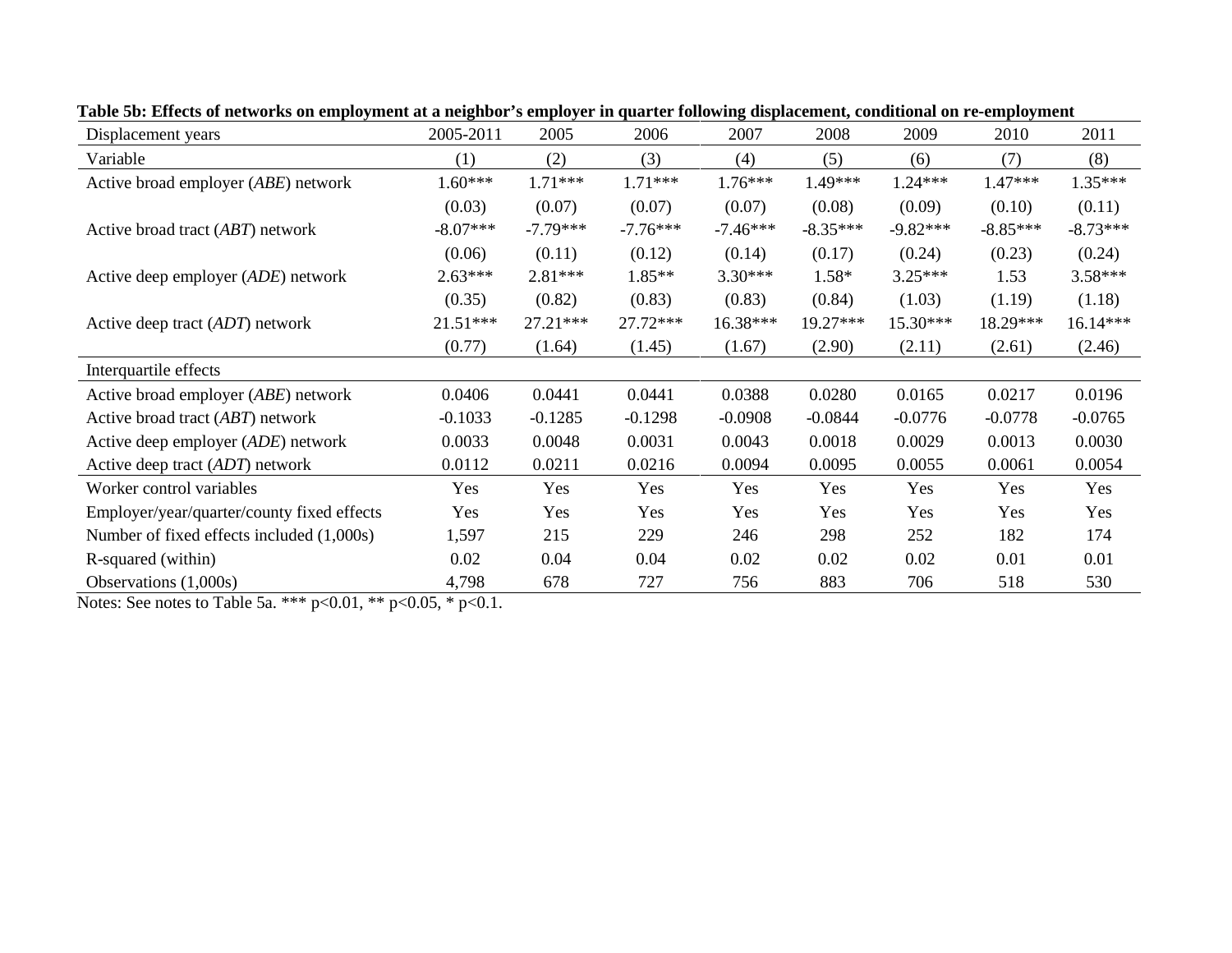| Displacement years                           | 2005-2011  | 2005       | 2006       | 2007       | 2008       | 2009       | 2010       | 2011       |
|----------------------------------------------|------------|------------|------------|------------|------------|------------|------------|------------|
| Variable                                     | (1)        | (2)        | (3)        | (4)        | (5)        | (6)        | (7)        | (8)        |
| Active broad employer (ABE) network          | $1.29***$  | $1.40***$  | $1.46***$  | $1.49***$  | $1.23***$  | $0.90***$  | $1.09***$  | $1.18***$  |
|                                              | (0.02)     | (0.05)     | (0.05)     | (0.05)     | (0.05)     | (0.05)     | (0.07)     | (0.07)     |
| Active broad tract (ABT) network             | $-4.98***$ | $-4.90***$ | $-5.19***$ | $-4.69***$ | $-4.83***$ | $-4.79***$ | $-4.89***$ | $-5.28***$ |
|                                              | (0.04)     | (0.09)     | (0.09)     | (0.11)     | (0.11)     | (0.12)     | (0.15)     | (0.16)     |
| Active deep employer ( <i>ADE</i> ) network  | $2.14***$  | $2.36***$  | $1.52**$   | $3.12***$  | 1.95***    | $2.28***$  | 1.02       | 2.33***    |
|                                              | (0.25)     | (0.64)     | (0.64)     | (0.64)     | (0.59)     | (0.60)     | (0.80)     | (0.86)     |
| Active deep tract ( <i>ADT</i> ) network     | 16.47***   | 19.56***   | 20.63***   | $12.75***$ | 14.40***   | 11.98***   | 13.85***   | 15.23***   |
|                                              | (0.55)     | (1.28)     | (1.18)     | (1.30)     | (1.72)     | (1.28)     | (1.81)     | (1.79)     |
| Interquartile effects                        |            |            |            |            |            |            |            |            |
| Active broad employer ( <i>ABE</i> ) network | 0.0329     | 0.0365     | 0.0379     | 0.0333     | 0.0230     | 0.0122     | 0.0164     | 0.0174     |
| Active broad tract (ABT) network             | $-0.0628$  | $-0.0793$  | $-0.0859$  | $-0.0577$  | $-0.0492$  | $-0.0381$  | $-0.0436$  | $-0.0469$  |
| Active deep employer ( <i>ADE</i> ) network  | 0.0027     | 0.0041     | 0.0026     | 0.0042     | 0.0023     | 0.0021     | 0.0009     | 0.0020     |
| Active deep tract (ADT) network              | 0.0329     | 0.0365     | 0.0379     | 0.0333     | 0.0230     | 0.0122     | 0.0164     | 0.0174     |
| Worker control variables                     | Yes        | Yes        | Yes        | Yes        | Yes        | Yes        | Yes        | Yes        |
| Employer/year/quarter/county fixed effects   | Yes        | Yes        | Yes        | Yes        | Yes        | Yes        | Yes        | Yes        |
| Number of fixed effects included (1,000s)    | 1,852      | 235        | 249        | 270        | 349        | 328        | 220        | 201        |
| R-squared (within)                           | 0.01       | 0.02       | 0.02       | 0.01       | 0.01       | 0.01       | 0.01       | 0.01       |
| Observations $(1,000s)$                      | 6,447      | 847        | 885        | 926        | 1,216      | 1,136      | 733        | 705        |

**Table 5c: Effects of networks on employment at a neighbor's employer in quarter following displacement, low-earnings sample (predisplacement earnings < \$50,000)** 

Notes: See notes to Table 5a. \*\*\* p<0.01, \*\* p<0.05, \* p<0.1.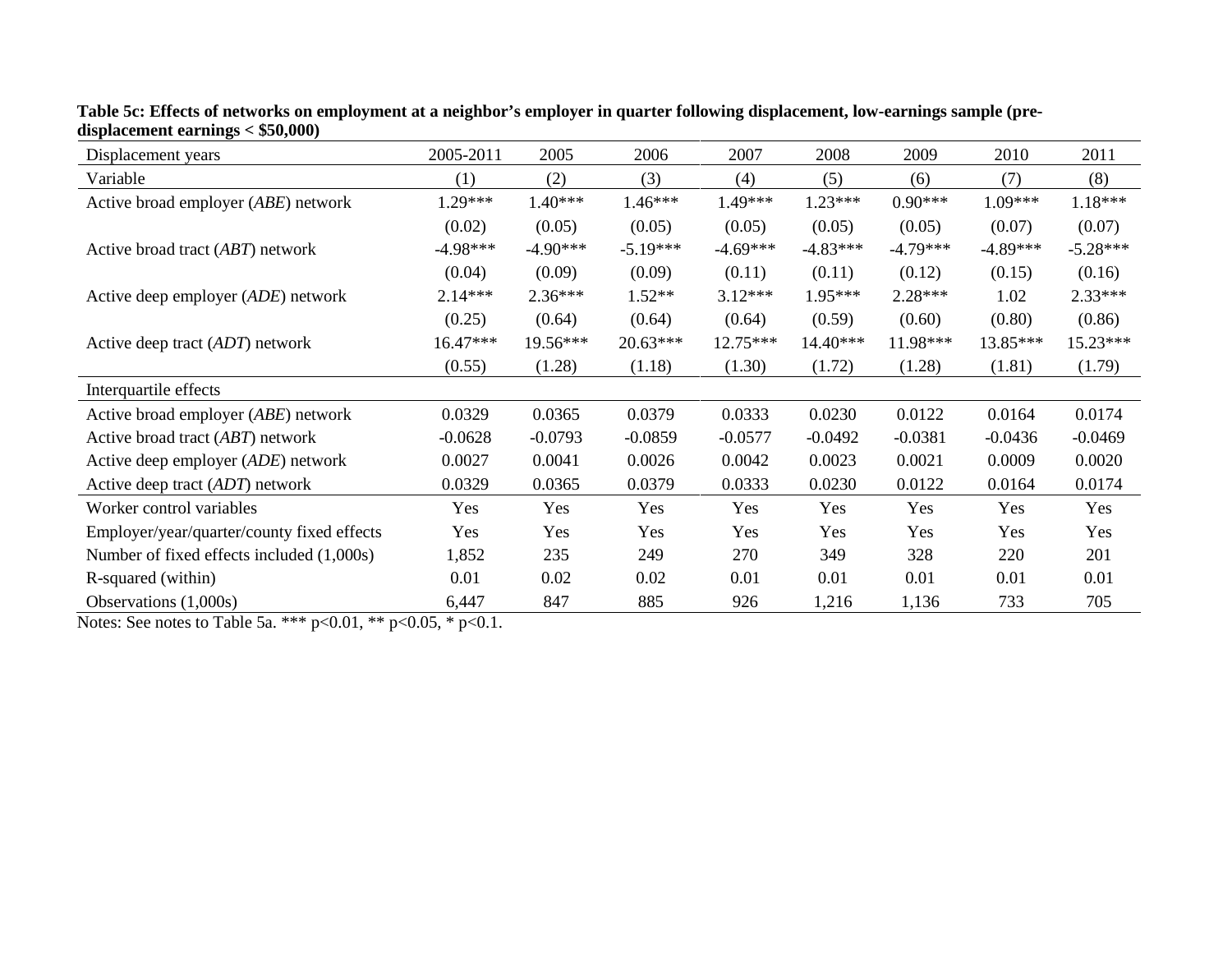| Displacement years                           | 2005-2011  | 2005       | 2006       | 2007       | 2008       | 2009        | 2010       | 2011       |
|----------------------------------------------|------------|------------|------------|------------|------------|-------------|------------|------------|
| Variable                                     | (1)        | (2)        | (3)        | (4)        | (5)        | (6)         | (7)        | (8)        |
| Active broad employer ( <i>ABE</i> ) network | $1.89***$  | $2.01***$  | $2.01***$  | $2.06***$  | $1.78***$  | $1.55***$   | $1.67***$  | $1.70***$  |
|                                              | (0.04)     | (0.09)     | (0.08)     | (0.09)     | (0.09)     | (0.11)      | (0.12)     | (0.13)     |
| Active broad tract (ABT) network             | $-8.32***$ | $-8.08***$ | $-8.15***$ | $-7.58***$ | $-8.54***$ | $-10.14***$ | $-8.93***$ | $-9.18***$ |
|                                              | (0.07)     | (0.13)     | (0.13)     | (0.16)     | (0.19)     | (0.26)      | (0.28)     | (0.28)     |
| Active deep employer (ADE) network           | $3.18***$  | $3.90***$  | $2.40**$   | $3.51***$  | $1.85*$    | $4.52***$   | 2.21       | $3.87***$  |
|                                              | (0.42)     | (0.97)     | (0.97)     | (0.98)     | (0.99)     | (1.25)      | (1.45)     | (1.43)     |
| Active deep tract (ADT) network              | 23.33***   | 27.09***   | $27.67***$ | $20.72***$ | 21.37***   | 17.69***    | 22.76***   | 20.45***   |
|                                              | (0.92)     | (1.89)     | (1.74)     | (1.99)     | (3.44)     | (2.58)      | (3.08)     | (2.98)     |
| Interquartile effects                        |            |            |            |            |            |             |            |            |
| Active broad employer ( <i>ABE</i> ) network | 0.0494     | 0.0528     | 0.0526     | 0.0461     | 0.0340     | 0.0209      | 0.0250     | 0.0250     |
| Active broad tract ( <i>ABT</i> ) network    | $-0.1080$  | $-0.1337$  | $-0.1376$  | $-0.0934$  | $-0.0878$  | $-0.0813$   | $-0.0796$  | $-0.0816$  |
| Active deep employer (ADE) network           | 0.0041     | 0.0069     | 0.0042     | 0.0048     | 0.0022     | 0.0042      | 0.0020     | 0.0033     |
| Active deep tract (ADT) network              | 0.0127     | 0.0216     | 0.0223     | 0.0124     | 0.0110     | 0.0066      | 0.0081     | 0.0071     |
| Worker control variables                     | Yes        | Yes        | Yes        | Yes        | Yes        | Yes         | Yes        | Yes        |
| Employer/year/quarter/county fixed effects   | Yes        | Yes        | Yes        | Yes        | Yes        | Yes         | Yes        | Yes        |
| Number of fixed effects included (1,000s)    | 1,349      | 184        | 196        | 210        | 253        | 207         | 151        | 147        |
| R-squared (within)                           | 0.02       | 0.04       | 0.04       | 0.02       | 0.02       | 0.02        | 0.02       | 0.02       |
| Observations $(1,000s)$                      | 3,584      | 516        | 551        | 566        | 660        | 512         | 383        | 397        |

**Table 5d: Effects of networks on employment at a neighbor's employer in quarter following displacement, low-earnings sample (predisplacement earnings < \$50,000), conditional on re-employment**

Notes: See notes to Table 5a. \*\*\*  $p<0.01$ , \*\*  $p<0.05$ , \*  $p<0.1$ .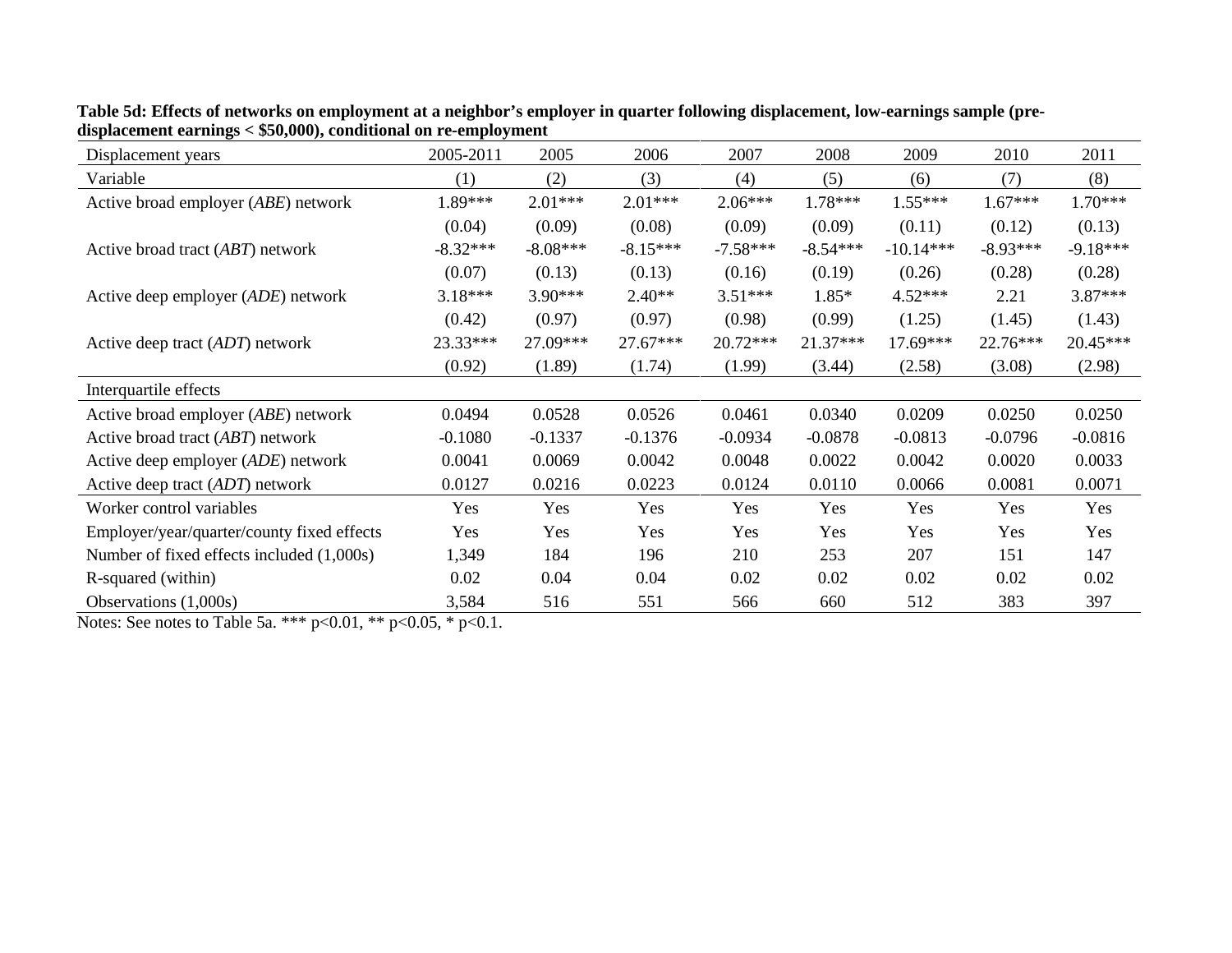| Displacement year                      | 2005   | 2006   | 2007   | 2008   | 2009   | 2010   | 2011   | All     |
|----------------------------------------|--------|--------|--------|--------|--------|--------|--------|---------|
| Variable                               |        |        |        |        |        |        |        |         |
| Sex                                    |        |        |        |        |        |        |        |         |
| Male                                   | 50.8   | 52.6   | 53.2   | 56.1   | 57.5   | 53.3   | 52.2   | 54.0    |
| Female                                 | 49.2   | 47.4   | 46.8   | 43.9   | 42.5   | 46.7   | 47.8   | 46.0    |
|                                        |        |        |        |        |        |        |        |         |
| Age                                    |        |        |        |        |        |        |        |         |
| 19 to 24                               | 16.3   | 16.2   | 15.5   | 14.8   | 13.5   | 14.1   | 14.0   | 14.9    |
| 25 to 34                               | 29.5   | 29.4   | 30.0   | 29.6   | 29.0   | 30.0   | 30.2   | 29.6    |
| 35 to 45                               | 23.9   | 23.7   | 23.3   | 23.0   | 22.9   | 22.2   | 21.9   | 23.0    |
| 45 to 54                               | 19.4   | 19.6   | 19.8   | 20.4   | 21.2   | 20.4   | 20.2   | 20.2    |
| 55 to 64                               | 10.9   | 11.2   | 11.5   | 12.2   | 13.4   | 13.3   | 13.6   | 12.3    |
|                                        |        |        |        |        |        |        |        |         |
| Race/ethnicity                         |        |        |        |        |        |        |        |         |
| White                                  | 53.5   | 53.6   | 54.1   | 53.2   | 53.6   | 54.4   | 53.6   | 53.7    |
| <b>Black</b>                           | 20.6   | 18.8   | 18.2   | 18.4   | 17.5   | 18.2   | 18.9   | 18.6    |
| Other                                  | 1.6    | 1.6    | 1.6    | 1.7    | 1.7    | 1.7    | 1.7    | 1.7     |
| Asian                                  | 5.8    | 5.6    | 5.6    | 5.8    | 6.2    | 5.7    | 5.5    | 5.8     |
| Hispanic                               | 18.6   | 20.4   | 20.6   | 20.8   | 21.0   | 20.1   | 20.3   | 20.3    |
|                                        |        |        |        |        |        |        |        |         |
| <b>Industry (NAICS Sector)</b>         |        |        |        |        |        |        |        |         |
| Agriculture and mining (11,21)         | 0.9    | 0.9    | 0.8    | 0.8    | 1.1    | 1.1    | 1.1    | 1.0     |
| Utility, wholesale, transportation     |        |        |        |        |        |        |        |         |
| $(22, 42, 48 - 49)$                    | 8.2    | 8.0    | 7.3    | 8.3    | 9.1    | 8.2    | 7.8    | 8.2     |
| Construction (23)                      | 6.8    | 8.6    | 10.4   | 10.9   | 11.2   | 9.7    | 8.1    | 9.6     |
| Manufacturing (31-33)                  | 11.5   | 11.5   | 11.9   | 13.9   | 15.2   | 9.4    | 8.0    | 12.1    |
| Retail, administrative, other services | 26.9   | 28.0   |        |        | 26.0   |        | 25.7   |         |
| $(44-45, 56, 81)$                      |        |        | 26.1   | 29.3   |        | 23.9   |        | 26.8    |
| Professional services (51-55)          | 18.1   | 19.1   | 20.7   | 18.3   | 19.4   | 20.2   | 19.3   | 19.3    |
| Education, health, public (61,62,92)   | 14.9   | 12.4   | 12.2   | 9.0    | 8.8    | 14.3   | 16.9   | 12.1    |
| Local services $(71, 72)$              | 12.7   | 11.6   | 10.6   | 9.5    | 9.2    | 13.1   | 13.2   | 11.1    |
| Previous year earnings (in 2010:Q1     |        |        |        |        |        |        |        |         |
| $\mathcal{L}$                          |        |        |        |        |        |        |        |         |
| $<$ \$25,000                           | 38.7   | 37.7   | 35.8   | 37.1   | 35.4   | 39.1   | 40.7   | 37.5    |
| \$25,000 to \$50,000                   | 39.3   | 39.6   | 40.6   | 40.2   | 40.3   | 37.6   | 36.8   | 39.4    |
| \$50,000 to \$75,000                   | 15.4   | 16.0   | 16.5   | 15.9   | 16.8   | 15.8   | 15.3   | 16.0    |
| > \$75,000                             | 6.6    | 6.7    | 7.1    | 6.8    | 7.6    | 7.5    | 7.2    | 7.1     |
|                                        |        |        |        |        |        |        |        |         |
| Sample $(1,000s)$                      | 1,087  | 1,144  | 1,212  | 1,575  | 1,502  | 955    | 909    | 8,383   |
| Sample share                           | 12.967 | 13.647 | 14.458 | 18.788 | 17.917 | 11.392 | 10.843 | 100.000 |
|                                        |        |        |        |        |        |        |        |         |

## **Table A1: Sample composition**

Notes: Calculations from LEHD data.